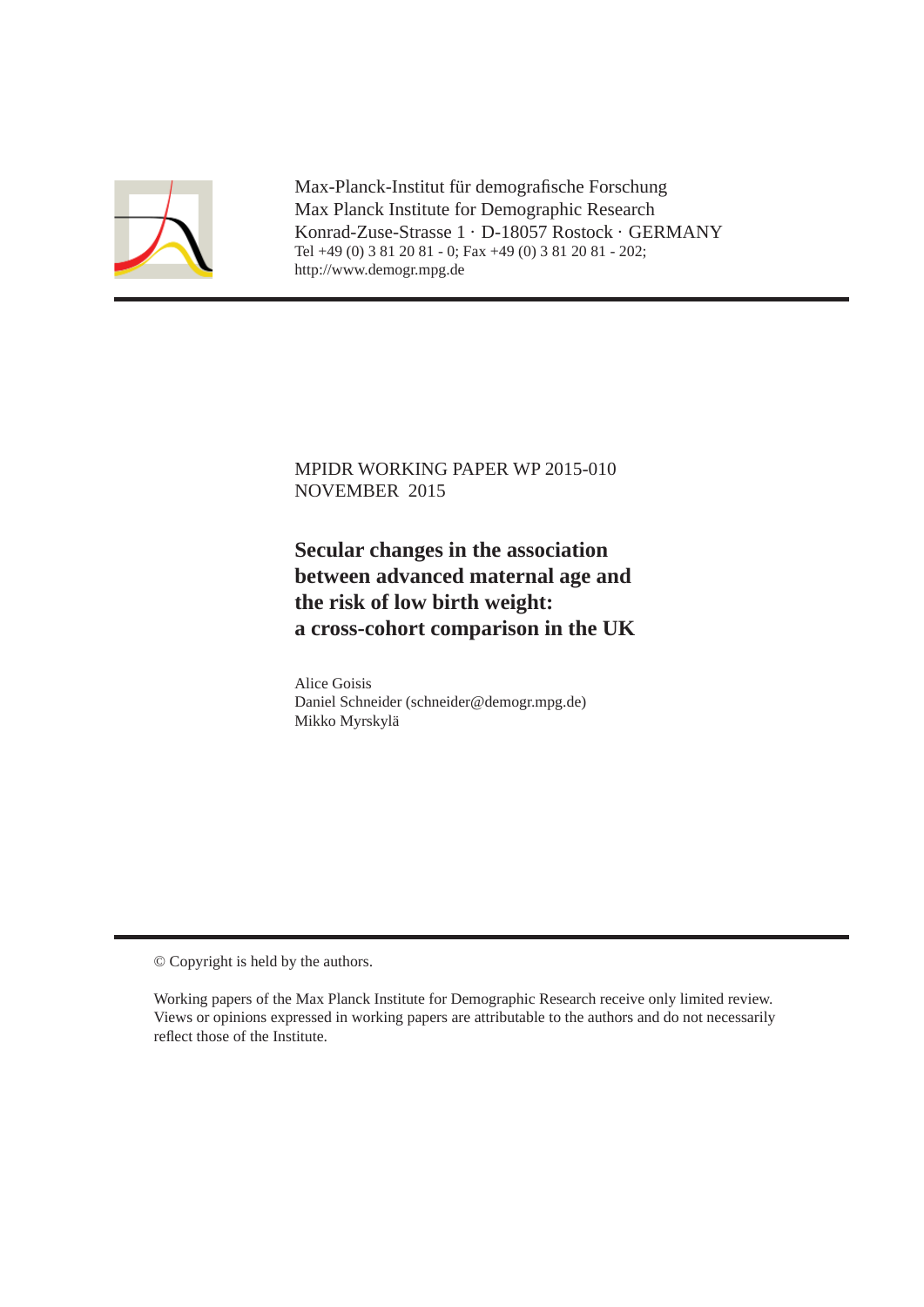# **Secular changes in the association between advanced maternal age and the risk of low birth weight: a cross-cohort comparison in the UK**

Alice Goisis [1,2]

Daniel Schneider [2]

Mikko Myrskylä [1,2,3]

[1] Department of Social Policy, London School of Economics and Political Science

[2] Max Planck Institute for Demographic Research

[3] Population Research Unit, University of Helsinki

### **Abstract**

Existing studies provide contradictory evidence concerning the association between child well-being and advanced maternal ages. A potential explanation for the lack of consensus are changes over time in the costs and benefits of giving birth at advanced ages. This is the first study that tests secular changes in the association between advanced maternal age and child health. We use data from four UK cohort studies covering births from 1958-2001, and use low birth weight as a marker for child health. We find that across successive birth cohorts, the association between advanced maternal age and low birth weight becomes progressively weaker, and is negligible statistically and substantively for the 2001 cohort. Among current cohorts advanced maternal age does not predict low birth weight, but if selection into older maternal ages had not changed, it would still predict strongly increased risk of giving birth to a low birth weight child.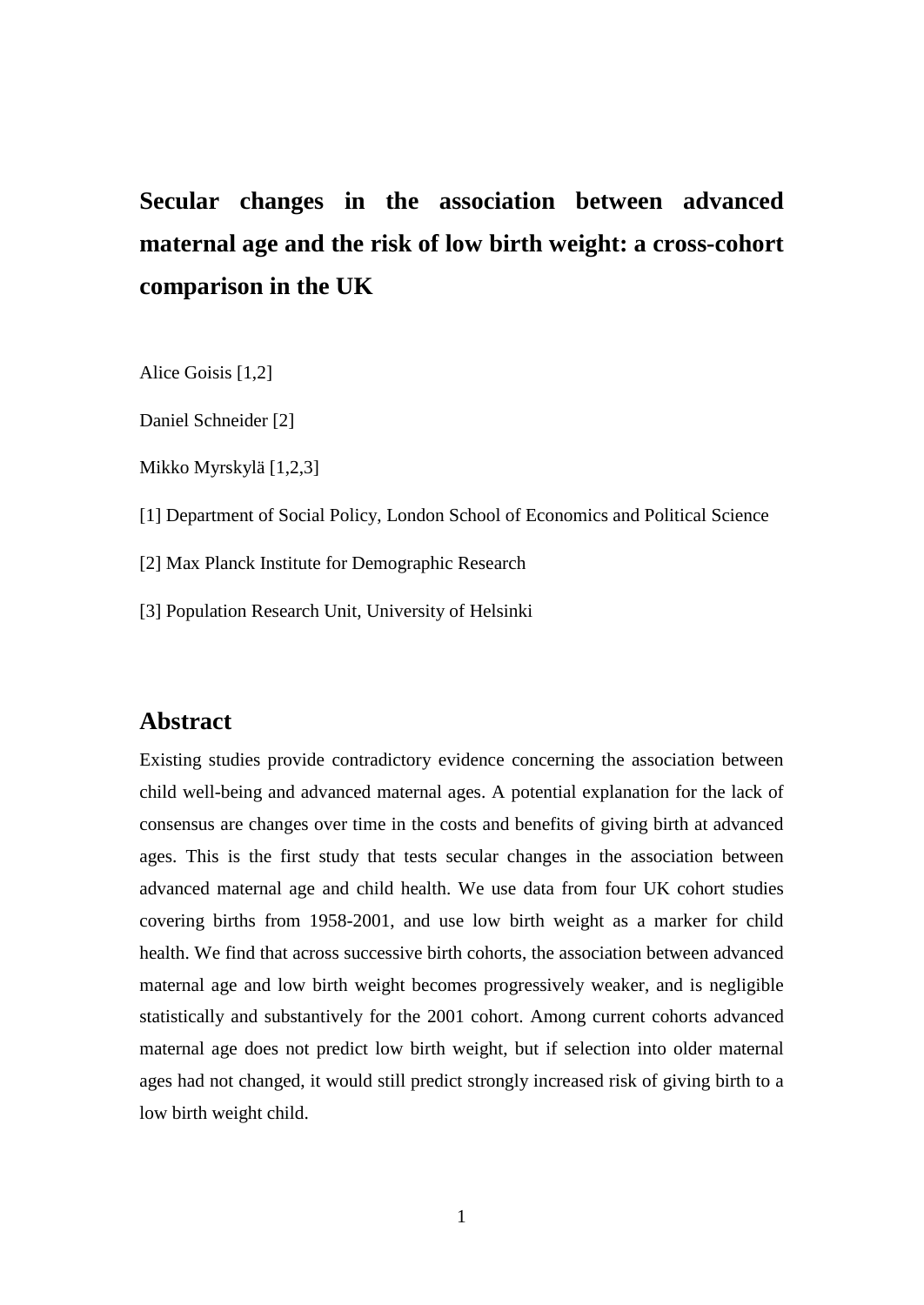### **KEYWORDS**

NCDS National Child Development Study

BCS British Cohort Study

ALSPAC Avon Longitudinal Study of Parents and Children

MCS Millennium Cohort Study

LBW Low Birth Weight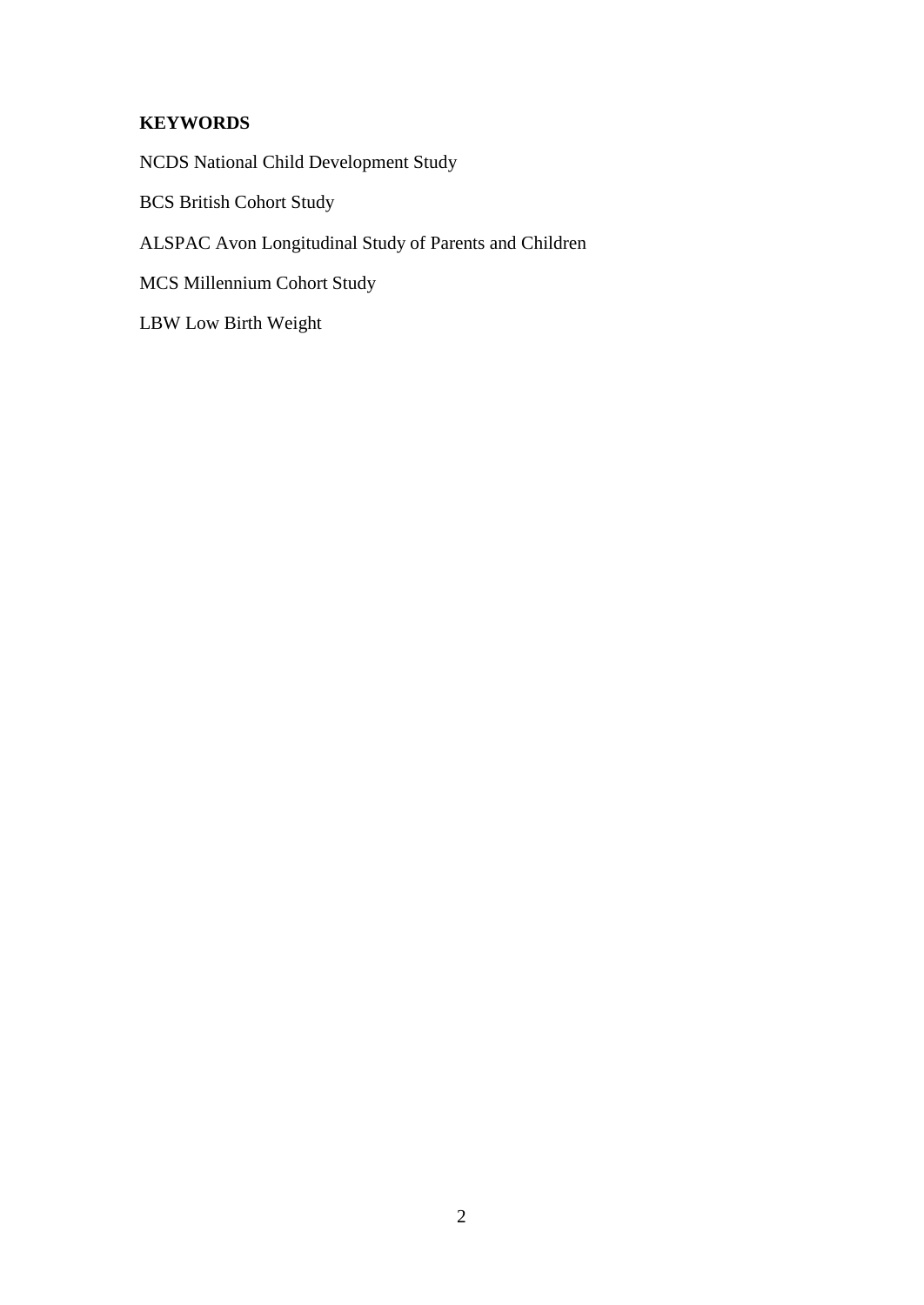### **Introduction**

Since the 1970s, there has been a marked increase in childbearing postponement in developed countries (Sobotka, 2004). This trend has in turn led to a sharp increase in the mean age at first birth and in births at advanced maternal ages (Billari et al., 2007). Yet even as childbearing postponement has become common across the entire developed world, whether and to what extent women should be advised against giving birth at advanced ages because of the associated health risks are issues that are still being debated (Tough et al., 2002). One reason why there is no general consensus on the question of "how old is too old" (Heffner, 2004) is the growing awareness that evidence from earlier periods might not accurately reflect the contemporary association between maternal age and child well-being. Whereas in earlier periods an advanced maternal age at birth was associated with high parity and low socioeconomic status, today advantaged women are more likely than disadvantaged women to give birth at an older age (Prioux, 2005). It would therefore be reasonable to expect that older mothers and their children face lower risks of poor health outcomes today than they did two or more decades ago (Carolan, 2003). Up to now, however, no study has analysed whether this is the case.

This is the first study that has analysed whether the characteristics of older mothers and the association between advanced maternal age and child well-being have changed over time. As a measure of child well-being, we focus on low birth weight (LBW), which is marker of child health at the time of birth and an important determinant of health and socio-demographic outcomes later in life (Jefferis et al., 2002, Black et al., 2007, Reichman, 2005). We use data from four birth cohort studies covering births that took place in different parts of the UK between 1958 and 2001. We find that across successive birth cohorts, older mothers have become more advantaged, and that an advanced maternal age has become progressively less likely to be associated with LBW. Indeed, in the most recent birth cohort studied, the association is shown to be both statistically and substantively negligible. The decline in the association can be partially explained by secular changes in the characteristics of older mothers. Moreover, the overall improvement in the epidemiological context of childbearing may have contributed to the decline.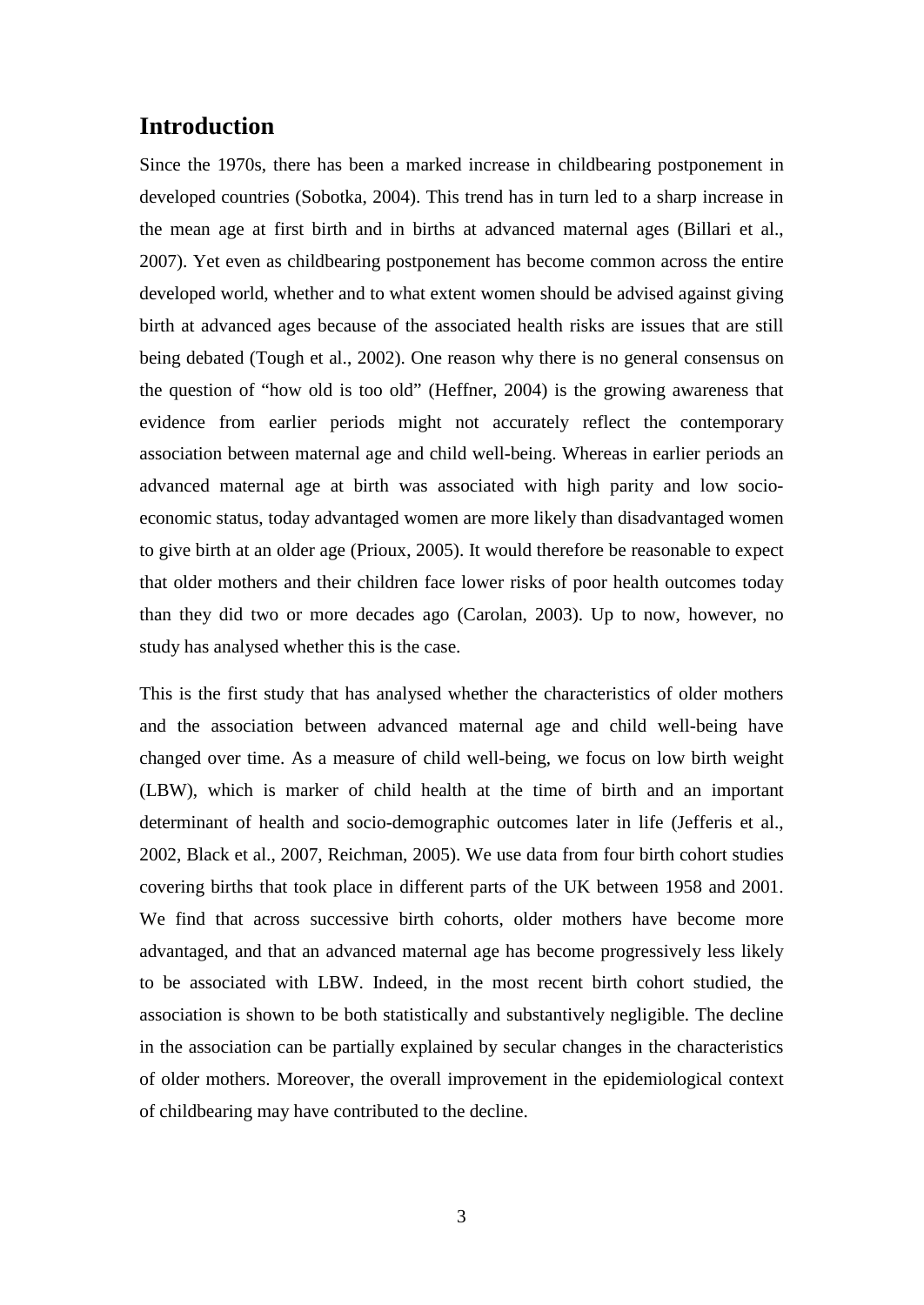### **Background**

The association between advanced maternal age and child health remains a highly controversial topic. The medical literature has expressed concerns about late childbearing, with many studies suggesting that in terms of pregnancy outcomes, the optimal age range for childbearing is 20-35 (Bewley et al., 2005). This argument is based on evidence that women who give birth after age 35, and especially after age 40, face increased risks of ante-partum, intra-partum, and post-partum complications. The risks range from a higher incidence of miscarriage, high blood pressure, preeclampsia, gestational diabetes, and chromosomal abnormalities; to problematic neonatal outcomes, such as preterm delivery and low birth weight (Aldous and Edmonson, 1993, Fretts et al., 1995, Hansen, 1986, Jolly et al., 2000).

However, other studies have found no or limited evidence of increased risks of adverse pregnancy outcomes associated with advanced maternal age (Kirz et al., 1985, Barkan and Bracken, 1987, Berkowitz et al., 1990, Cunningham and Leveno, 1995, Carolan and Frankowska, 2011). For example, while older mothers face higher risks of operative delivery (e.g., C-section) and morbidity (e.g., gestational hypertension), neonatal outcomes do not appear to be affected (Ziadeh and Yahaya, 2001, Bianco et al., 1996).

One potential reason why there is no general consensus about the risks associated with giving birth at advanced maternal ages is that the association may be changing over time. It has been argued, but not tested empirically, that mothers who give birth at an advanced age today face lower risks of poor neonatal outcomes than their counterparts two or three decades ago (Carolan, 2003).

There are several mechanisms through which the risks associated with giving birth at an advanced maternal age could have declined. First, the risks may be lower today than they were several decades ago because the socio-demographic characteristics of older mothers have changed. In a contemporary developed country like the UK, the geographical focus of this study, older mothers are, on average, a particularly advantaged subsection of the population, as they tend to be highly educated and employed in professional occupations (Bray et al., 2006, Hawkes et al., 2004, Goisis, 2015). Conversely, in the past a child who was born to an older mother was more likely than average to have been a higher order birth, and to have been born into a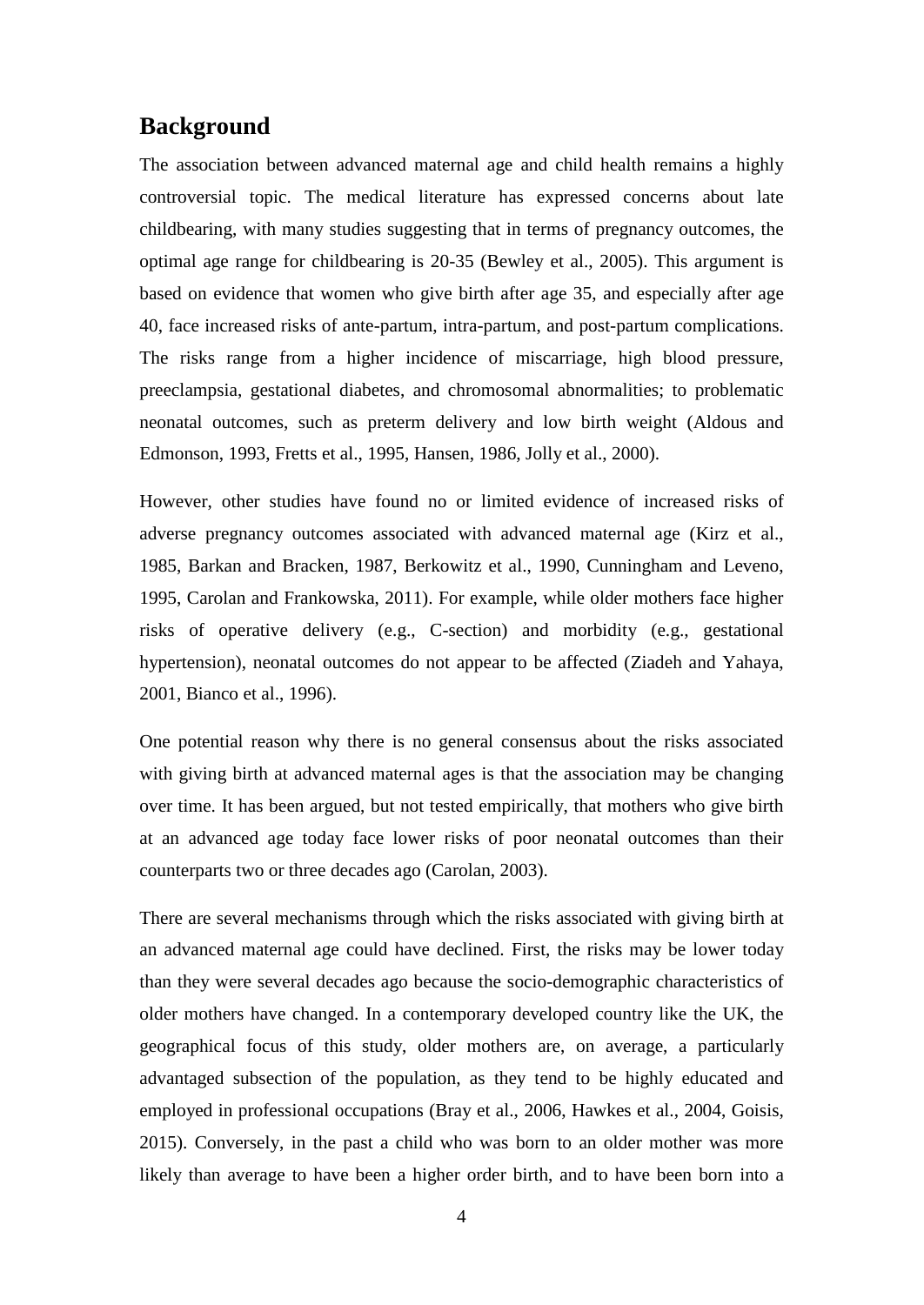family that was large and relatively poor (Prioux, 2005). Because there were fewer socio-economic incentives associated with giving birth at older ages, older mothers were a more heterogeneous group in the past than they are today. Moreover, knowledge about the connection between health behaviours during pregnancy and birth outcomes has improved considerably over time. For example, in the UK, as in many developed contexts, knowledge about the detrimental effects of smoking during pregnancy and birth outcomes was not widespread until the 1970s. Thus, we expect that smoking during pregnancy has become more selective of disadvantaged and younger mothers. For example, Fertig (2010), using data from three of the UK birth cohorts, showed that the association between maternal age and smoking during pregnancy has changed considerably over time: the results indicated that mothers aged 34 and over who gave birth around the year 2001 were considerably less likely than their younger counterparts to have smoked during pregnancy, and that there was no age gradient for mothers who gave birth in 1958 or 1970.

Second, the risks associated with giving birth at an advanced maternal age could have declined as a result of the changes in the medical and epidemiological contexts surrounding childbearing. The introduction of prenatal screenings has helped to reduce the number of negative birth outcomes associated with advanced maternal age (Myrskylä and Fenelon, 2012), as these screenings have made it easier to detect genetic abnormalities and identify problematic pregnancies in the early stages. There have been significant advancements in postnatal care as well. In the UK, for example, special baby care units were introduced in the 1960s, neonatal intensive care was introduced in the 1970s, and further technological and pharmacological advancements were made during the 1970s and 1980s (Dunn, 2006). Modern neonatal technology has contributed to the reduction in complications arising from poor health outcomes at birth (Hack et al., 1995). It therefore appears likely that these improvements in obstetric care have made the risks associated with giving birth at an advanced maternal age more manageable than they were in the past (Carolan, 2003). Moreover, overall improvements in medical practice and services may have helped to slow down the natural health deterioration and "reproductive ageing" processes. Thus, today's older mothers may be healthier than they were in the past.

Over time, changes in the characteristics of older mothers and in the context surrounding childbearing might have resulted in systematic changes in the costs and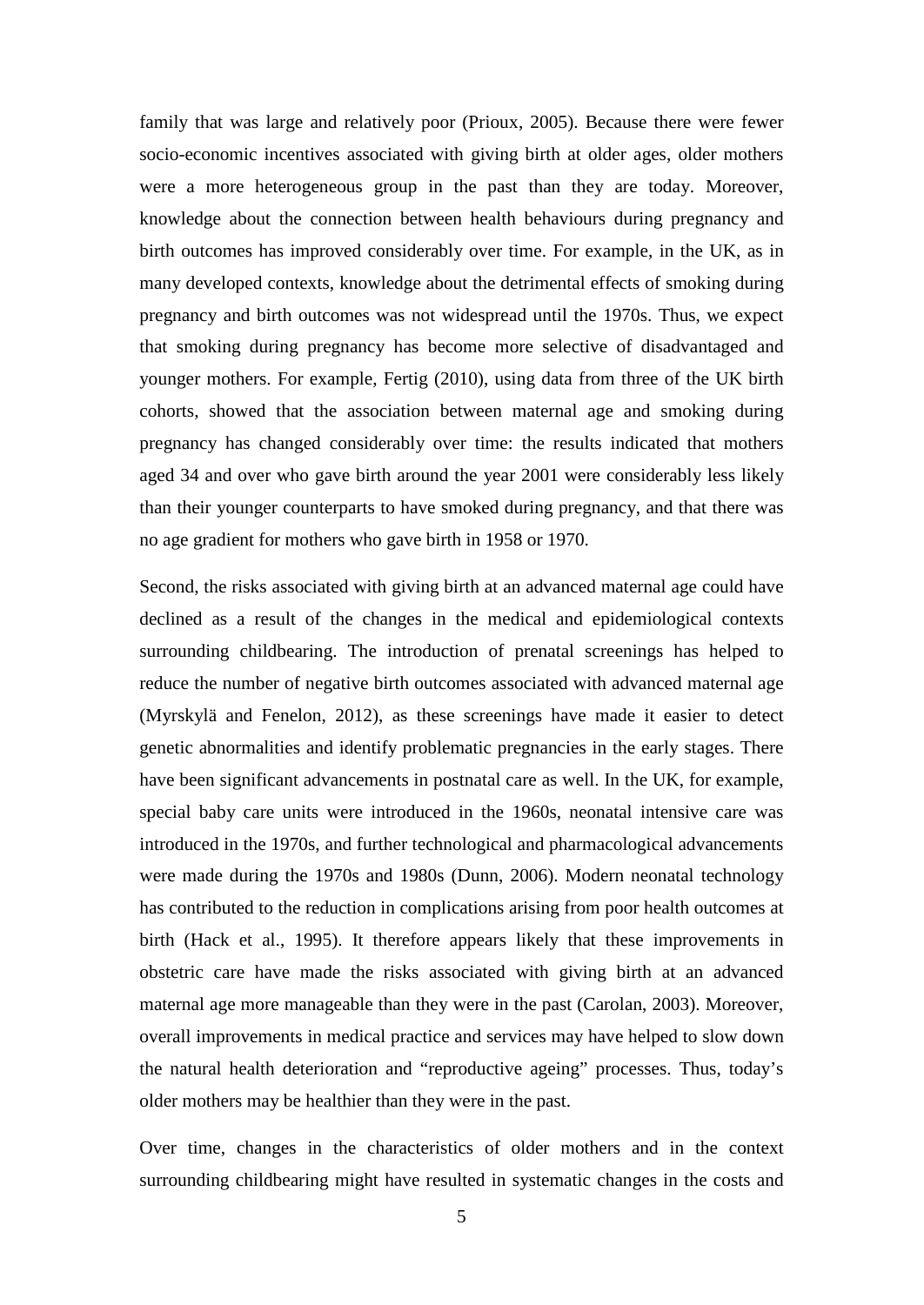benefits of giving birth at advanced ages. In this study, we aim to empirically test for the first time whether there have been secular changes in the characteristics of older mothers, and thus in the association between advanced maternal age and giving birth to a LBW child.

### **Data**

To examine the secular trends in the association between advanced maternal age and child health around the time of birth, we made use of four of the UK birth cohort stud[i](#page-45-0)es<sup>1</sup> that cover individuals born in the UK over a 40-year time period. These surveys are longitudinal, but because our focus in this study is on the association between maternal age and child health at the time of birth, we include only the data collected in the first sweep, which looked at birth outcomes. The focus of the analyses is on the cohort members' birth weight and their mother's age at birth.

#### *1958 National Child Development Study (NCDS)*

The 1958 NCDS is a longitudinal cohort study of all children born (including stillborn) in England, Scotland, and Wales during one particular week of March 1958. The study has its origins in the Perinatal Mortality Survey, and later became known as the NCDS or the 1958 birth cohort study. The Perinatal Mortality Survey collected information on around 17,500 babies. The birth survey was completed by a midwife who attended the delivery, and who interviewed the mother after the birth of the cohort child. In the case of a stillbirth or a neonatal death, a clinical summary was also completed by the midwife and medical attendants. The response rate from the birth survey was 98.8%.

#### *1970 British Cohort Study (BCS)*

The 1970 BCS is a longitudinal cohort study of all children born (including stillbirths) in England, Scotland, and Wales during one particular week of April 1970. The birth survey collected information on around 17,200 babies. As in the NCDS, the birth survey was completed by the midwife who attended the birth, and was complemented with clinical information. The response rate for the birth survey was 95.9%.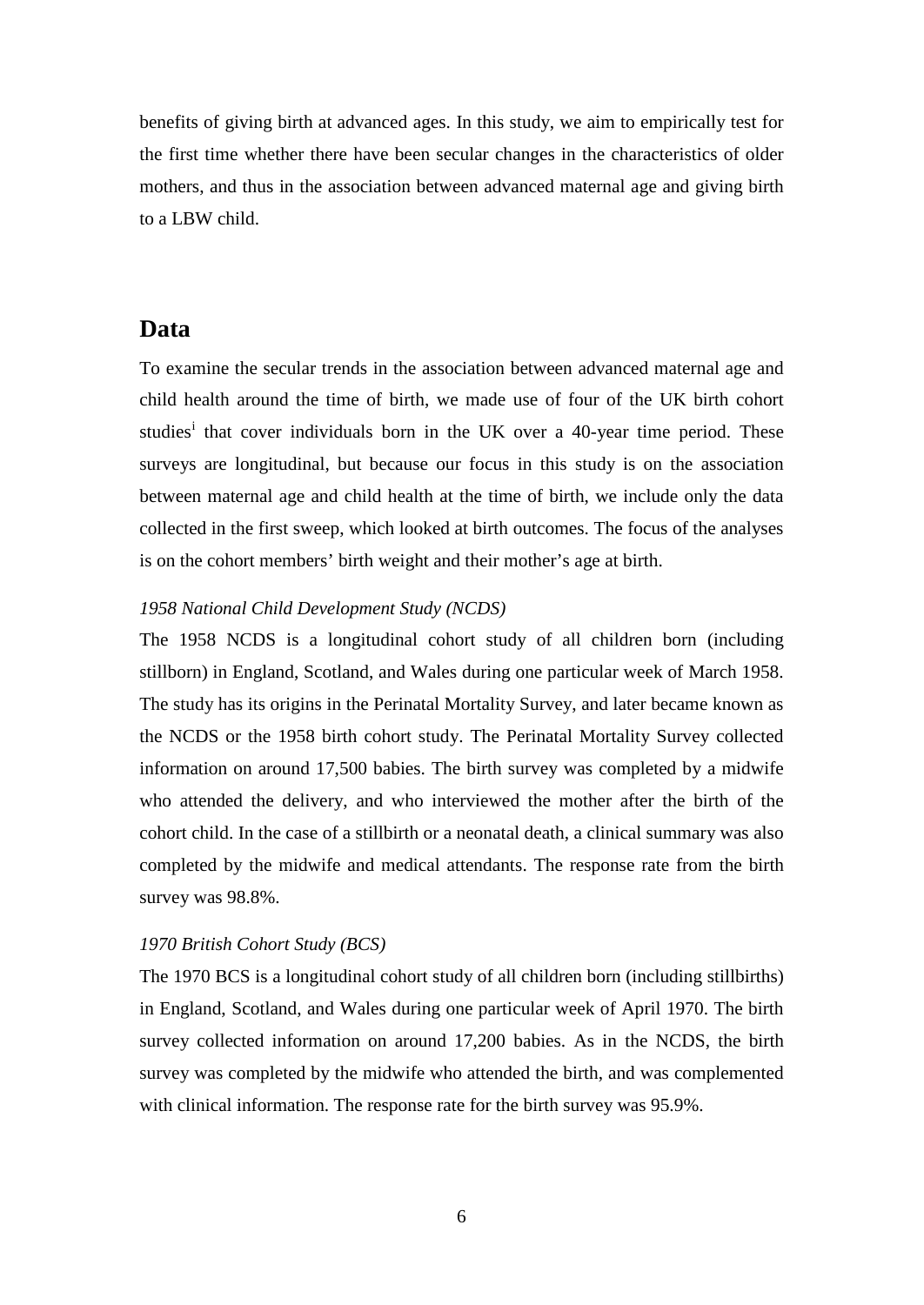### *1992 Avon Longitudinal Study of Parents and Children (ALSPAC)[ii](#page-45-1)*

The ALSPAC is a longitudinal cohort study of children born in the county of Avon between April 1991 and 31 December 1992.<sup>iii</sup> The study targeted pregnant women who were living in the catchment area of the county of Avon (Boyd et al., 2013). The "eligible sample" consisted of 20,248 pregnant women, of whom 14,541 (71.8% of the eligible sample) were recruited. A total of 14,062 of these women had a live birth. Unlike the other cohort studies used in this study, the ALSPAC is not nationally representative. However, its inclusion in our analysis allows us to fill in a 30-year gap between the BCS and the MCS during which no nationally representative data were collected. Of the four cohort studies analysed here, the ALSPAC is the only one in which interviews were conducted during pregnancy, and is therefore the only one that used variables collected before, as well as after, the time of birth. The birth weight of each child is taken from obstetric records collected at the time of birth. For ease of exposition, we refer to the ALSPAC as the 1992 cohort study, since the majority of the births in this sample occurred in 1992.

#### *2001 Millennium Cohort Study (MCS)*

The MCS is a longitudinal cohort study of around 19,000 children born in England, Scotland, Wales, and Northern Ireland in 2000-2001 (Hansen, 2008). It is the most recent representative cohort study collected in the UK. The first sweep was collected when the cohort children were around nine months old. In most cases, the main respondent was the cohort child's biological mother. Mothers' reports of information related to the pregnancy and the time of birth could be subject to bias, especially as the information was collected when the children were around nine months old. However, prior studies suggest that mothers' reports of birth weight tend to be reliable and in line with registration data (Tate et al., 2005). Throughout the analyses, we excluded cases in which the main respondent was not the biological mother. Selected wards were disproportionately sampled to over-represent areas of high child poverty, concentrations of ethnic minorities, and the three smaller countries of the UK (Scotland, Wales, and Northern Ireland). For this reason, weights were used in the analyses to rebalance the survey and to account for its complex structure. The response rate was 68%. For ease of exposition, we refer to the MCS as the 2001 cohort study, as the majority of the births in the sample occurred in 2001.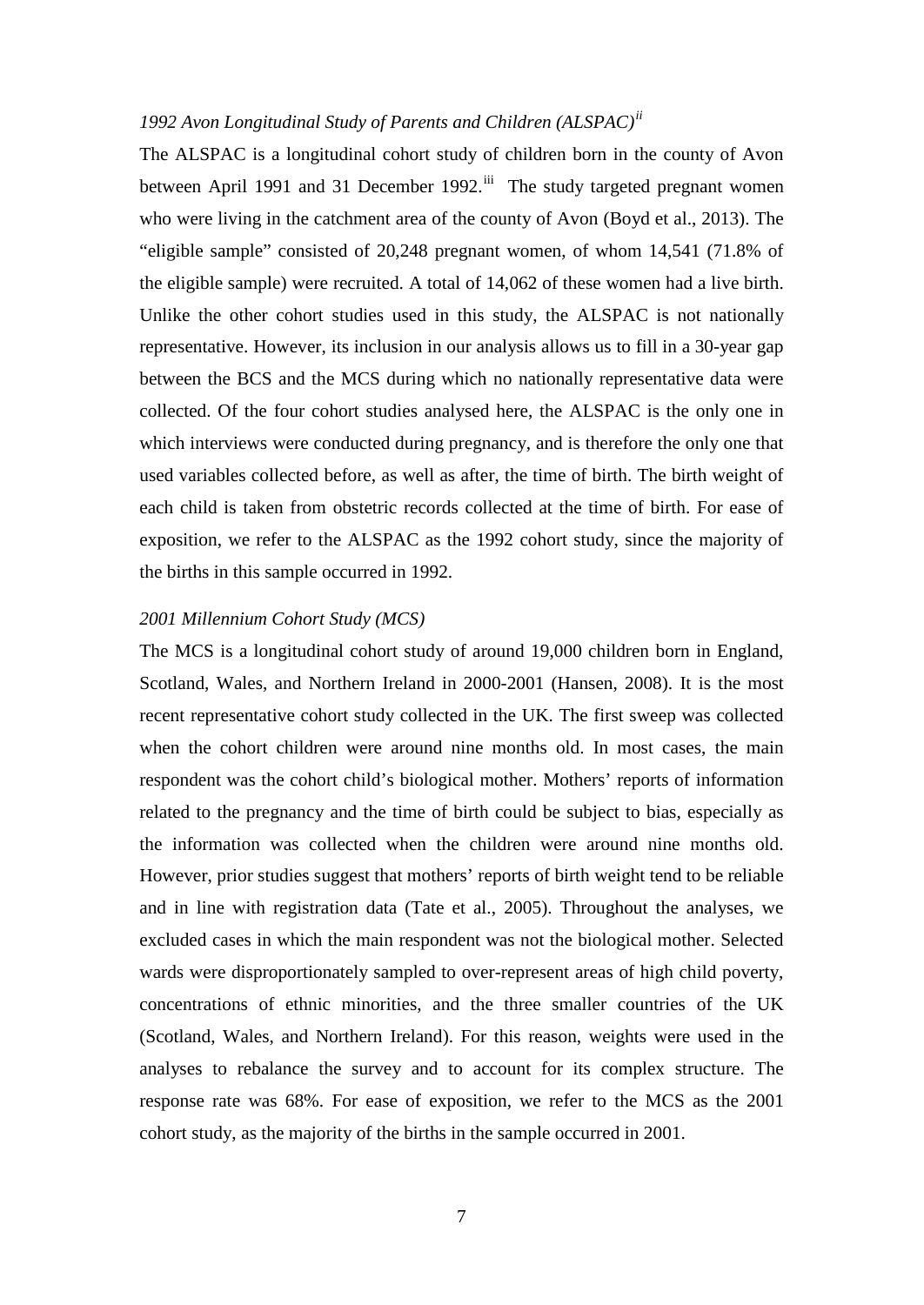### **Measures**

Our outcome is a binary variable indicating whether the cohort child was born low birth weight (LBW), which is defined as a birth weight below 2.5 kg. We chose this marker for three reasons. First, existing studies have shown that LBW is the most important determinant of neonatal and infant morbidity (Boardman et al., 2002), and that it appears to be an indicator of the individual's chances later in life (Black et al., 2007, Figlio et al., 2014). Second, as many studies have shown that older women are more likely than younger women to give birth to a LBW baby (Aldous and Edmonson, 1993), birth weight is a relevant outcome given the scope of this study. Third, because birth weight data were collected in the four cohort studies, we are able to investigate the secular changes in the association between advanced maternal age and child health. Because we rely on LBW as a marker of chances later in life, stillbirths were excluded from the 1958 NCDS and the 1970 BCS samples.<sup>[iv](#page-45-3)</sup>

In order to investigate the association between maternal age and LBW across cohorts, we have divided the mothers' ages at birth into six categories: under 20, 20-24, 25-29, 30-34, 35-39, and 40 and over. Throughout the analyses, 25-29 is used as the reference category since in all of the cohort studies this was the age group with the lowest prevalence of LBW. Using 20-24 as the reference category produces qualitatively similar results (see Appendix [Figure A2](#page-31-0) and Appendix [Table A7\)](#page-44-0). We define the mothers who gave birth at an advanced age as those aged 40 and above, as a large body of literature has indicated that the association between advanced maternal age and adverse birth outcomes becomes clinically relevant after this age threshold (Mills and Lavender, 2011).

Throughout the analyses, we consider an extensive set of covariates that are used (as discussed in the next section) first to describe the characteristics of the mothers by the age when they gave birth, and then to explore how their inclusion in regression models modifies the estimated association between maternal age and the risk of giving birth to a LBW child. The evidence suggests that with the older mothers who gave birth recently had, on average, a higher socio-economic status and better health behaviours than the younger mothers (McLanahan, 2004, Martin, 2004b, Carolan, 2003). However, we do not know whether this was true to the same extent or at all for the mothers who gave birth at advanced ages in previous decades. Conversely, we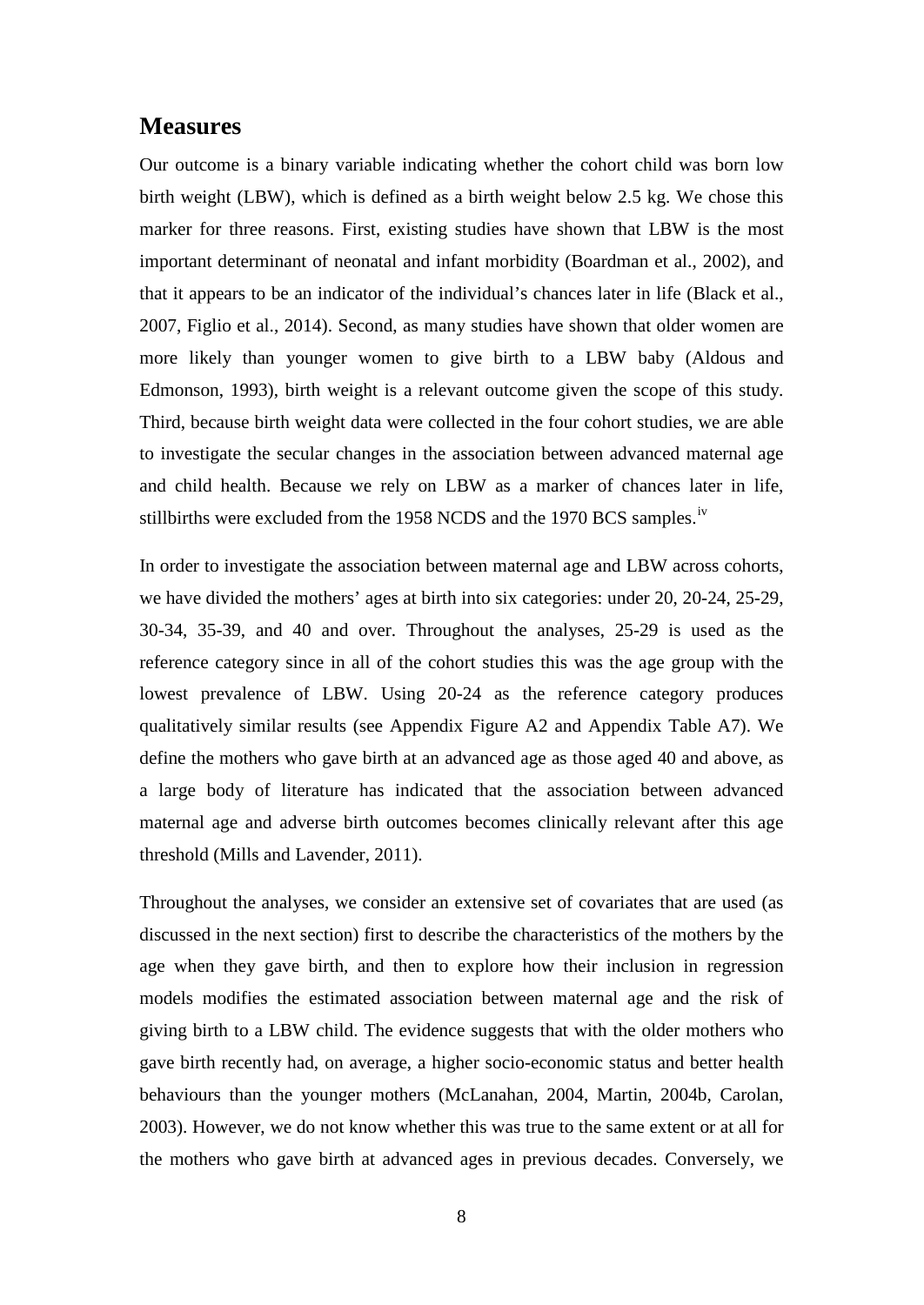expect to find that the older mothers in all of the cohorts had more complicated pregnancies than the younger mothers. Again, however, it is unclear whether complications occurred to the same extent across cohorts. Maternal age is a marker of both socio-demographic and health characteristics, and the interaction between these two sets of characteristics might determine whether mothers who give birth at advanced maternal ages are at higher risk of giving birth to a LBW child (Goisis, 2015). In other words, the social advantages of older mothers might compensate for or even outweigh the health risks associated with advanced age (Stein and Susser, 2000). For this reason, we analyse both the socio-demographic and health characteristics of mothers based on their age when they gave birth. Some of the covariates are identical or highly similar across the cohorts (e.g., social class), others are measured differently (e.g., the mother's education), and others have been collected in some of the cohorts and not in others (e.g., information on complications during pregnancy was collected in the MCS only). For each cohort study, we use all of the available and relevant variables. The variables are listed in [Table 1.](#page-28-0)

We considered including additional covariates. For example, we adjusted for the region of residence as it might have captured variation in the quality of health services available where the mother gave birth, but the results were largely unchanged. Adjusting for mother's ethnicity in the MCS (in the other cohorts, the samples were predominantly white) also did not change the results.

### <span id="page-9-0"></span>**Statistical analyses**

The first step consists of comparing the socio-demographic characteristics, the health behaviours, and the health characteristics of the mothers by their age when they gave birth in the four cohort studies. The aim of this step is to show whether and how the profiles of the mothers who gave birth at advanced ages changed over time.

Next, in order to analyse the association between advanced maternal age and LBW, we estimate a series of logistic regression models. Since some of the variables had missing values, we have used multiple imputations to create 20 filled-in datasets for each birth cohort using the multivariate imputation by the chained equation method in Stata 13. Appendix [Table A1](#page-32-0) shows the sample size increase we obtain by imputing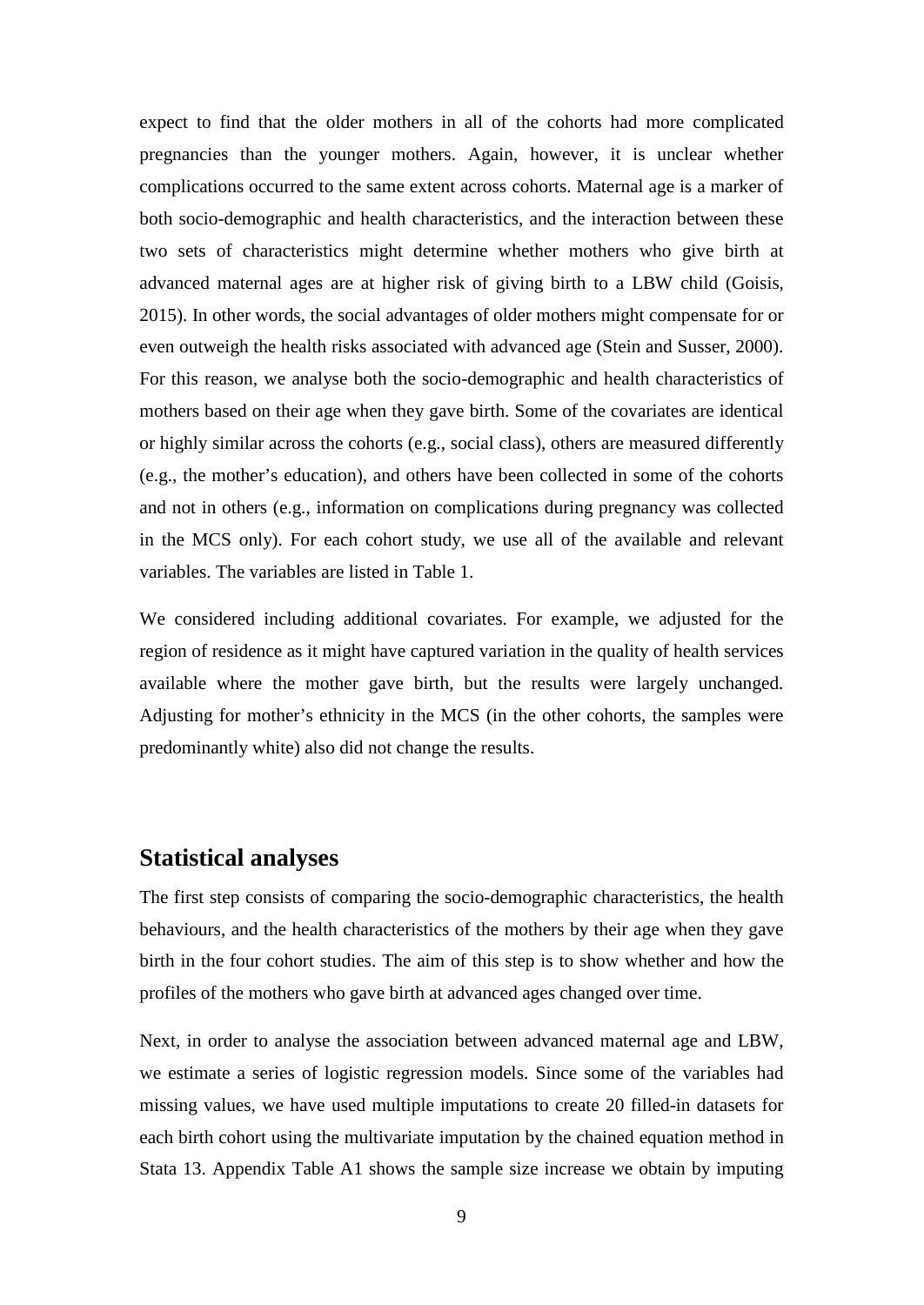the datasets. The results on the non-imputed dataset are qualitatively similar. We impute all of the variables with the exception of the dependent variable (LBW) and birth order.<sup>V</sup> Using the imputed datasets we estimate, for each birth cohort separately, a series of models that include varying sets of covariates. Analyses for the MCS are conducted using sample weighting and accounting for the complex survey design. All analyses are conducted in Stata 13.

We begin by exploring the association between maternal age and LBW using a sample including all birth orders. We estimate four model specifications, illustrated in equations  $(1)$  to  $(4)$ :

- (1)  $Logit(Y) = \alpha + \beta_1 MAB + \beta_2 CHILDEM$
- $Logit(Y) = \alpha + \beta_1 MAB + \beta_2 CHILDEM + \beta_3 MATSOCIODEM$ (2)
- $Logit(Y) = \alpha + \beta_1 MAB + \beta_2 CHILDEM + \beta_3 MATHEALTH$ (3)
- $Logit(Y) = \alpha + \beta_1 MAB + \beta_2 CHILDEM + \beta_3 MATSOCIODEM + \beta_4 MATHEALTH$ (4)

where Y is child health (LBW), MAB are categories of maternal age at birth (maternal age 25-29 is the reference category), CHILDEM are cohort members' basic demographic characteristics (sex, multiplicity, and birth order<sup>[vi](#page-45-5)</sup>), MATSOCIODEM are the mothers' or the families' socio-demographic characteristics (e.g., level of education, marital status at the time of birth), and MATHEALTH is the mothers' health before or during pregnancy (e.g., previous miscarriages, C-section delivery). Model 1 is the baseline model. In Model 2 we adjust for the mothers' or the families' socio-demographic characteristics, and in Model 3 we adjust for the mothers' health before or during pregnancy. Finally, Model 4 is a fully adjusted model. The models that include adjustments for covariates are only partially comparable across cohorts, since in each study we adjust for a different set of covariates.

As a second step, we estimate the models on first-order births only. We estimate the same four models, although this time we do not control for birth order. Although excluding higher-order births comes at the cost of sample size, first-order births represent an important subsample. Existing studies have shown that the negative association between advanced maternal age and child health is particularly pronounced for first-order births (Lisonkova et al., 2010). Moreover, among the more recent cohorts the mothers who gave birth to their first child at an advanced age are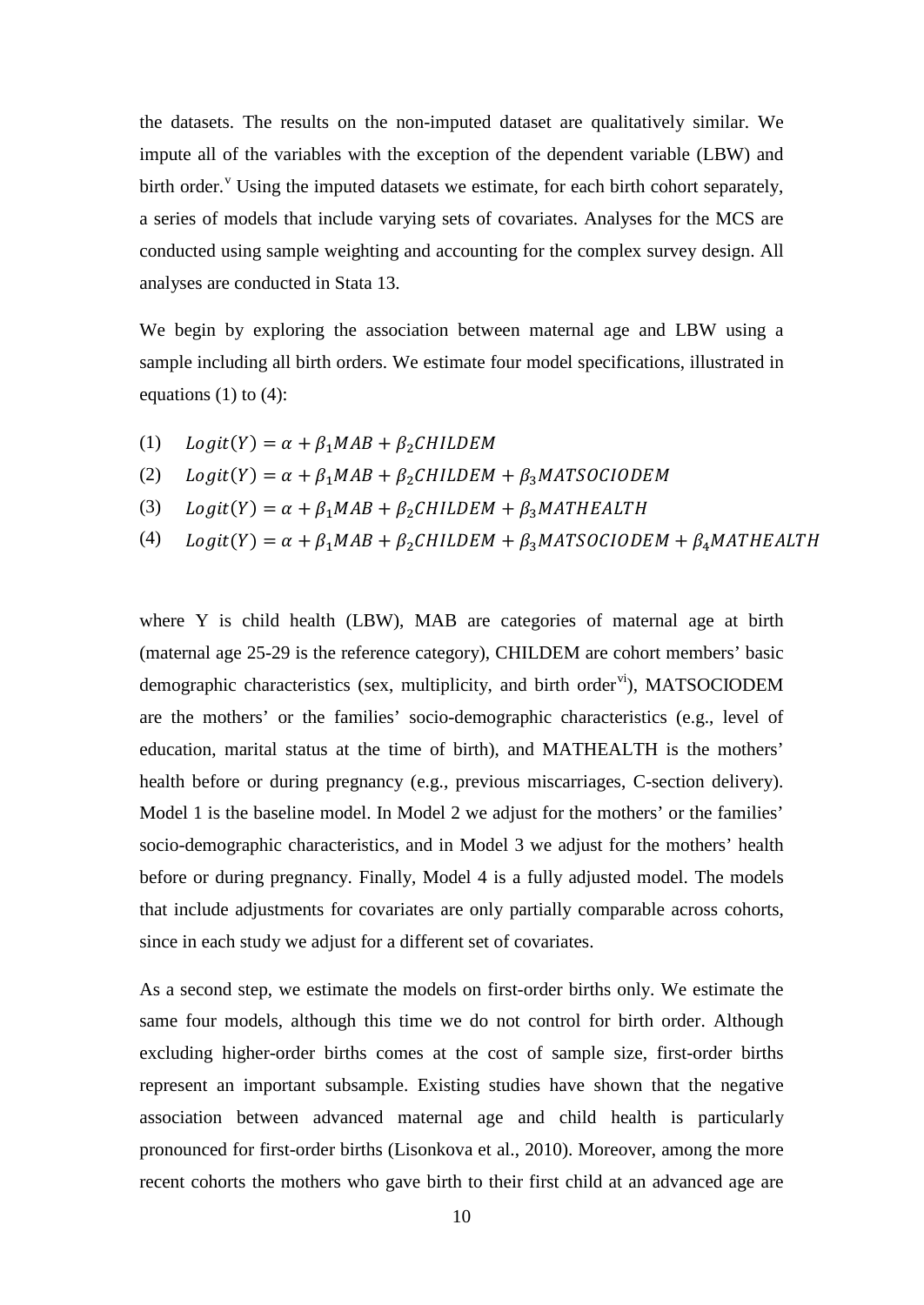likely to be particularly selected and advantaged (Martin, 2004b), and their characteristics may have more than compensated for the increased health risks associated with giving birth at an advanced age. Therefore, if a secular decline in the association between advanced maternal age and LBW exists, we expect to find that it is more pronounced for first-order births than for all births.

Finally, in order to directly measure differences over time, we pool the data for the 1958 NCDS and the 2001 MCS studies (i.e., the least recent and the most recent birth cohorts), and estimate a pooled model that includes the baseline variables, as well as the interactions of the baseline variables with the MCS indicator variables.<sup>[vii](#page-45-6)</sup> Of central interest in the pooled model is the coefficient estimate and the statistical significance of the interaction of the 40+ age group with an MCS indicator. As with the analyses on each birth cohort separately, we obtain estimates for a sample that includes all order births, and for a second sample that includes first-order births only.

### **Results**

#### **Descriptive associations**

[Table 2](#page-29-0) shows the distribution of all births and first-order births by maternal age categories. We can see a marked change across the cohorts. The percentage of births to mothers under age 20 remained fairly stable across the birth cohorts, while the percentage of births to mothers aged 20-24 halved. As expected, important changes occurred in the distribution of births at older maternal ages. The percentage of births (first births in particular) at ages 30-34 and 35-39 increased markedly across birth cohorts. For example, 3% of first births in 1958 were to mothers aged 35-39, compared to 9% in 2001. The percentage of all order births to mothers aged 40 or older remained fairly stable across the birth cohorts; although it increased for firstorder births, it continues to be low in absolute terms, at 1% in the most recent cohort. These changes across cohorts reflect the process of childbearing postponement documented in the UK and other European countries since the 1970s (Sobotka, 2004).

[Table 2](#page-29-0) also shows that the overall prevalence of LBW babies who were born alive remained fairly stable across birth cohorts. This may be because (very) LBW children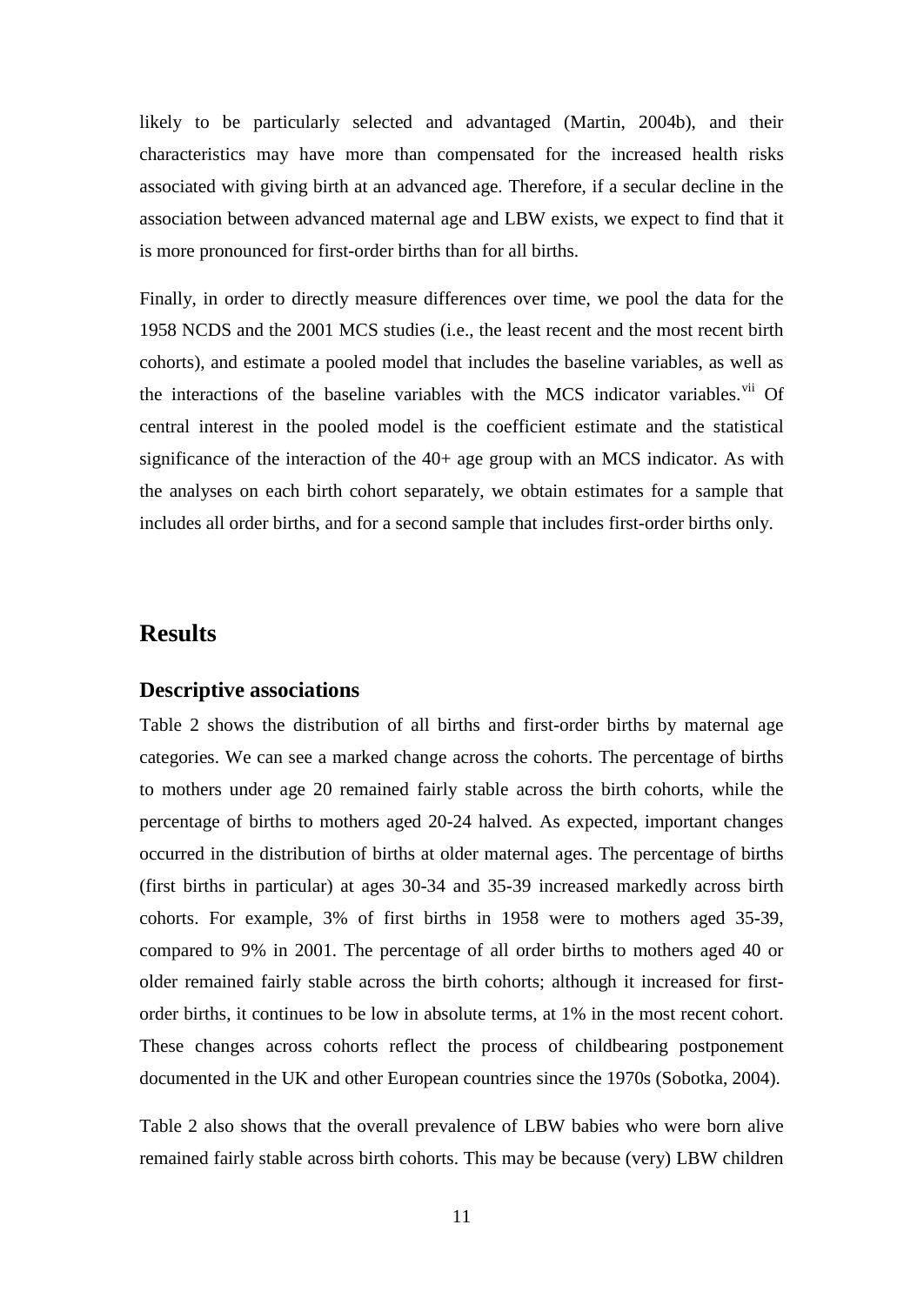have higher survival rates today than they did in the past (Hack et al., 1995). This suggests that the more recent cohorts (1992 and 2001) include LBW children who were excluded in the less recent cohorts (1958 and 1970). Our estimates therefore tend to be conservative.

[Figure 1](#page-25-0) shows the unadjusted association between LBW and maternal age by birth cohort for all births. It is U-shaped for all of the cohort studies. The pattern we observe among young mothers is in line with our expectations given the socioeconomic disadvantages of this group (McLanahan, 2004). The higher rates of LBW we observe among older mothers are consistent with the medical literature on the adverse health outcomes of fertility postponement (Bewley et al., 2005). The pattern for first births is qualitatively similar, but with some inconsistencies in the shape of the association, which may be due to the small sample size (Appendix [Figure A1\)](#page-31-1).

[Figure 2](#page-26-0) and [Figure 3](#page-26-1) show the distribution of selected mothers' socio-demographic characteristics and health behaviours across the cohorts. Consistent with expectations, we find that the older mothers who gave birth in 1992 and 2001 were more advantaged than the younger mothers. For example, [Figure 2](#page-26-0) shows that among the mothers who gave birth in 1958 and 1970, the percentage of older mothers who belonged to a household of a high social class was lower than that of the mothers who gave birth in their mid-twenties. The reverse was true for the mothers who gave birth in 1992 and 2001. The results for other socio-economic indicators are qualitatively similar. For example, while in all of the cohort studies the older mothers were more likely to have been married when they conceived or gave birth than the younger mothers, the differences between the older and the younger mothers were much more pronounced in the more recent cohorts (see Appendix [Table A2\)](#page-33-0).

[Figure 3](#page-26-1) shows that there was no age gradient in smoking during pregnancy among the older cohorts, whereas the older mothers who gave birth in 1992 or 2001 were far less likely to have smoked during pregnancy than the younger mothers. The percentage of the mothers who used antenatal care for the first time after 12 weeks of pregnancy declined steadily across the cohorts (Appendix [Table A2\)](#page-33-0); on average, the older mothers were more likely than the younger mothers to have used antenatal care early in all of the cohorts. This pattern is not, however, entirely monotonic, as the mothers in the oldest age group were marginally less likely to have used antenatal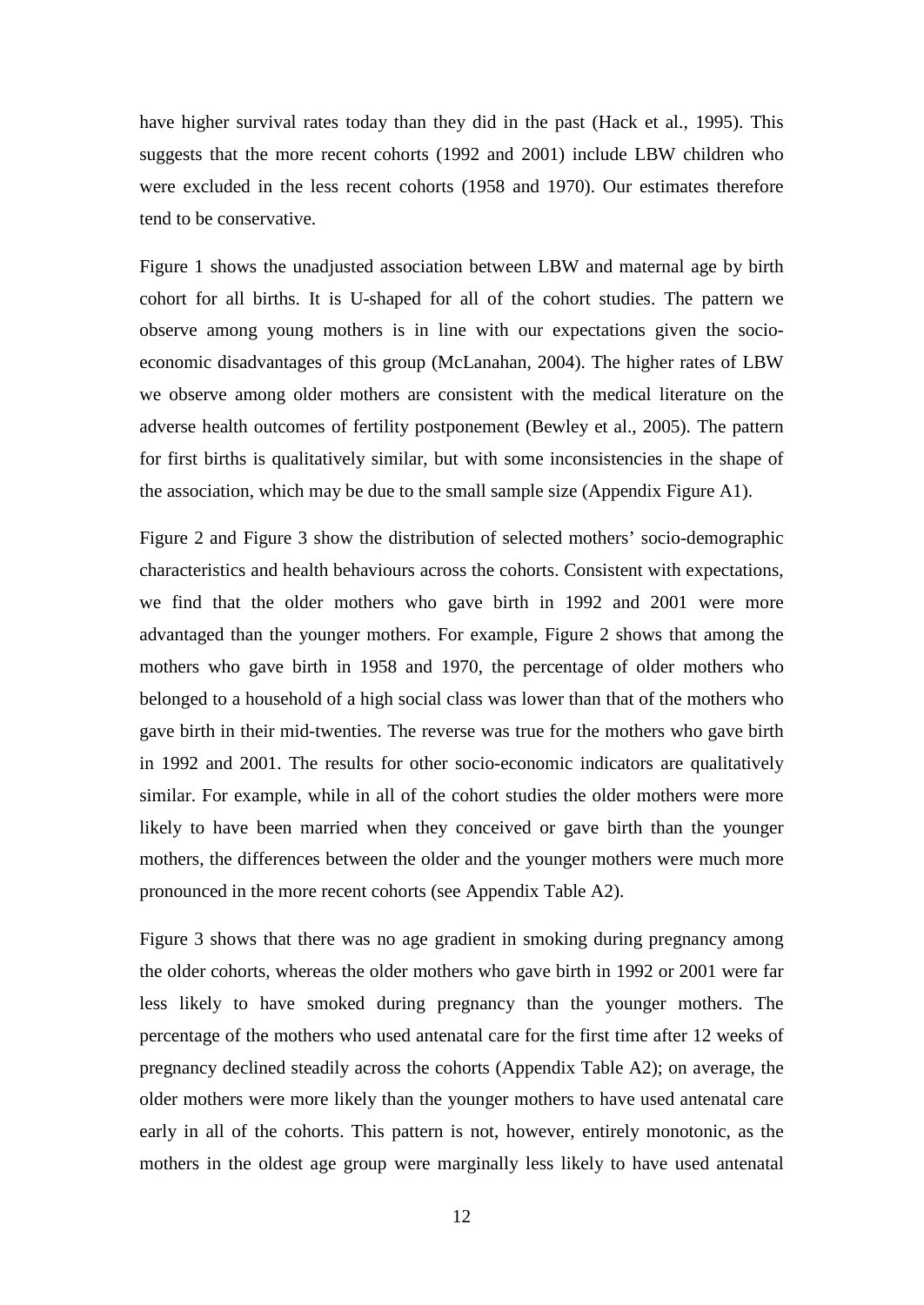care early than the mothers in the middle-aged group. However, the age gradient is clearer when we look at first births only. In the 1992 and 2001 cohorts, the older mothers were more likely than the younger mothers to have been drinking heavily during pregnancy, although the differences in 2001 were smaller than they were in 1992 (Appendix [Table A2\)](#page-33-0).

The results suggest that across the cohorts, the differences in the profiles of the mothers who gave birth at ages 40 and above and those of the mothers who gave birth in their early/mid-twenties grew, and became increasingly associated with socioeconomic advantages and better health behaviours during pregnancy. In addition, the secular changes in the profiles of the older mothers appear to be more pronounced when we look at the characteristics of first-time mothers (Appendix [Table A2\)](#page-33-0).

[Figure 4](#page-27-0) shows the results for C-section deliveries. On average and in all of the cohorts, the older mothers were more likely than the younger mothers to have had a C-section delivery. Additional results (Appendix [Table A3\)](#page-36-0) also show that older mothers were more likely to have experienced stillbirths/miscarriages and complications during pregnancy. For example, compared to the younger mothers, the older mothers were more likely to have experienced foetal distress during labour in the 1958 cohort study, an abnormal heart rate during delivery in the 1970 cohort study, gestational hypertension in the 1992 cohort study, and any complication during pregnancy in the 2001 cohort study (Appendix [Table A3\)](#page-36-0).

These results suggest that in all of the cohorts the older mothers were at higher risk of complications during pregnancy and delivery. Because only the prevalence of stillbirths and of C-sections were collected in each cohort study, it is more difficult to relate the findings for health characteristics across the cohorts than the findings for socio-demographic characteristics. Nonetheless, based on these two indicators, compared to the previous cohorts the mothers who gave birth at ages 40 and above in the 2001 cohort were only marginally less likely than the mothers who gave birth in their early/mid-twenties to have experienced obstetric issues.

#### **Regression results**

[Figure 5](#page-27-1) shows the odds ratios for low birth weight among mothers aged 40 and above, relative to the ratios among mothers aged 25-29, from Model 1 (the baseline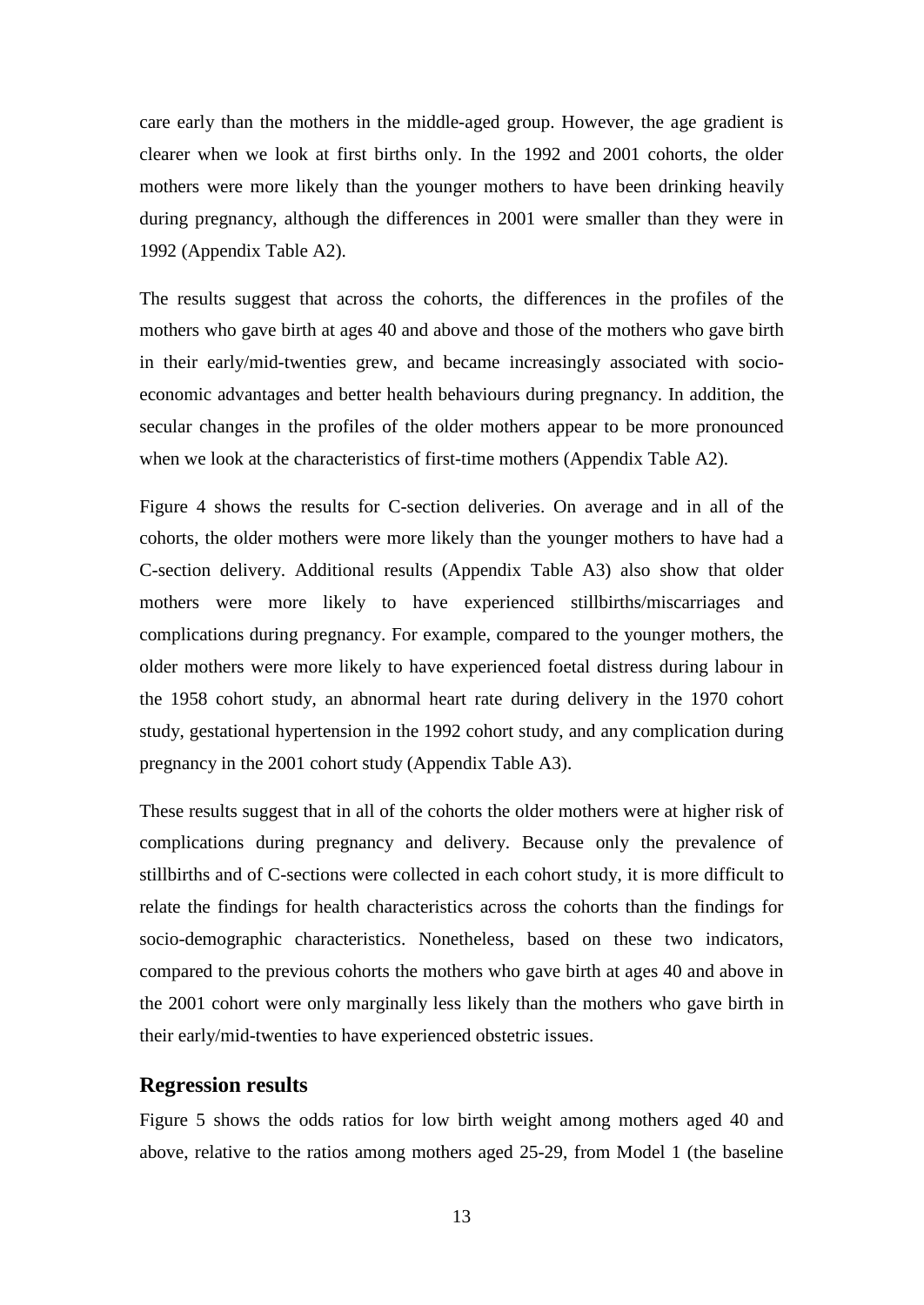Model). [Table 3](#page-30-0) shows the parameter estimates for mothers aged 40 and above for Models 1-4 for all births and for first-order births. Appendix [Table A4](#page-39-0) and Appendix [Table A5](#page-41-0) show the full model results for, respectively, for all births and for first-order births.

As we can see in [Figure 5,](#page-27-1) Model 1 (baseline model) for all births and first-order births shows a secular decline in the association between advanced maternal age and LBW. Appendix [Figure A2](#page-31-0) shows very similar results when maternal ages 20-24 are used as the reference category.

[Table 1](#page-28-0) shows that for all order births in Model 1 the mothers who were aged 40 and above at the time of birth in the 1958, 1970, and 1992 cohort studies had significantly higher odds of giving birth to a LBW child than the mothers in the reference category (25-29). The mothers who gave birth in the 2001 cohort had higher odds of having a LBW child, but the odds ratio was smaller than the odds ratio in the other cohort studies, and was not statistically significant. The Model 1 results for first-order births reveal that the mothers who were aged 40+ when they gave birth to their first child in 1958 had significantly higher odds of having a LBW child than the mothers in the reference category (25-29). The mothers who were aged 40+ when they gave birth in 1970 had higher odds of having a LBW child than the mothers aged 25-29, but the differences are not statistically significant, which could be because the small number of first births at ages 40+ result in an imprecise estimation of the parameters. The mothers who were aged 40+ when they gave birth in 1992 or 2001 did not have significantly higher odds of having a LBW child than the mothers in the reference category. As we expected, the secular decline is more pronounced when we look at first-order births only. As we can see in the descriptive results, the mothers who gave birth to their first child at an advanced age in 1992 and 2001 are particularly selected and advantaged, and their characteristics could more than compensate for the increased health risks associated with giving birth at an advanced age.

The upper part of [Table 3](#page-30-0) shows how the odds ratios for all order births among the mothers aged 40+ changes when we adjust for socio-demographic and health characteristics. The results for Model 2 show that the adjustment for sociodemographic characteristics (variables listed in [Table 1\)](#page-28-0) results in opposite changes for the mothers in the 1958 and 1970 studies on the one hand, and for the mothers in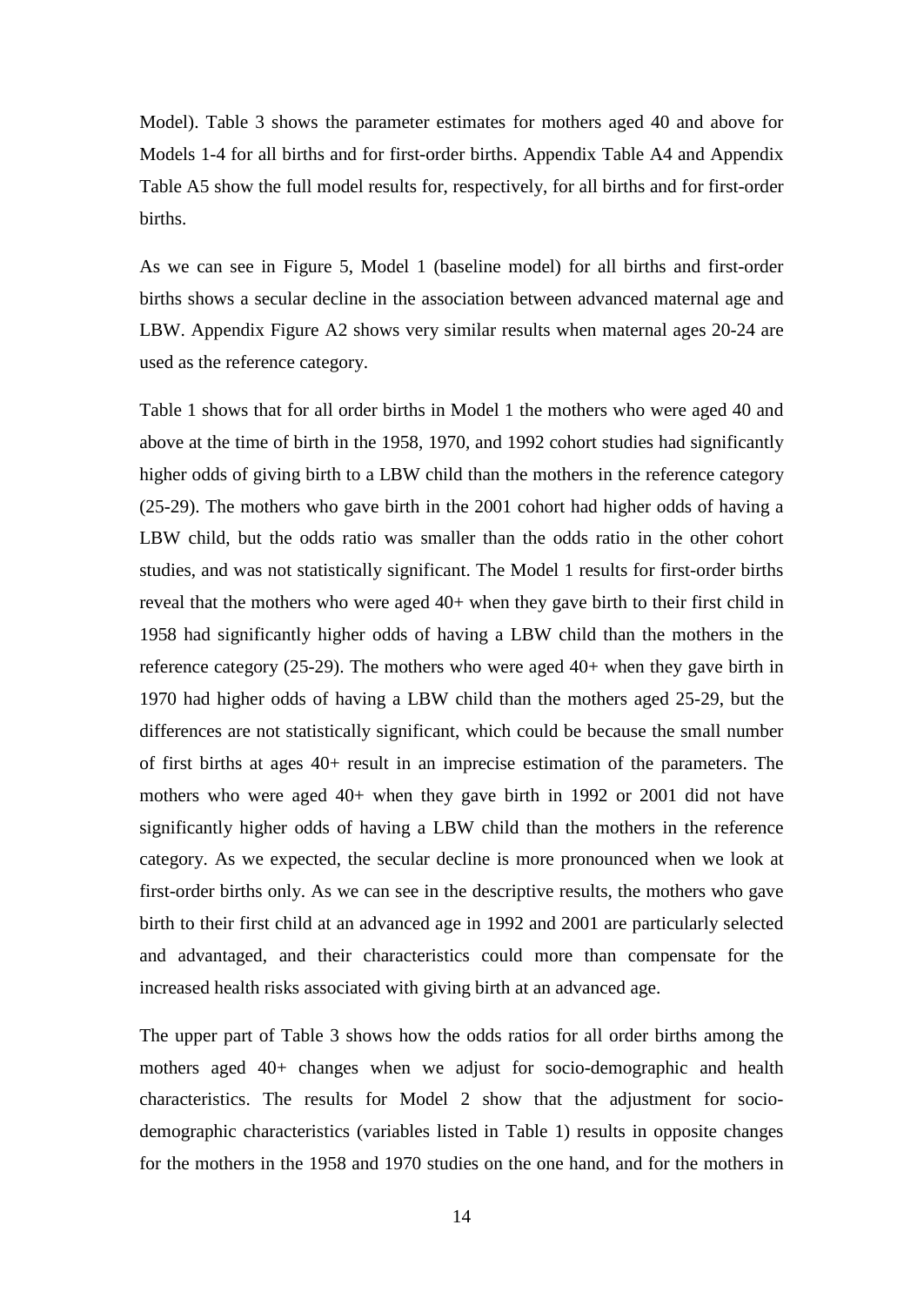the 1992 and 2001 cohort studies on the other. The odds ratio decreases among the mothers aged 40+ of the 1958 and 1970 cohort studies. In contrast, among the mothers aged 40+ in the 1992 and 2001 cohorts studies, the odds ratio increases, and for the mothers in the 2001 study the odds ratio becomes statistically significant and reaches levels close to those observed in the baseline model of the older cohorts. The results suggest that the secular decline in the association between advanced maternal age and LBW is at least partially explained by the more advantaged profile of the women who recently gave birth at an advanced maternal age. The results for Model 3 show that adjustment for health characteristics reduces the odds ratios in all of the birth cohorts to a similar extent. In particular, for the 1992 cohort study the odds ratio for the mothers aged 40+ is no longer statistically significant. This suggests that in this cohort the older mothers faced a higher risk of having a LBW child because of increased health complications that were not compensated for by the advantaged profiles of older mothers to the same extent as they were in the more recent 2001 cohort. Conversely, after health variables are adjusted for in the 1958 and 1970 cohort studies, the odds ratios are reduced, but are still statistically significant. The results for Model 4 (fully adjusted for both socio-demographic and health characteristics) show that only the odds ratio for the mothers aged  $40+$  in the 1958 cohort is statistically significant. In the fully adjusted model, the secular decline is attenuated compared to Model 1, but not entirely eliminated.

The lower part of [Table 3](#page-30-0) shows that the odds ratios for the mothers aged 40+ for first-order births changes when the socio-demographic and health characteristics are adjusted for. The adjustment for socio-demographic variables results in a small increase compared to the baseline model of the odds ratio for the mothers aged 40+ in the 1958 cohort; for these mothers in the 1970 cohort, the odds ratio decreases compared to the baseline model. For the mothers aged 40+ in the 1992 and 2001 cohort studies, the odds ratios increases. However, for the mothers aged 40+ in the 2001 study, the odds ratio for first-order births, unlike for births of all orders, does not reach statistical significance and the levels observed in the unadjusted model of the older cohorts. The remaining differences can be attributed to the mothers' unobserved characteristics and/or changes in the medical context surrounding childbearing (e.g., introduction of prenatal screening and pharmacological advancements for treating complicated pregnancies). Adjustments for health variables produce changes similar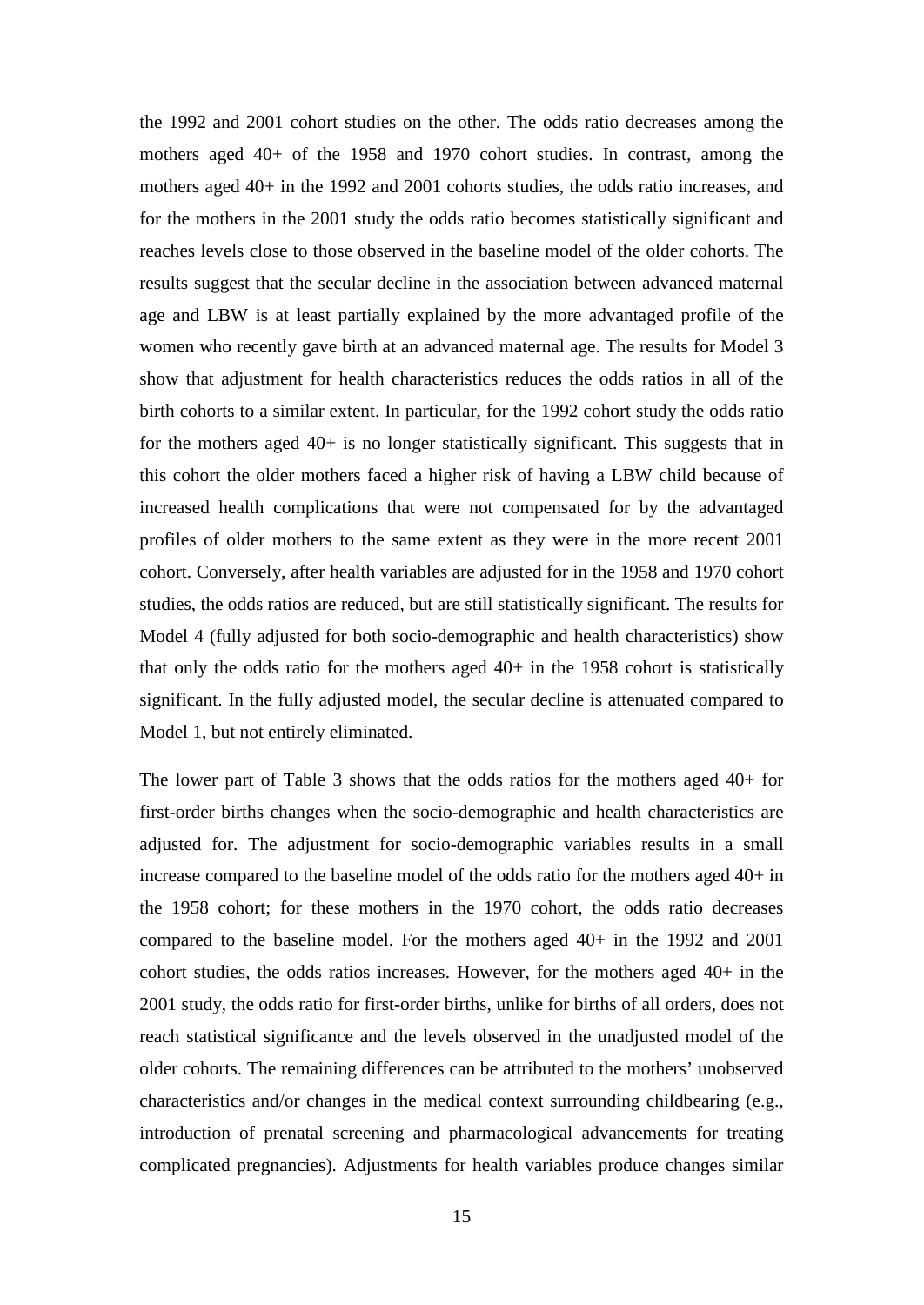to those observed for all order births, since in all of the cohort studies they attenuate the association between giving birth at an advanced maternal age and the odds of having a LBW child. In the 1992 and 2001 cohort studies, the odds ratio for the mothers aged 40+ become smaller than one. The odds ratios for the mothers aged 40+ in Model 4 (fully adjusted) are lower compared to the baseline values, but the secular decline is not eliminated or reduced.

The results suggest that the increased odds of having a LBW child among the mothers aged 40+ in the older cohorts are at least partially (1958 cohort) or entirely (1970 cohort) explained by their relatively high health risks and their socio-economic profiles, which are not markedly more advantaged than those of younger mothers. The results also indicate that in a contemporary context mothers who give birth at advanced maternal ages are at lower risk of giving birth to a LBW child than in the past, despite having a higher risk of pregnancy complications. This finding reinforces the hypothesis that the secular decline should be attributed to changes in mothers' characteristics and obstetric practices, which can compensate for and manage the health risks associated with giving birth at advanced maternal ages.

As a final step, we estimate the baseline model pooling data from the oldest (1958) and the most recent (2001) cohort studies. The aim is to directly compare differences across these cohorts and the secular change in the association between advanced maternal age and LBW. Appendix [Table A6](#page-43-0) reports the main coefficients of interest. The pooled model includes interaction effects between the 2001 cohort and maternal age variables. The results are in line with those in [Figure 5.](#page-27-1) For all order births, the odds ratio of the interaction of the 40+ age group with the MCS indicator is substantially below one (0.72), but is statistically insignificant. When we look at firstorder births only, we can see that the odds ratio is even smaller than the odds ratio for all order births (0.45), but again it fails to reach statistical significance. However, when we look at the results for first-order births with reference category 20-24 (Appendix [Table A6\)](#page-43-0), we observe differences that are statistically significant at the 10% level.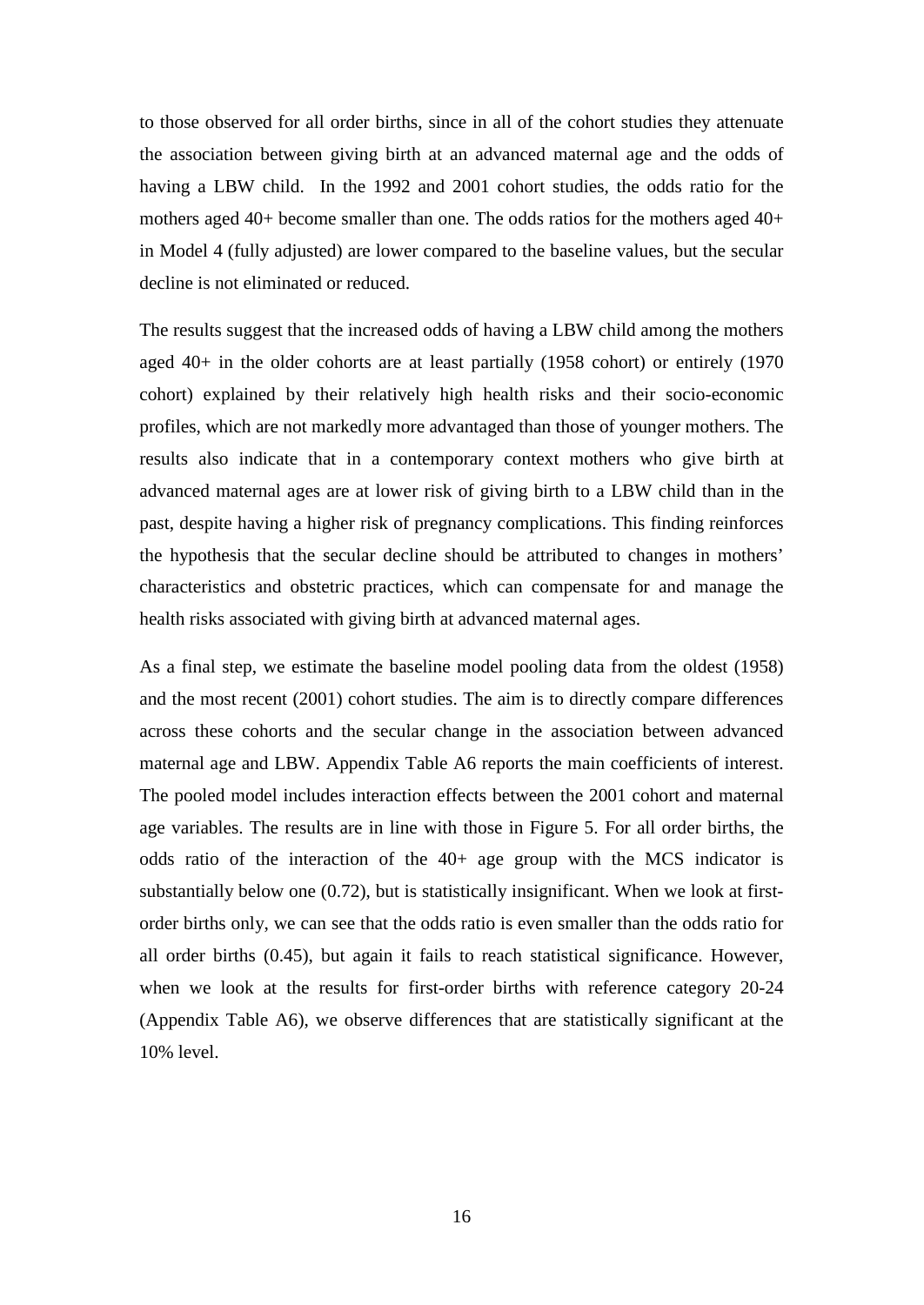### **Conclusions**

The association between maternal age and child well-being remains a highly controversial issue, as maternal ages at birth continue to increase across the developed world. The existing literature has not reached a consensus on the question of to what extent giving birth at advanced maternal ages should be avoided. In this literature and in the current debates, one issue that has not received attention until now is the question of whether the association between advanced maternal age and child wellbeing is systematically changing over time. A secular change in the association between advanced maternal age and child health may occur as a result of changes in the characteristics of older mothers, as well as of improvements in medical and obstetric practices. This is the first study that has investigated the question of whether the association between advanced maternal age and LBW has changed over time. We analysed four large UK birth cohort studies, and found that, across successive cohorts, but particularly when the 2001 cohort was compared with the 1958 cohort, giving birth at an advanced maternal age (i.e., at age 40 or above) was less likely to be associated with giving birth to a low birth weight child. The secular decline in the association between advanced maternal age and birth weight was more pronounced for first-order births. In all of the cohorts older mothers tended to be more advantaged than their younger counterparts, but this gap widened considerably over successive cohorts. Still, in all of the cohorts studied, older mothers were at higher risk than younger mothers of having complicated pregnancies and deliveries.

Adjusting the association between advanced maternal age and low birth weight for either socio-economic characteristics or health of the mother proved to be very helpful for understanding the process through which the association declined over birth cohorts. When we included in the models adjustments for the families' and the mothers' socio-demographic characteristics, the risk of low birth weight associated with advanced maternal age increased markedly in the more recent cohort; close to the levels observed in the older cohorts. This shows that an important mechanism through which the risk of low birth weight has declined among older mothers is that older mothers are becoming more socio-economically advantaged over time, and this accumulation of social resources offsets the otherwise negative effect of advanced maternal age on birth weight. When we included in the models an adjustment for the mothers' health, the risk of low birth weight associated with advanced maternal age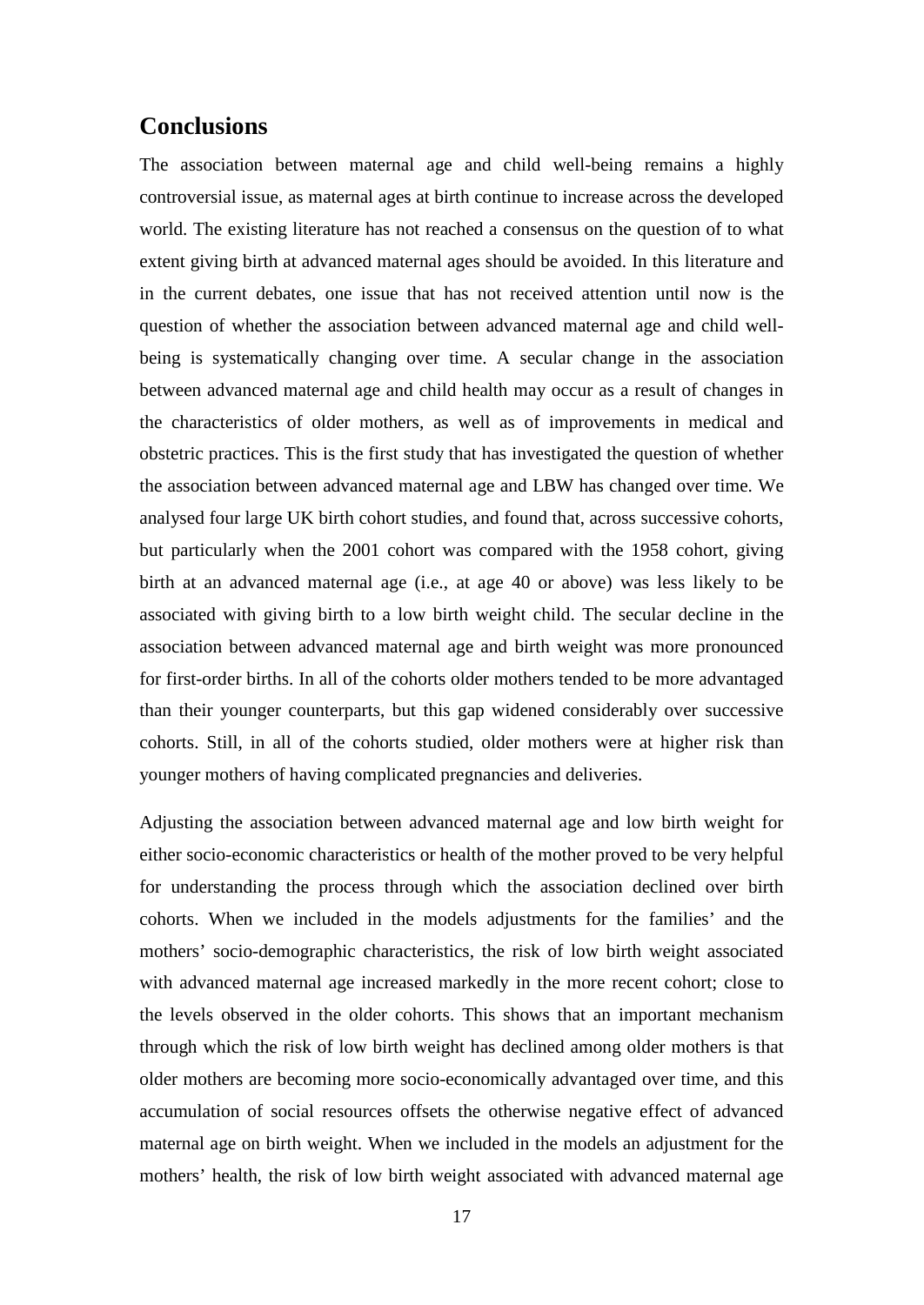decreased in all of the cohorts. But the health-adjusted results in particular contribute to our conclusion that the increased health risks experienced by the mothers who gave birth at advanced maternal ages in the 1958 and 1970 cohort studies (and, to some extent, in the 1992 cohort study) – which were not compensated for by the increased socio-economic status of the older mothers, as was the case in the more recent cohort – are important mechanisms for explaining the increased odds of having a LBW child among this group. Finally, in the fully adjusted models, the cross-cohort differences were attenuated compared to the baseline model, but were not entirely eliminated. A possible explanation for the remaining secular trend is that there were changes in the epidemiological context. Indeed, it is plausible to expect that having access to modern obstetric care could make the risks associated with giving birth at an advanced maternal age more manageable than they were in the past. Although the data do not allow us to test for the latter effects directly, we think it is reasonable to hypothesise that the explanation for the secular decline lies at the intersection of the changes in the mothers' characteristics and in the surrounding epidemiological context. In the UK, important advancements in neonatal care were introduced after the 1970s, and these improvements may have made easier than it was in the past for women to manage the risks associated with giving birth at an advanced age.

This research has limitations. First, sample size issues meant that some parameters were not precisely estimated, especially in the analyses of first-order births. Nonetheless, the analyses of all births, which were less affected by problems with sample size, showed a clear secular decline in the association between advanced maternal age and LBW. Sample size issues also precluded analyses that distinguished between children with a very low birth weight (<1500 g) and those with a moderately low birth weight (1500 - 2500 g). It was not possible to account for gestational age, as this information was missing or not reliable in 10% and 18% of cases in, respectively, the 1958 and 1970 analytical samples used in this analysis. Nonetheless, LBW is considered an important marker of neonatal outcomes, as many existing studies have found that LBW, for both babies born preterm and at term, is associated with important markers measured at different stages of the life course (Black et al., 2007, Richards et al., 2001, Hack et al., 1995). Second, we were unable to establish to what extent secular changes in the association between advanced maternal age and LBW were driven by changes in the overall epidemiological context. Third, this study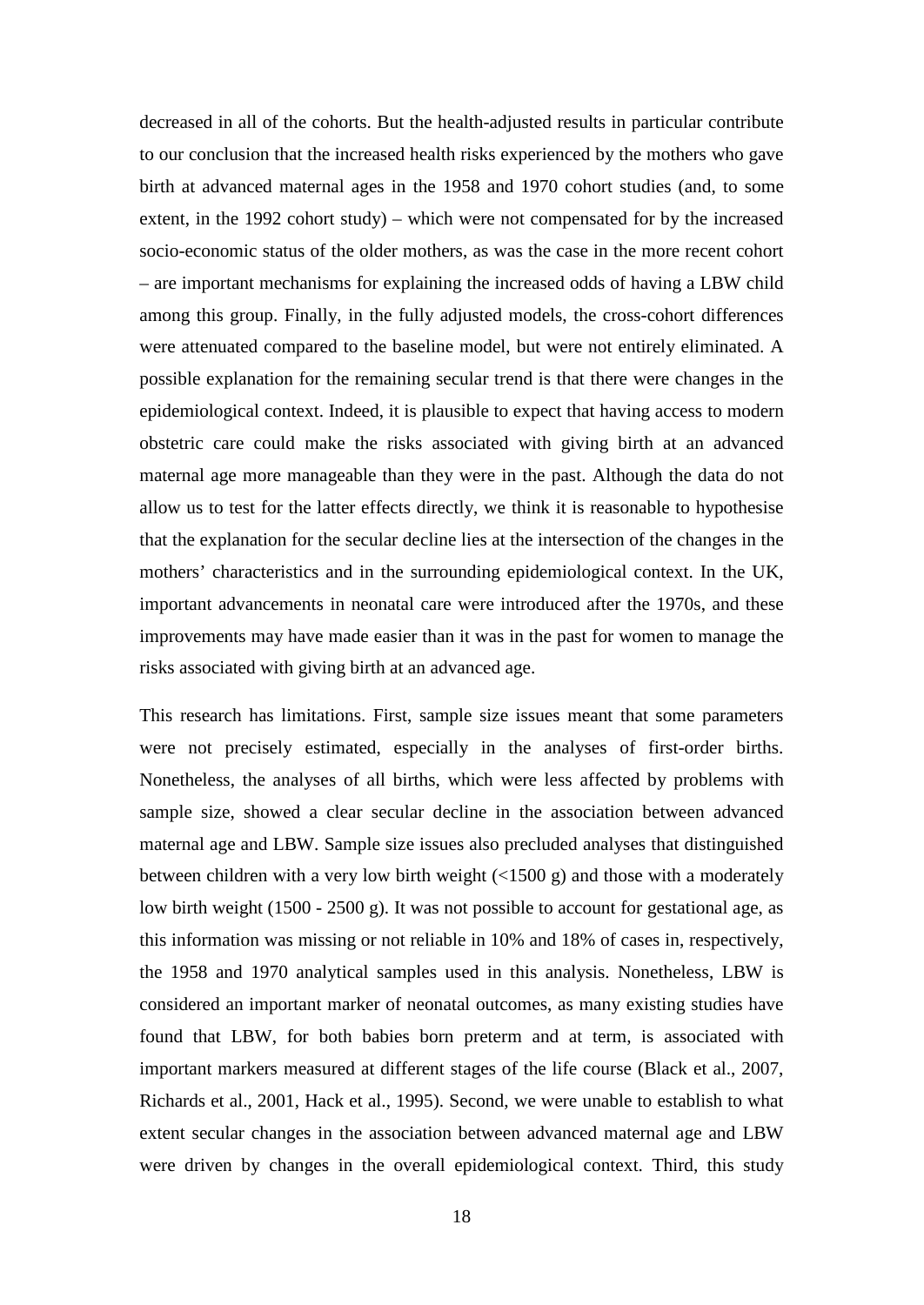focuses on the UK only, and it is unclear to what extent the results are generalisable to other countries. We think it is likely that we would observe similar results in other developed countries in which the trends in the postponement of childbearing and the changes in the epidemiological context surrounding childbearing are similar to those in the UK. To overcome these limitations, it would be necessary to conduct similar analyses using different data, and for countries that have—and, importantly, for countries that have not—experienced improvements in the context.

Despite the limitations, these findings have implications that are relevant for both theory and research. First, the intersection of the changing selection into older maternal ages and the improvements in the context over time might modify the association between maternal age and child well-being. As a consequence, the direction and the strength of the association between maternal age and child outcomes are tied to a specific population and point in time. This indicates that studies that investigate the association between maternal age and child well-being must reflect on and situate the meaning of maternal age in the context, the groups, and the historical period under consideration; while paying particular attention to the selection process that underlies the individual differences in the timing of childbearing (Geronimus, 1996). Second, since the link between advanced maternal age and LBW has loosened over time, the children of older mothers are at lower risk of poor health outcomes today than they were 50 years ago. This argument is further supported by evidence showing that the negative association between having a low birth weight and subsequent well-being has declined across cohorts (Goisis et al., 2015). It therefore appears that, compared to previous generations, today's children of older mothers are not only less likely to be born LBW; when they are born LBW, the negative consequences are less severe.

This is the first study that has investigated and documented the secular changes in the association between advanced maternal age and child health around the time of birth. This topic remains controversial, and our results suggest that the period under consideration might be an important source of variation between studies, which needs to be taken into account both before and after adjustment for covariates. Our results show that across successive birth cohorts, the association between advanced maternal age and low birth weight became progressively weaker, and is negligible, both statistically and substantively, for the most recent birth cohort. The decline in the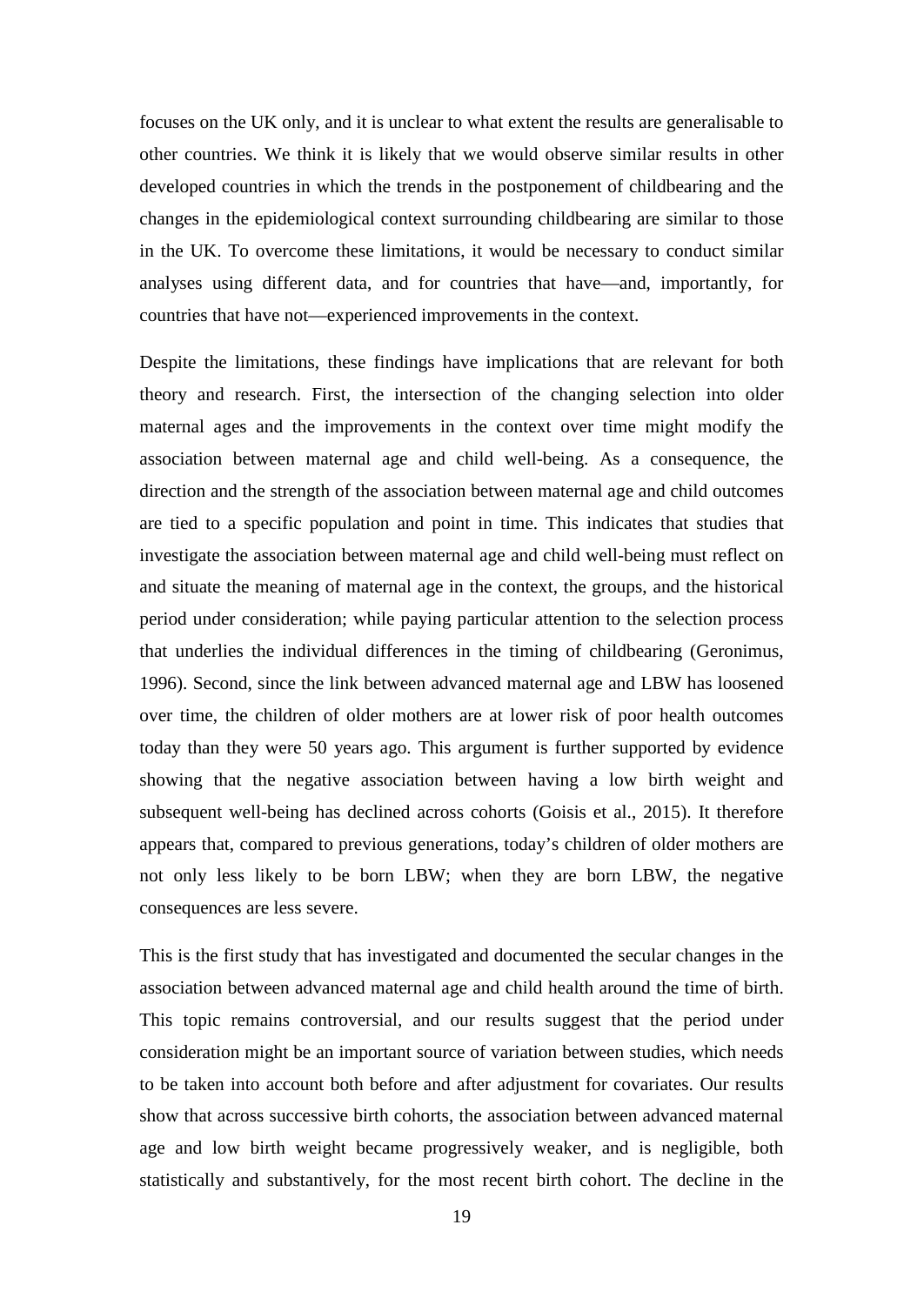association is at least partially explained by the socio-economic advantages of older mothers in the more recent cohorts. The results suggest that if selection into older maternal ages had not changed in the more recent cohorts, advanced maternal age would still have been associated with a higher risk of LBW. Future research should enrich our understanding of these time trends by replicating the analyses of this study through the investigation of other markers of child outcomes, geographical contexts, and time periods.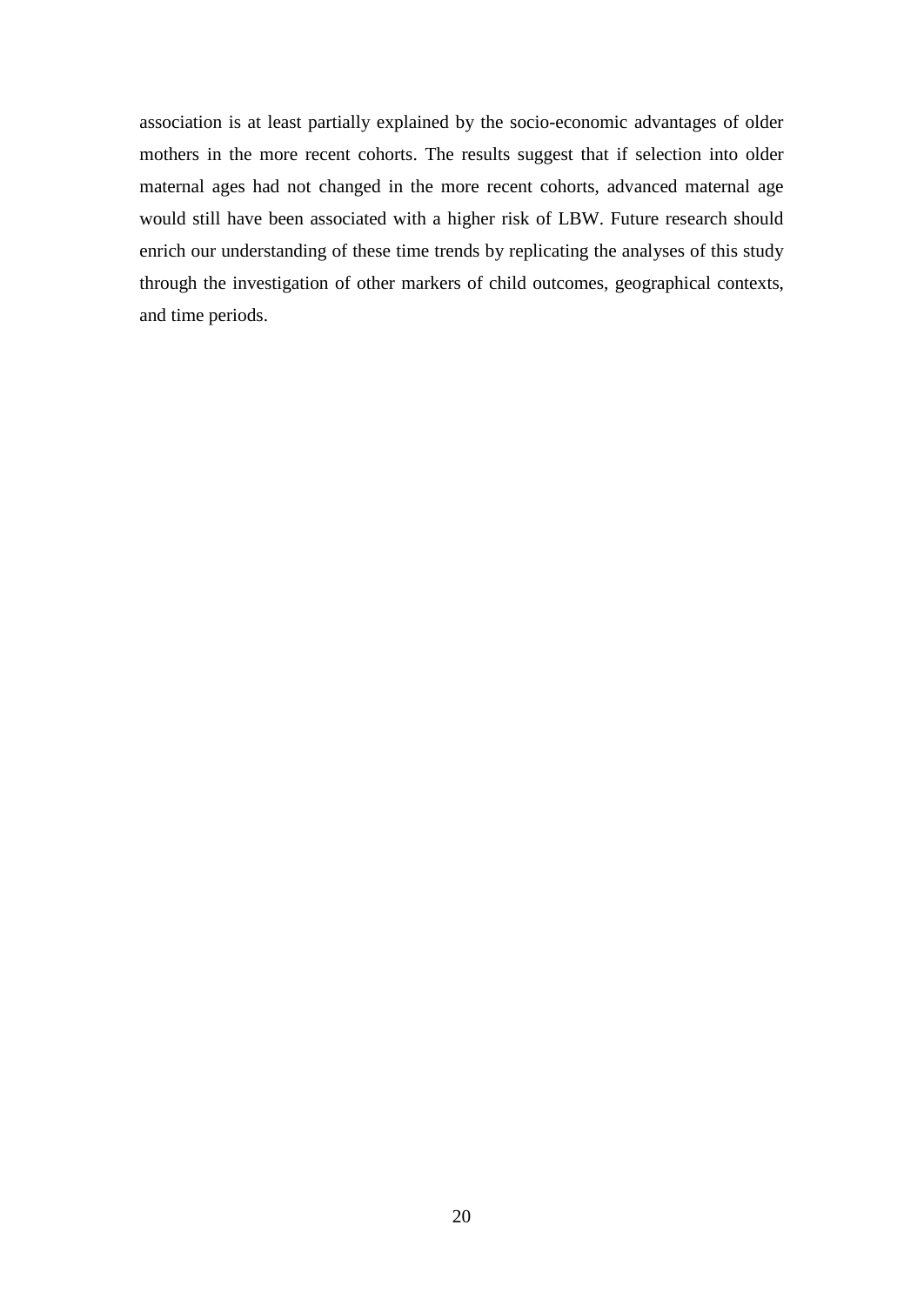**Acknowledgements section** We would like to thank the 1958, 1970, and Millennium Cohort Study families for their time and co-operation, as well as the Centre for Longitudinal Studies at the Institute of Education. The cohort data are funded by the UK Economics and Social Research Council. The cohort data are deposited in the UK Data Archive. We are extremely grateful to all the families who took part in the ALSPAC study, the midwives for their help in recruiting them, and the whole ALSPAC team, which includes interviewers, computer and laboratory technicians, clerical workers, research scientists, volunteers, managers, receptionists and nurses. The UK Medical Research Council and the Wellcome Trust (Grant ref: 102215/2/13/2) and the University of Bristol provide core support for ALSPAC. This publication is the work of the authors (names not included as journal requires this version of the manuscript to be blind) will serve as guarantors for the contents of this paper.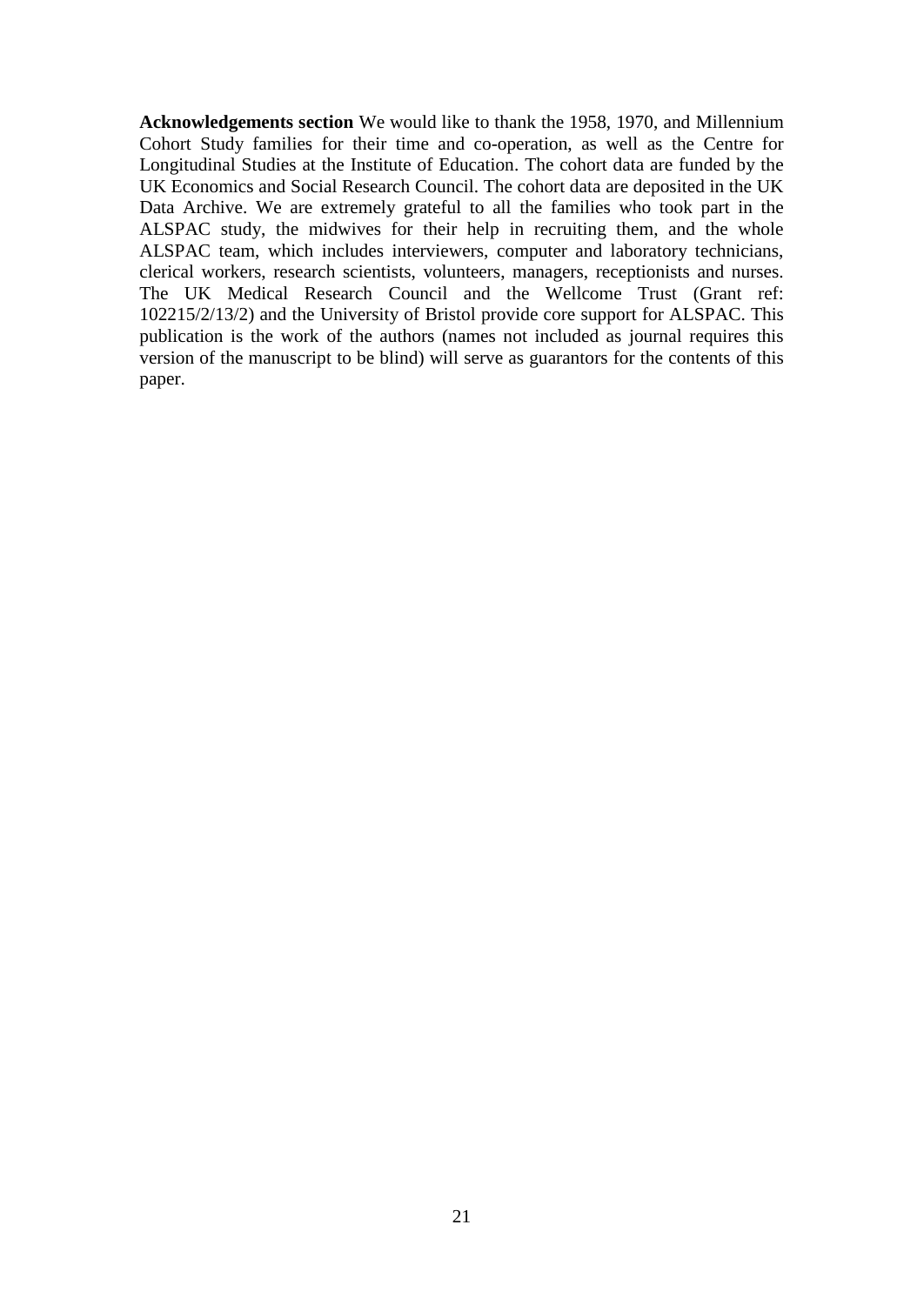### **References**

- ALDOUS, M. B. & EDMONSON, M. B. 1993. Maternal Age at First Childbirth and Risk of Low Birth Weight and Preterm Delivery in Washington State. *The Journal of the American Medical Association,* 270**,** 2574-2577.
- BARKAN, S. E. & BRACKEN, M. B. 1987. Delayed childbearing: no evidence for increased risk of low birth weight and preterm delivery *American Journal of Epidemiology,* 125**,** 101-109.
- BERKOWITZ, G. S., SKOVRON, M. L., LAPINSKI, R. H. & BERKOWITZ, R. L. 1990. Delayed Childbearing and the Outcome of Pregnancy. *New England Journal of Medicine,* 322**,** 659-664.
- BEWLEY, S., DAVIES, M. & BRAUDE, P. 2005. Which career first? The most secure age for childbearing remains 20-35. *British Medical Journal,* 331**,** 588- 589
- BIANCO, A., STONE, J., LYNCH, L., LAPINSKI, R., BERKOWITZ, G. & BERKOWITZ, R. L. 1996. Pregnancy outcome at age 40 and older. *Obstetrics & Gynecology,* 87**,** 917-922.
- BILLARI, F. C., KOHLER, H.-P., ANDERSSON, G. & LUNDSTROM, H. 2007. Approaching the limit: long-term trends in late and very late fertility. *Population and development review,* 33**,** 149-170.
- BLACK, S. E., DEVEREUX, P. J. & SALVANES, K. G. 2007. From the Cradle to the Labor Market? The Effect of Birth Weight on Adult Outcomes. *The Quarterly Journal of Economics,* 122**,** 409-439.
- BOARDMAN, J. D., POWERS, D. A. & HUMMER, R. A. 2002. Low Birth Weight, Social Factors, and Developmental Outcomes Among Children in the United States. *Demography,* 39**,** 353-368.
- BOYD, A., GOLDING, J., MACLEOD, J., LAWLOR, D. A., FRASER, A., HENDERSON, J., MOLLOY, L., NESS, A., RING, S. & DAVEY SMITH, G. 2013. Cohort Profile: The 'Children of the 90s'—the index offspring of the Avon Longitudinal Study of Parents and Children. *International Journal of Epidemiology,* 42**,** 111-127.
- BRAY, I., GUNNELL, D. & DAVEY SMITH, G. 2006. Advanced paternal age: How old is too old? *Journal of Epidemiology and Community Health,* 60**,** 851-853.
- CAROLAN, M. 2003. The graying of the obstetric population: Implications for the older mother. *Journal of Obstetric Gynecologic and Neonatal Nursing,* 32**,** 19- 27.
- CAROLAN, M. & FRANKOWSKA, D. 2011. Advanced maternal age and adverse perinatal outcome: A review of the evidence. *Midwifery,* 27**,** 793-801.
- CUNNINGHAM, F. G. & LEVENO, K. J. 1995. Childbearing among Older Women — The Message is Cautiously Optimistic. *New England Journal of Medicine,* 333**,** 1002-1004.
- DUNN, P. M. 2006. The birth of perinatal medicine in the United Kingdom. *Seminars in Fetal and Neonatal Medicine,* 11**,** 386-397.
- FERTIG, A. R. 2010. Selection and the effect of prenatal smoking. *Health Economics,* 19**,** 209-226.
- FIGLIO, D., GURYAN, J., KARBOWNIK, K. & ROTH, J. 2014. The Effects of Poor Neonatal Health on Children's Cognitive Development. *American Economic Review,* 104**,** 3921-55.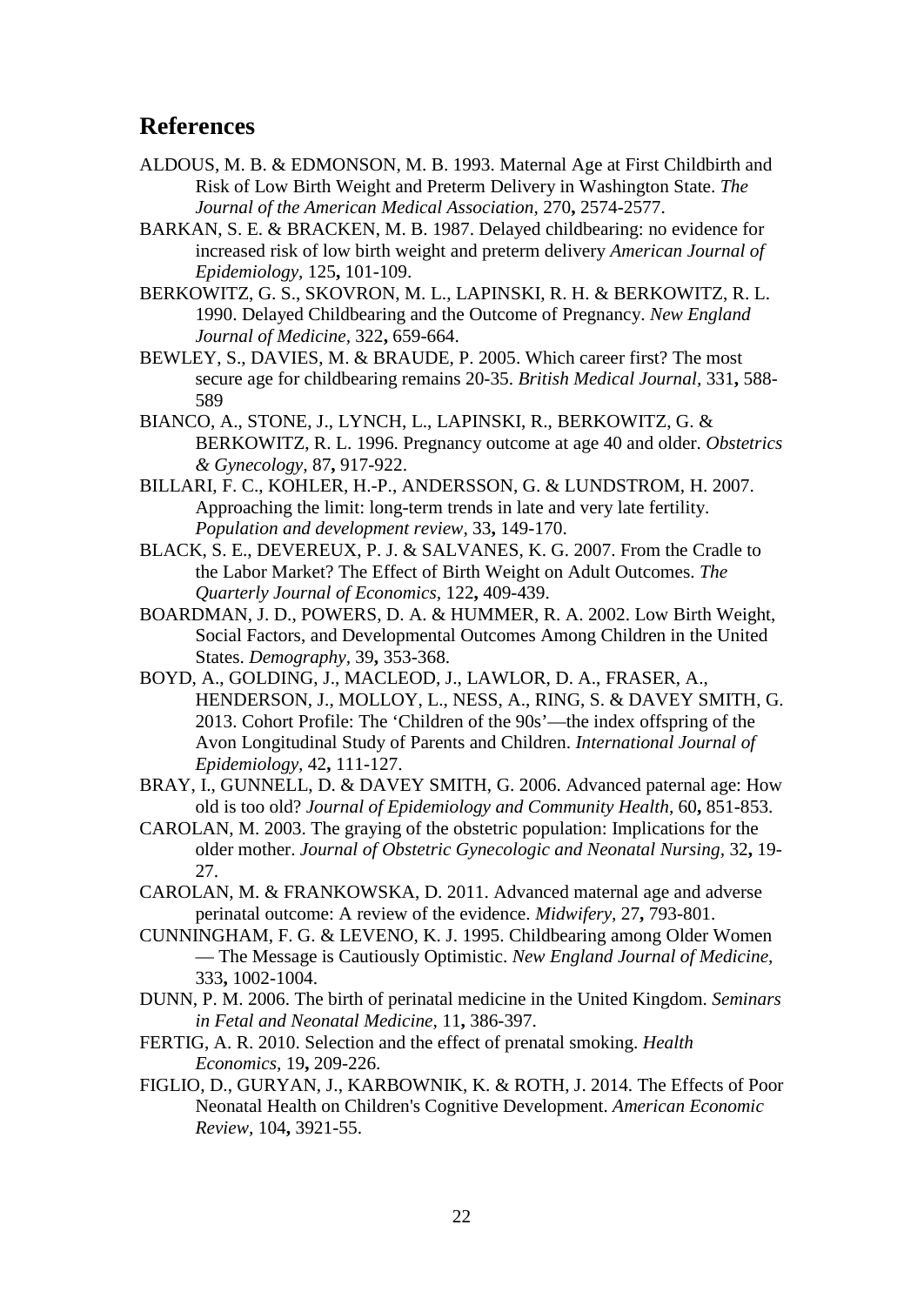- FRETTS, R. C., SCHMITTDIEL, J., MCLEAN, F. H., USHER, R. H. & GOLDMAN, M. B. 1995. Increased Maternal Age and the Risk of Fetal Death. *New England Journal of Medicine,* 333**,** 953-957.
- GERONIMUS, A. T. 1996. Black/white differences in the relationship of maternal age to birthweight: A population-based test of the weathering hypothesis. *Social Science & Medicine,* 42**,** 589-597.
- GOISIS, A. 2015. How are children of older mothers doing? Evidence from the U.K. *Biodemography and Social Biology,* Forthcoming.
- GOISIS, A., OZCAN, B. & MYRSKYLÄ, M. 2015. The negative association between low birth weight and cognitive ability is decreasing: evidence from three UK birth cohorts. *British Society for Population Studies.* Leeds.
- HACK, M., KLEIN, N. K. & TAYLOR, H. G. 1995. Long-Term Developmental Outcomes of Low Birth Weight Infants. *The Future of Children,* 5**,** 176-196.
- HANSEN, J. P. 1986. Older maternal age and pregnancy outcome: a review of the literature. *Obstetrical & Gynecological Survey,* 41**,** 726-42.
- HANSEN, K. 2008. Millennium Cohort Study First, Second and Third Surveys: A Guide to the Datasets. London: Centre for Longitudinal Studies, Institute of Education, University of London.
- HAWKES, D., JOSHI, H. & WARD, K. 2004. Unequal entry to Motherhood and Unequal Starts in Life: Evidence form the First Survey of the UK Millenium Cohort. *CLS Cohort Studies Working Paper* London: Centre for Longitudinal Studies.
- HEFFNER, L. J. 2004. Advanced Maternal Age -- How Old Is Too Old? *N Engl J Med,* 351**,** 1927-1929.
- JEFFERIS, B. J., POWER, C. & HERTZMAN, C. 2002. Birth weight, childhood socioeconomic environment, and cognitive development in the 1958 British birth cohort study. *BMJ,* 325**,** 305.
- JOLLY, M., SEBIRE, N., HARRIS, J., ROBINSON, S. & REGAN, L. 2000. The risks associated with pregnancy in women aged 35 years or older. *Human Reproduction,* 15**,** 2433-2437.
- KIRZ, D. S., DORCHESTER, W. & FREEMAN, R. K. 1985. Advanced maternal age: the mature gravida. *American Journal of Obstetrics and Gynecology,* 152**,** 7-12.
- KOLENIKOV, S. 2010. Resampling Variance Estimation for Complex Survey Data. *The Stata Journal,* 10**,** 165-199.
- LISONKOVA, S., JANSSEN, P. A., SHEPS, S. B., LEE, S. & DAHLGREN, L. 2010. The effect of maternal age on adverse birth outcomes: does parity matter. *J Obstet Gynaecol Can,* 32**,** 541-548.
- MARTIN, S. P. 2004b. Women's education and family timing: outcomes and trends associated with age at marriage and first birth. *In:* NECKERMAN, K. M. (ed.) *Social Inequality.* New York: Russell Sage Foundation.
- MCLANAHAN, S. 2004. Diverging Destinies: How Children Are Faring Under the Second Demographic Transition. *Demography,* 41**,** 607-627.
- MILLS, T. A. & LAVENDER, T. 2011. Advanced maternal age. *Obstetrics, Gynaecology & Reproductive Medicine,* 21**,** 107-111.
- MYRSKYLÄ, M. & FENELON, A. 2012. Maternal Age and Offspring Adult Health: Evidence From the Health and Retirement Study. *Demography,* 49**,** 1231-57.
- PRIOUX, F. 2005. Late fertility in Europe: some comparative and historical data. *Revue D Epidemiologie Et De Sante Publique,* 53**,** 2S3-2S11.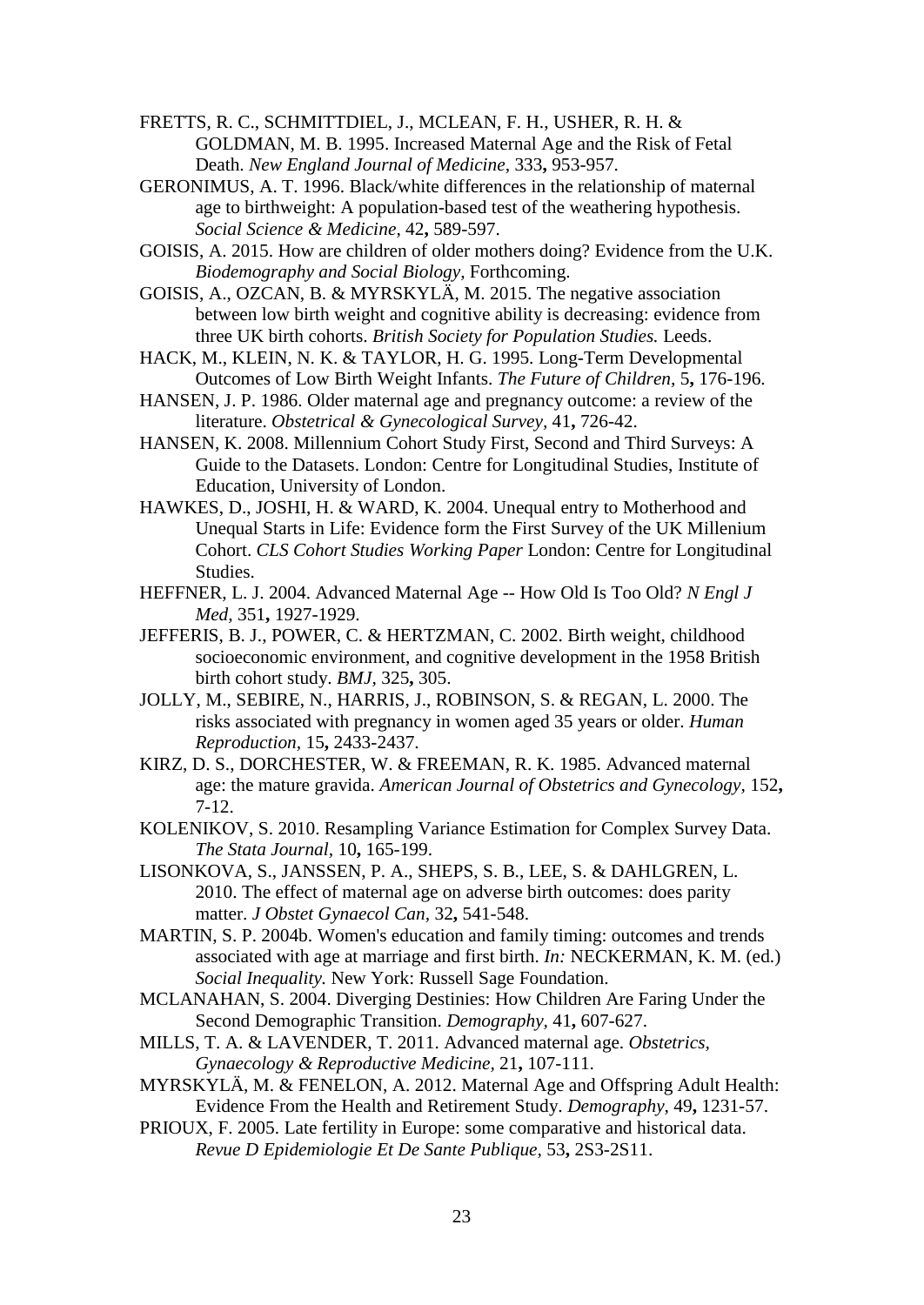- REICHMAN, N. 2005. Low birth weight and school readiness. *The Future of Children,* 15**,** 91-116.
- RICHARDS, M., HARDY, R., KUH, D. & WADSWORTH, M. E. 2001. Birth weight and cognitive function in the British 1946 birth cohort: longitudinal population based study. *Bmj,* 322**,** 199-203.
- SEIDMAN, D. S., EVER-HADANI, P., STEVENSON, D. K., SLATER, P. E., HARLAP, S. & GALE, R. 1988. Birth order and birth weight reexamined. *Obstetrics & Gynecology,* 72**,** 158-162.
- SOBOTKA, T. 2004. *The postponement of Childbearing and Low Fertility in Europe,*  Amsterdam, Dutch University Press.
- STEIN, Z. & SUSSER, M. 2000. The risks of having children in later life. *BMJ,* 320**,** 1681-1682.
- TATE, A. R., DEZATEUX, C., COLE, T. J. & DAVIDSON, L. 2005. Factors affecting a mother's recall of her baby's birth weight. *International Journal of Epidemiology,* 34**,** 688-695.
- TOUGH, S., NEWBURN-COOK, C., JOHNSTON, D. W., SVENSON, L. W., ROSE, S. & BELIK, J. 2002. Delayed Childbearing and Its Impact on Population Rate Changes in Lower Birth Weight, Multiple Birth, and Preterm Delivery. *Pediatrics,* 109**,** 399-403.
- ZIADEH, S. & YAHAYA, A. 2001. Pregnancy outcome at age 40 and older. *Archives of gynecology and obstetrics,* 265**,** 30-33.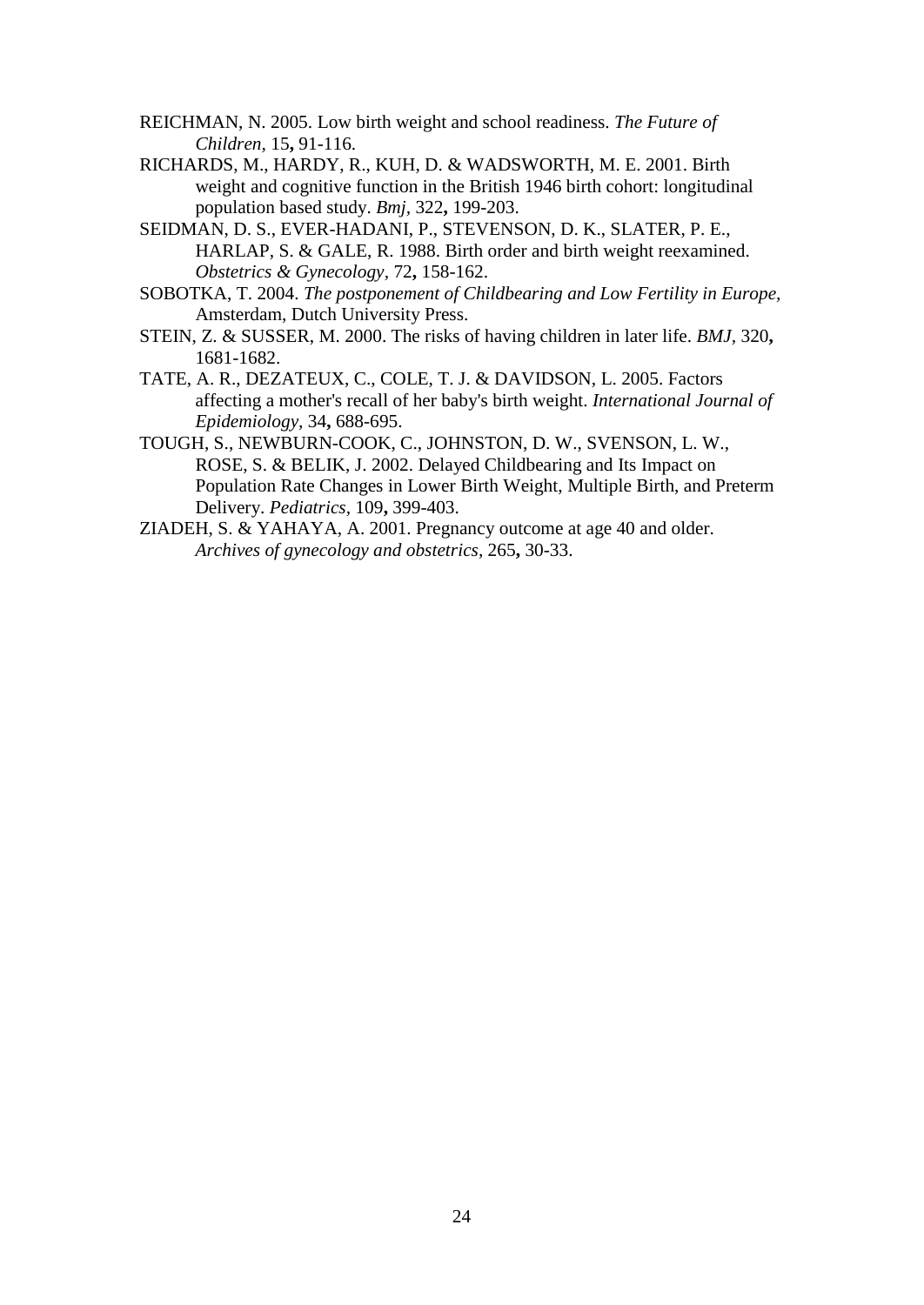## **Figures and Tables**

## **Figures**

<span id="page-25-0"></span>

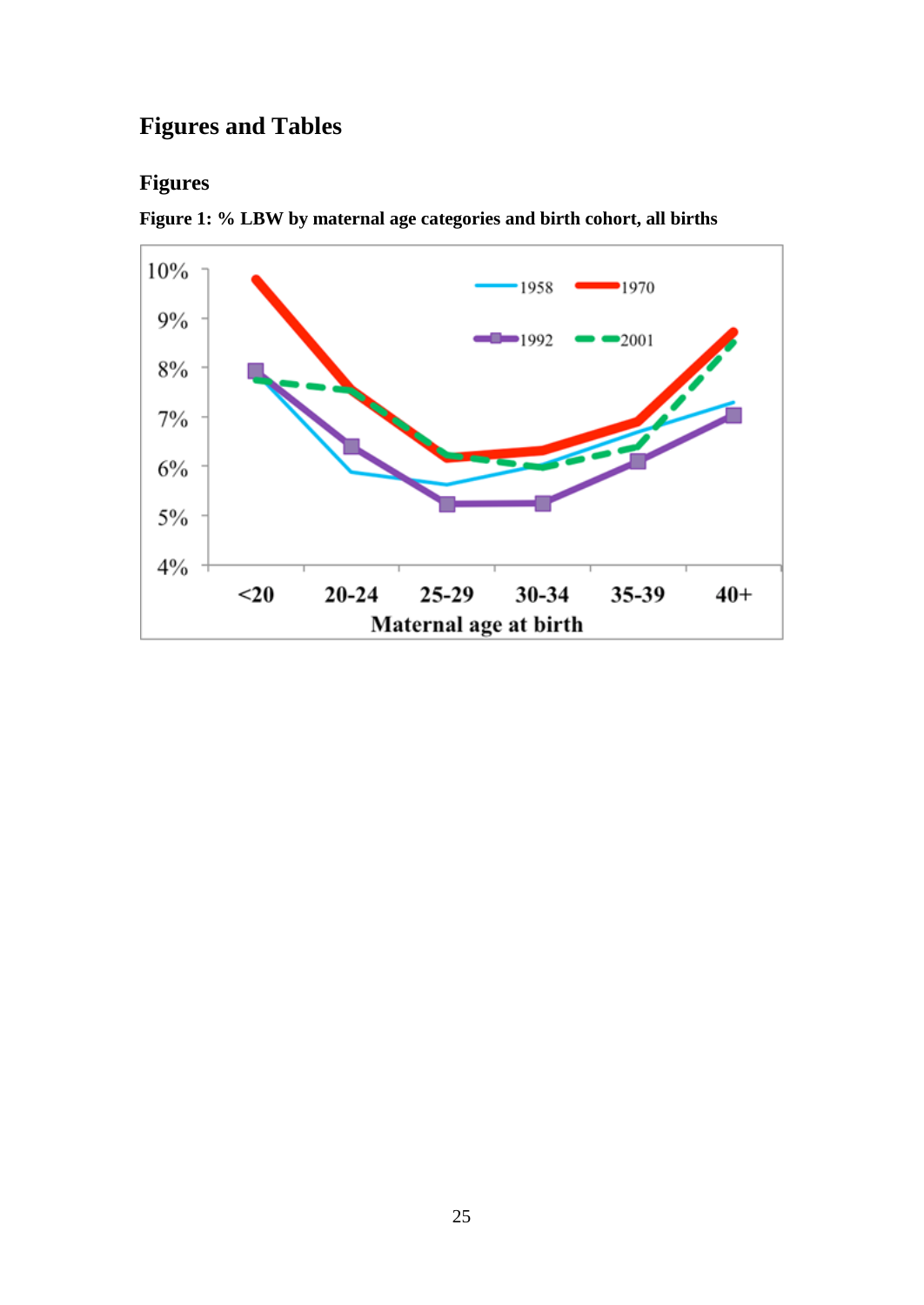

<span id="page-26-0"></span>**Figure 2: Percentage of mothers of a high household social class, by maternal age at birth and birth cohort**

<span id="page-26-1"></span>**Figure 3: Percentage of mothers who smoked during pregnancy, by maternal age at birth and birth cohort**

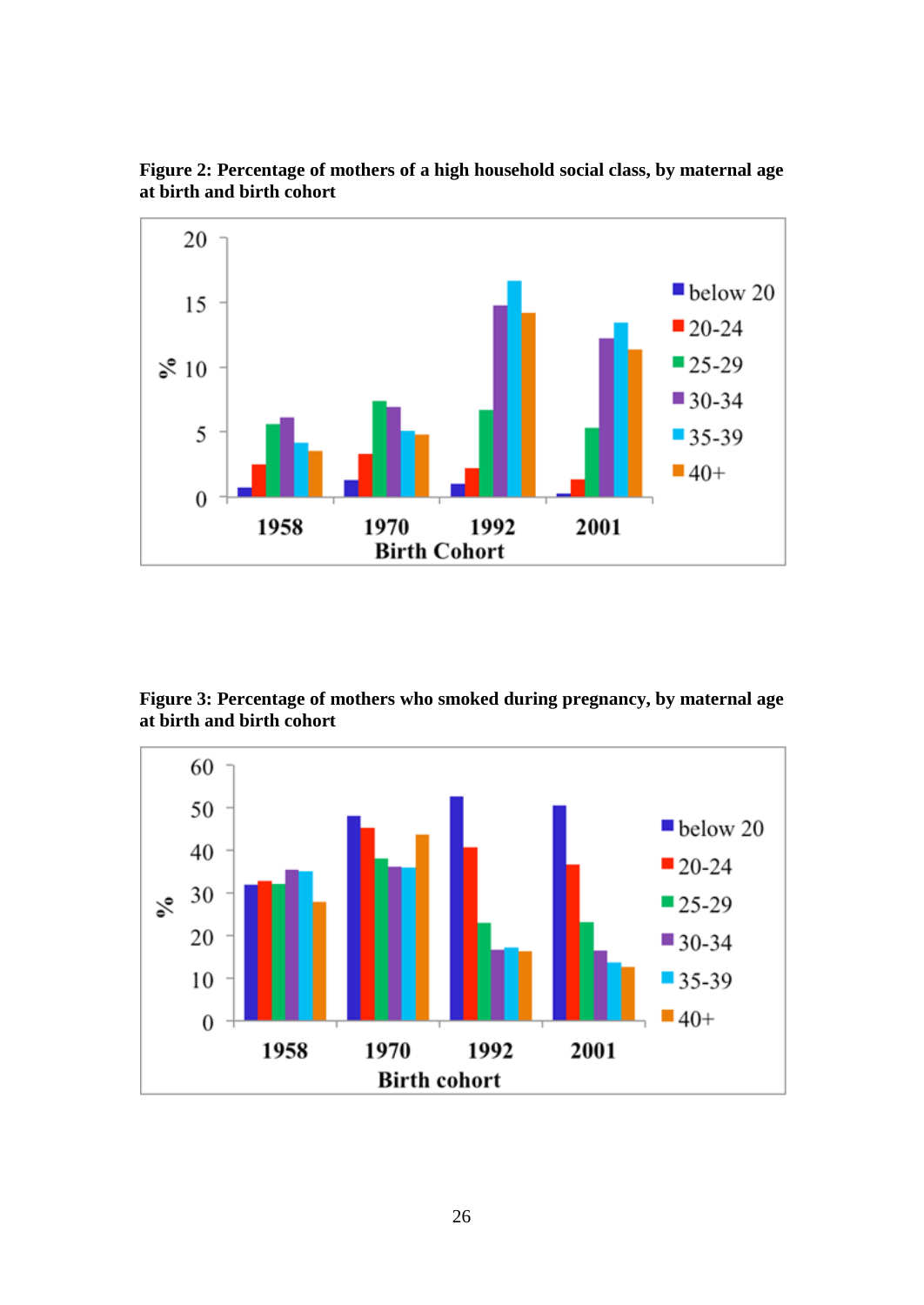

<span id="page-27-0"></span>**Figure 4: Percentage of mothers who delivered by C-section, by maternal age at birth and birth cohort** 

<span id="page-27-1"></span>**Figure 5: Odds ratios of LBW for mothers aged 40+ for all births and first-order births, by birth cohort (Model 1)**

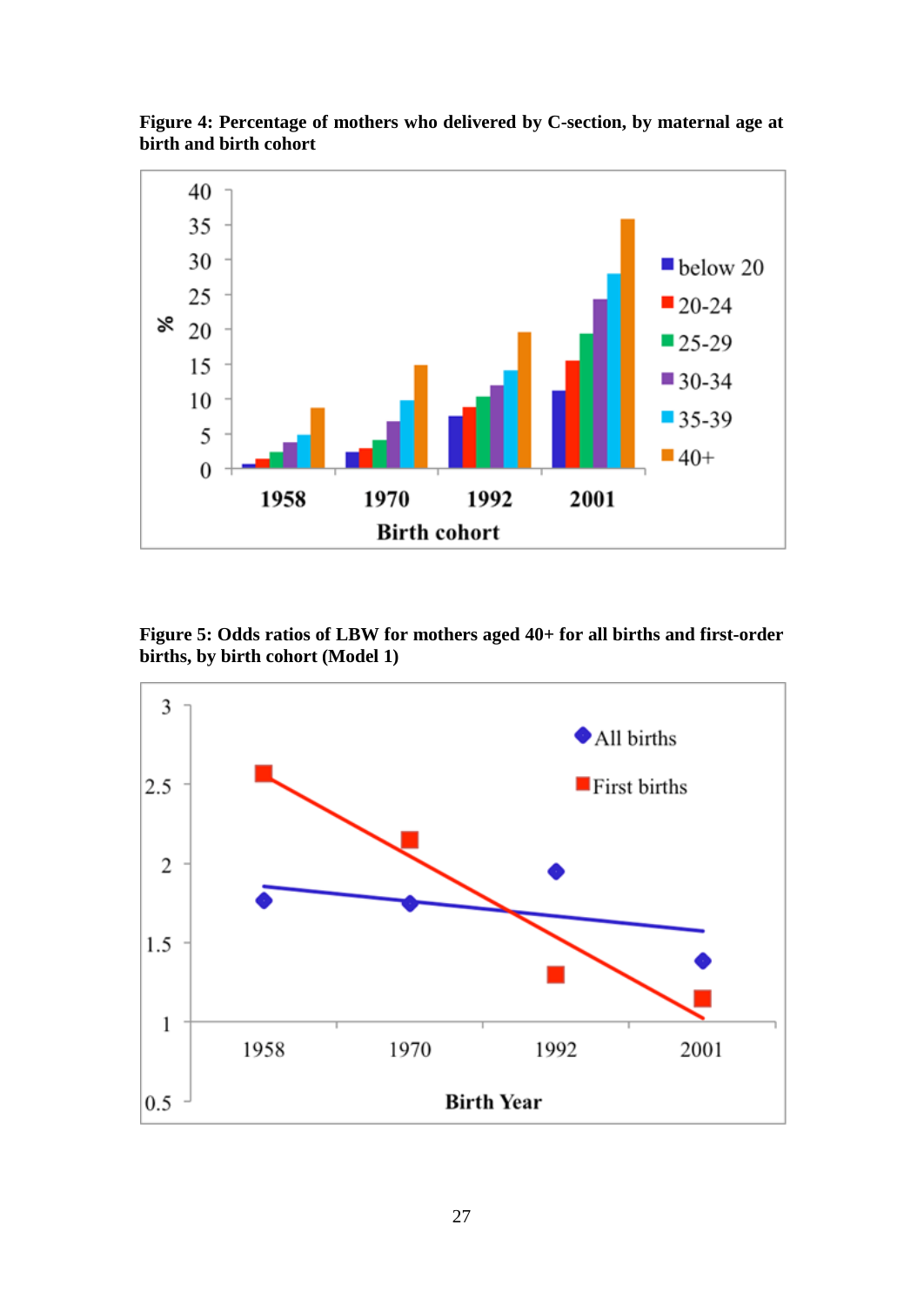### **Tables**

<span id="page-28-0"></span>**Table 1: Description of covariates used in the analyses and collected at Sweep 1 for each cohort study**

|                                             | <b>NCDS</b><br>1958 | <b>BCS</b><br>1970 | <b>ALSPAC</b><br>1992 | <b>MCS</b><br>2001 |
|---------------------------------------------|---------------------|--------------------|-----------------------|--------------------|
| <b>Basic variables</b>                      |                     |                    |                       |                    |
| Maternal age at birth                       |                     |                    |                       |                    |
| Parity                                      |                     |                    |                       |                    |
| Multiple birth                              |                     |                    |                       |                    |
| Gender of cohort child                      |                     |                    |                       |                    |
| Socio-demographic variables                 |                     |                    |                       |                    |
| Social class RGSC classification (1958,     |                     |                    |                       |                    |
| 1970: father; 1992, 2001: highest level in  |                     |                    |                       |                    |
| the household)                              |                     |                    |                       |                    |
| Mother's education                          |                     |                    |                       |                    |
| Mother was working before birth             |                     |                    |                       |                    |
| Household income                            |                     |                    |                       |                    |
| Overcrowded household                       |                     |                    |                       |                    |
| Marital status (1958, 1992, 2001: at birth; |                     |                    |                       |                    |
| 1970: at conception)                        |                     |                    |                       |                    |
| Mother smoked during pregnancy              |                     |                    |                       |                    |
| Mother's height                             |                     |                    |                       |                    |
| after 12<br>Antenatal care<br>of<br>weeks   |                     |                    |                       |                    |
| pregnancy                                   |                     |                    |                       |                    |
| Mother drank during pregnancy               |                     |                    |                       |                    |
| Pregnancy was planned                       |                     |                    |                       |                    |
| <b>Health variables</b>                     |                     |                    |                       |                    |
| Mother had previous stillbirths             |                     |                    |                       |                    |
| Mother had miscarriages                     |                     |                    |                       |                    |
| C-sections delivery                         |                     |                    |                       |                    |
| Foetal distress during pregnancy            |                     |                    |                       |                    |
| Abnormality                                 |                     |                    |                       |                    |
| Labour lasted more than 24 hours            |                     |                    |                       |                    |
| Cohort child had abnormal heart rate        |                     |                    |                       |                    |
| during delivery                             |                     |                    |                       |                    |
| Mother had proteinuria                      |                     |                    |                       |                    |
| Number of hospital discharges during        |                     |                    |                       |                    |
| pregnancy                                   |                     |                    |                       |                    |
| Mother in good health up to start of        |                     |                    |                       |                    |
| pregnancy                                   |                     |                    |                       |                    |
| Gestational hypertension                    |                     |                    |                       |                    |
| Complications during pregnancy              |                     |                    |                       |                    |

Note: Registrar General Social Class (RGSC)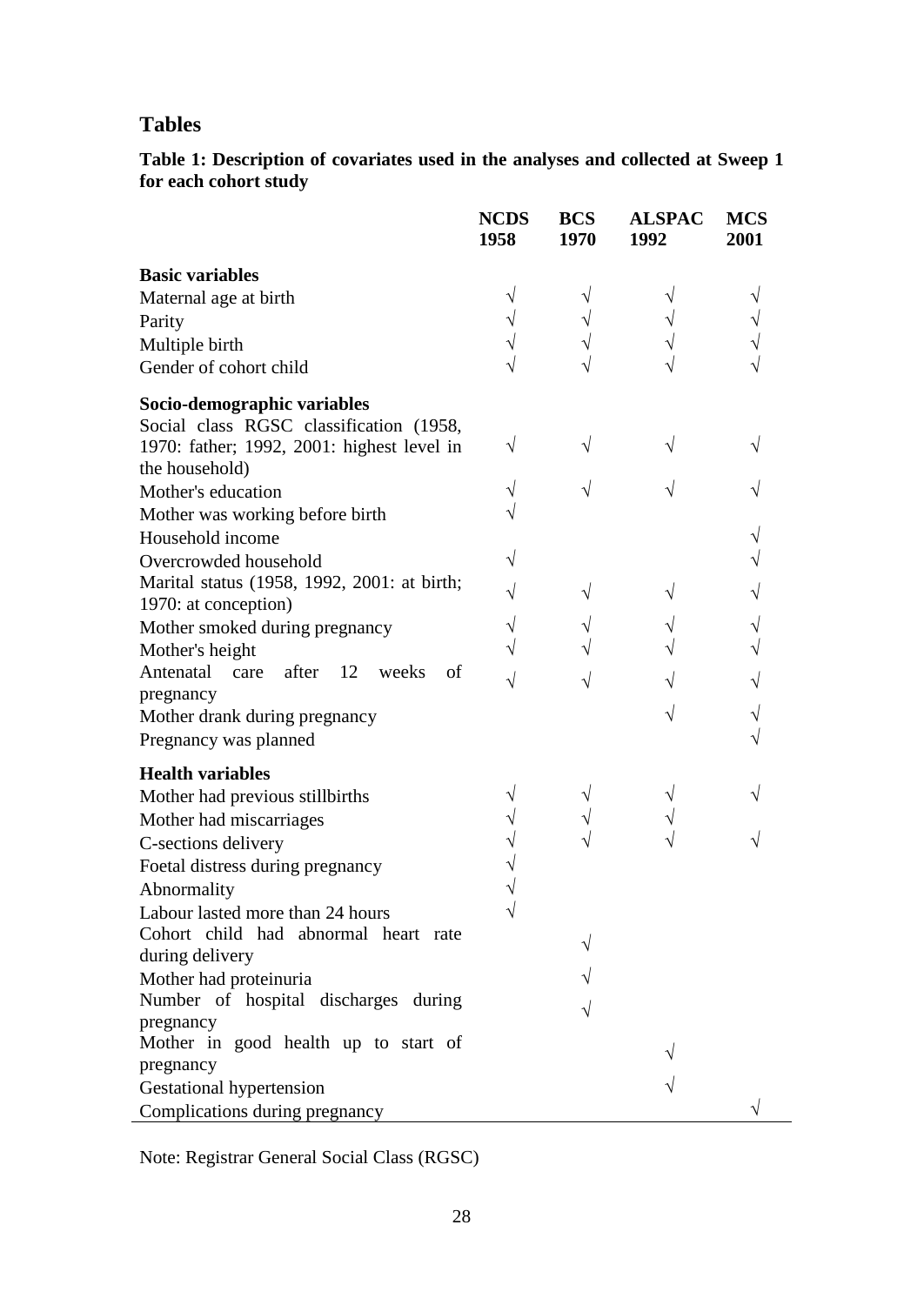|                        | <b>All births</b> |       |       |       |
|------------------------|-------------------|-------|-------|-------|
|                        | 1958              | 1970  | 1992  | 2001  |
| Maternal age           |                   |       |       |       |
| under 20               | 5.8               | 9.8   | 4.3   | 7.6   |
| $20 - 24$              | 29.0              | 35.6  | 18.3  | 16.5  |
| $25-29$                | 32.3              | 30.9  | 39.0  | 27.7  |
| $30 - 34$              | 20.1              | 15.2  | 28.2  | 31.1  |
| 35-39                  | 10.3              | 6.5   | 9.0   | 15.0  |
| 40 and over            | 2.5               | 2.0   | 1.2   | 2.1   |
| <b>LBW</b>             | 6.1               | 7.1   | 5.7   | 6.6   |
| Girl                   | 48.4              | 48.2  | 48.3  | 48.8  |
| Multiple birth         | 2.4               | 2.1   | 2.6   | 1.4   |
| Number of observations | 16946             | 16811 | 12753 | 17935 |

<span id="page-29-0"></span>**Table 2: Distribution of births by maternal age categories and child characteristics, by birth cohort**

| <b>First-order births</b> |      |      |      |      |  |  |  |  |  |
|---------------------------|------|------|------|------|--|--|--|--|--|
|                           | 1958 | 1970 | 1992 | 2001 |  |  |  |  |  |
| Distribution of births    |      |      |      |      |  |  |  |  |  |
| under 20                  | 13.1 | 21.5 | 8.3  | 15.5 |  |  |  |  |  |
| $20 - 24$                 | 44.0 | 47.5 | 23.6 | 20.3 |  |  |  |  |  |
| $25 - 29$                 | 29.0 | 22.7 | 41.0 | 29.0 |  |  |  |  |  |
| $30 - 34$                 | 10.0 | 5.8  | 21.2 | 25.1 |  |  |  |  |  |
| 35-39                     | 3.3  | 2.0  | 5.4  | 9.1  |  |  |  |  |  |
| 40 and over               | 0.6  | 0.6  | 0.5  | 1.0  |  |  |  |  |  |
| <b>LBW</b>                | 7.1  | 9.0  | 7.3  | 7.8  |  |  |  |  |  |
| Girl                      | 48.7 | 49.2 | 48.9 | 48.4 |  |  |  |  |  |
| Multiple birth            | 1.7  | 1.6  | 2.0  | 1.6  |  |  |  |  |  |
| Number of observations    | 6407 | 6370 | 5739 | 7551 |  |  |  |  |  |

Note: Sample sizes for the 20 filled-in datasets. Survey weights have been used for the 2001 cohort study.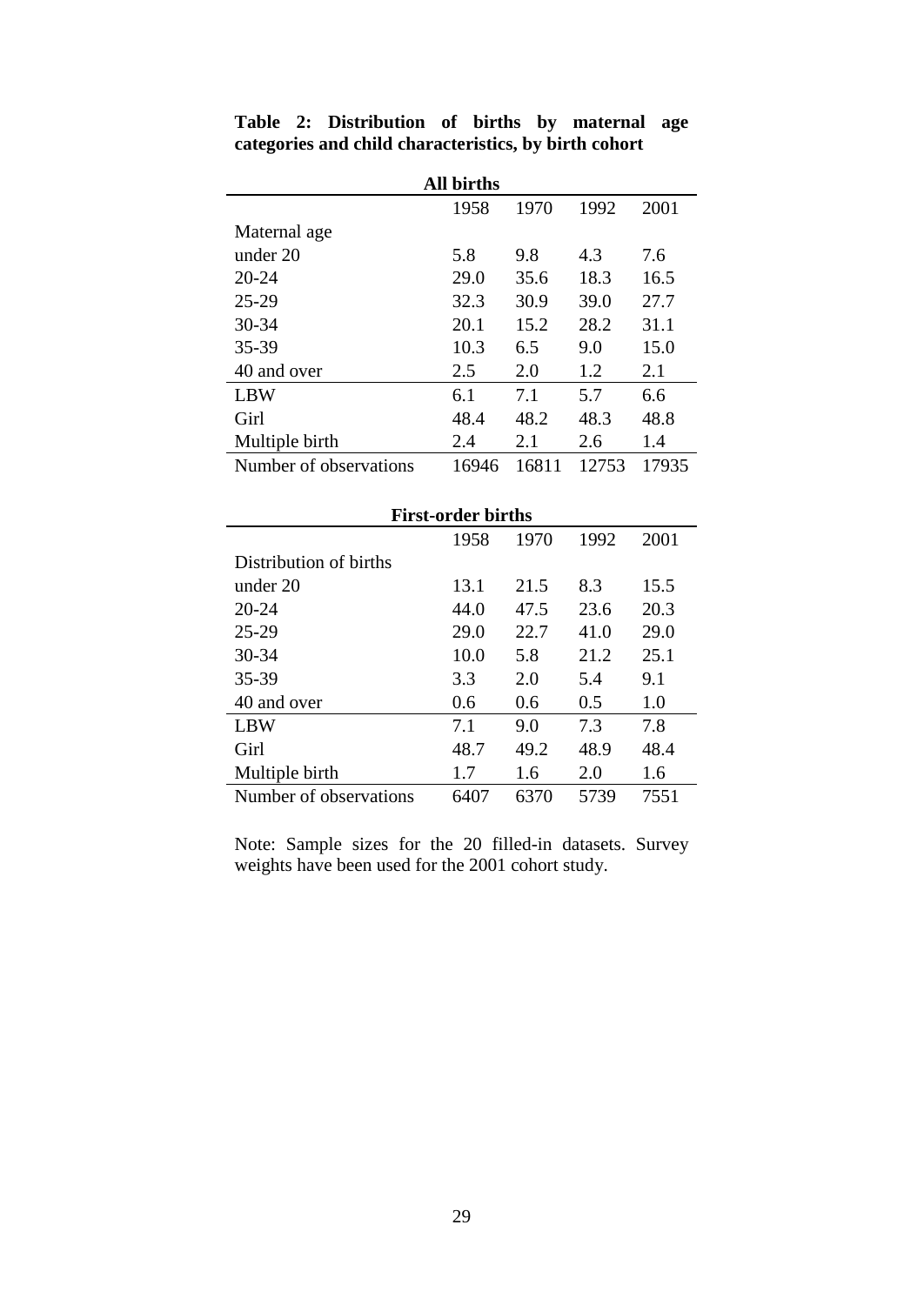<span id="page-30-0"></span>**Table 3: Odds ratios of LBW for mothers aged 40+ for all births and first-order births, by birth cohort (Models 1 - 4)**

|                  | Model 1:<br><b>Baseline</b> | <b>Model 2:</b><br><b>Baseline</b> +<br>socio-<br>demographic<br>characteristics | Model 3:<br><b>Baseline +</b><br>health<br><i>indicators</i> | <b>Model 4:</b><br><b>Baseline + socio-</b><br>demographic<br>$characteristics +$<br>health indicators |
|------------------|-----------------------------|----------------------------------------------------------------------------------|--------------------------------------------------------------|--------------------------------------------------------------------------------------------------------|
|                  |                             |                                                                                  | <b>All births</b>                                            |                                                                                                        |
| <b>NCDS 1958</b> | $1.77***$                   | $1.67**$                                                                         | $1.59**$                                                     | $1.53**$                                                                                               |
| <b>BCS 1970</b>  | $1.75***$                   | 1.41                                                                             | $1.46*$                                                      | 1.23                                                                                                   |
| ALSPAC 1992      | $1.95**$                    | $2.09**$                                                                         | 1.59                                                         | 1.73                                                                                                   |
| <b>MCS 2001</b>  | 1.39                        | $1.66**$                                                                         | 1.18                                                         | 1.44                                                                                                   |
|                  |                             |                                                                                  | <b>First-order births</b>                                    |                                                                                                        |
| <b>NCDS 1958</b> | $2.57**$                    | $2.63**$                                                                         | $2.17*$                                                      | $2.35*$                                                                                                |
| <b>BCS 1970</b>  | 2.15                        | 1.55                                                                             | 1.82                                                         | 1.4                                                                                                    |
| ALSPAC 1992      | 1.3                         | 1.37                                                                             | 0.99                                                         | 1.02                                                                                                   |
| <b>MCS 2001</b>  | 1.15                        | 1.27                                                                             | 0.82                                                         | 0.92                                                                                                   |

Note: Sample sizes for the 20 filled-in datasets. Survey weights have been used for the 2001 cohort study.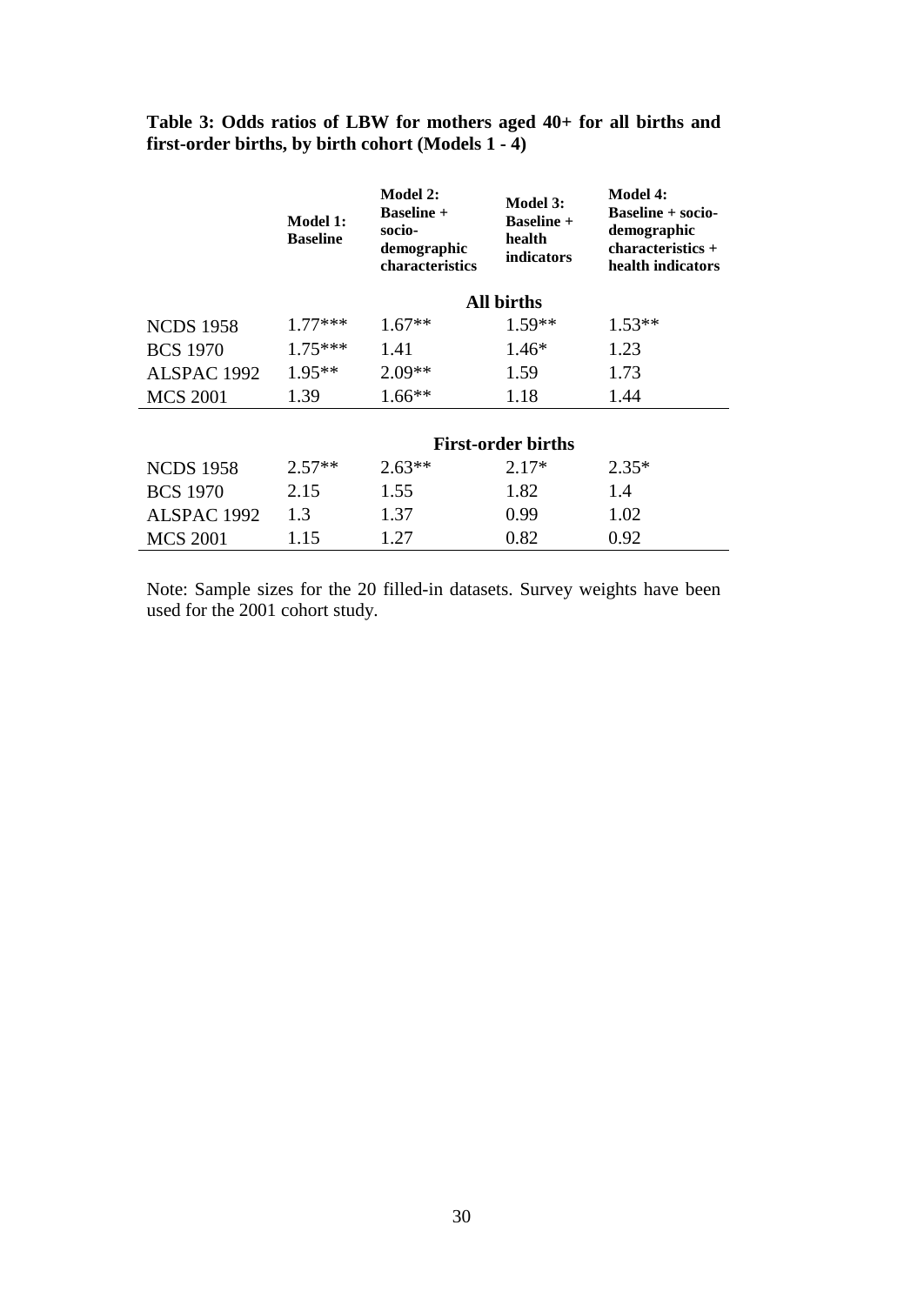## **Appendix**

### **Appendix Figures**

<span id="page-31-1"></span>**Figure A1: % LBW by maternal age categories and birth cohort, first-order births**



<span id="page-31-0"></span>**Figure A2: Odds ratios of LBW for mothers 40+ for all and first-order births (reference category 20-24), by birth cohort (Model 1)**

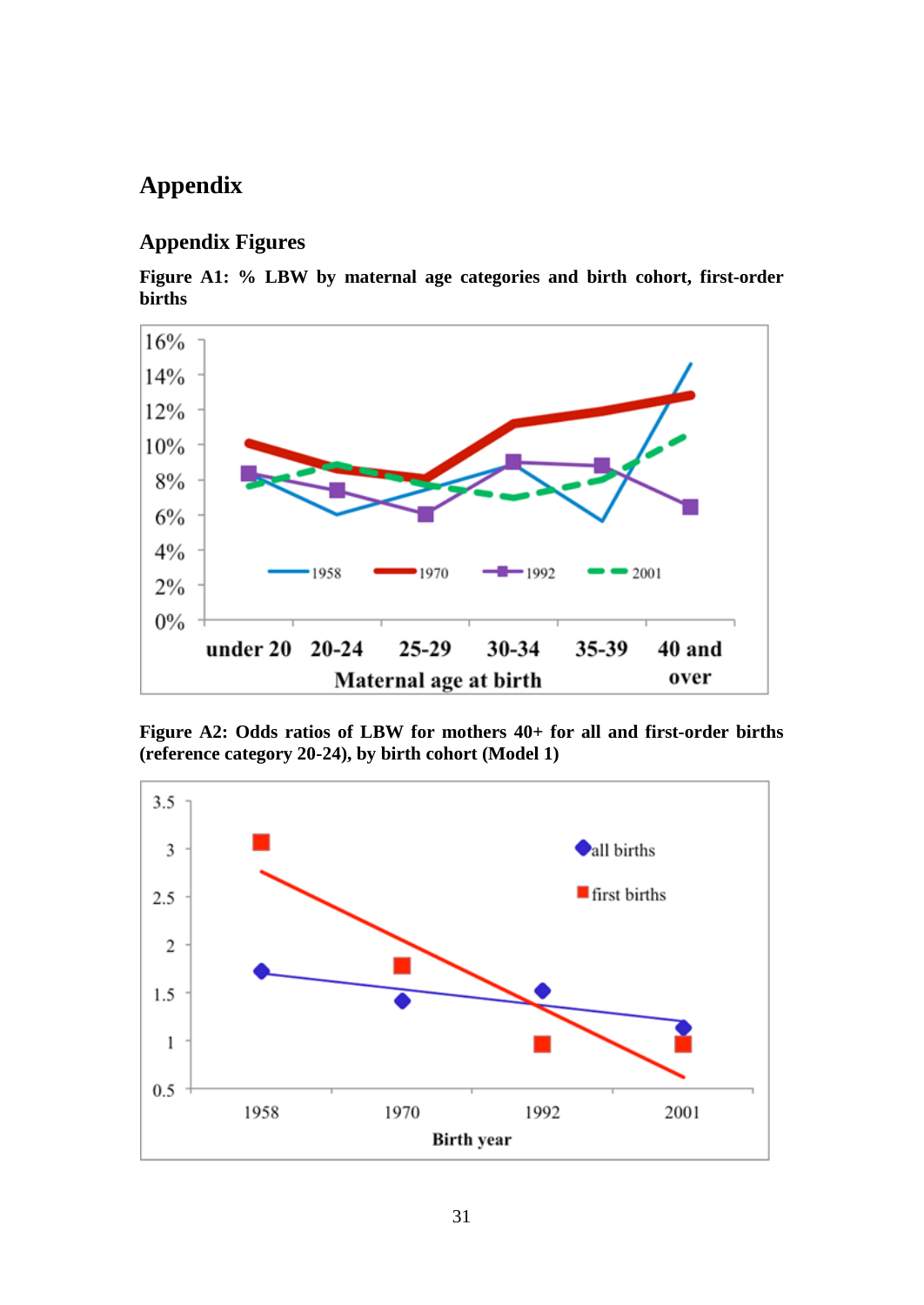## **Appendix Tables**

|                           | 1958  | 1970  | 1992  | <b>2001</b> |
|---------------------------|-------|-------|-------|-------------|
| All order births          |       |       |       |             |
| Non-imputed               | 15159 | 14841 | 9091  | 16830       |
| Imputed                   | 16946 | 16811 | 12753 | 17935       |
| <b>First-order births</b> |       |       |       |             |
| Non-imputed               | 5732  | 5749  | 4030  | 7176        |
| Imputed                   | 6407  | 6370  | 5739  | 7551        |
|                           |       |       |       |             |

## <span id="page-32-0"></span>**Table A1: Effects of imputations on sample size**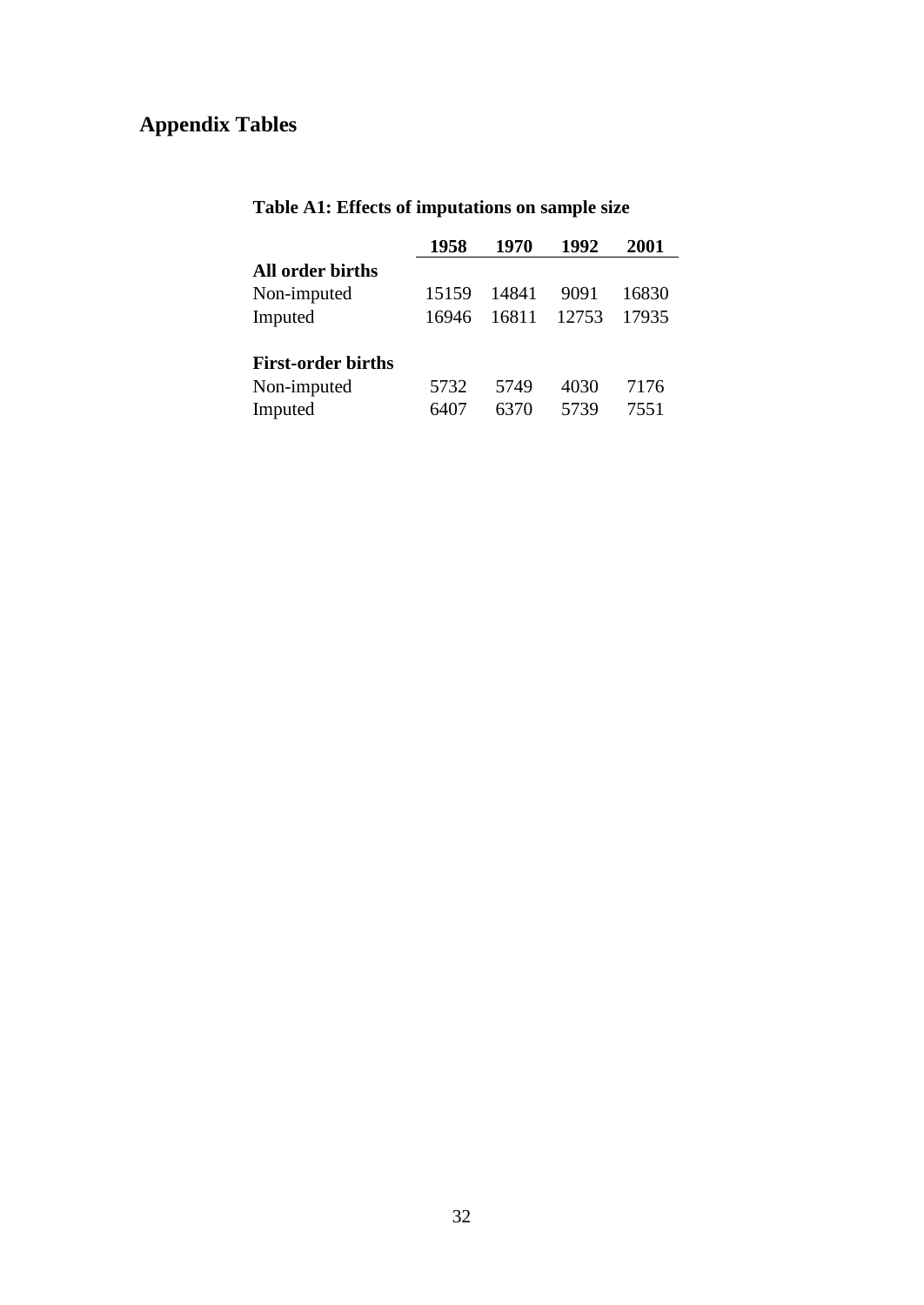|                     | Mother's partnership status: married at birth (1958, 2001) or at conception<br>(1970, 1991) |           |         |             |       |                                                                             |       |  |  |  |
|---------------------|---------------------------------------------------------------------------------------------|-----------|---------|-------------|-------|-----------------------------------------------------------------------------|-------|--|--|--|
| All births          | under 20                                                                                    | $20 - 24$ | 25-29   | 30-34       | 35-39 | 40 and over                                                                 | Total |  |  |  |
| 1958                | 83.3                                                                                        | 95.1      | 97.6    | 97.4        | 97.2  | 96.5                                                                        | 96.0  |  |  |  |
| 1970                | 59.2                                                                                        | 90.3      | 98.4    | 98.7        | 99.1  | 99.4                                                                        | 91.8  |  |  |  |
| 1992                | 20.2                                                                                        | 56.3      | 82.3    | 86.4        | 82.2  | 77.2                                                                        | 76.0  |  |  |  |
| 2001                | 7.6                                                                                         | 31.4      | 62.3    | 75.0        | 74.5  | 71.3                                                                        | 59.0  |  |  |  |
| <b>First births</b> |                                                                                             |           |         |             |       |                                                                             |       |  |  |  |
| 1958                | 81.0                                                                                        | 94.4      | 96.6    | 95.8        | 95.3  | 95.1                                                                        | 93.5  |  |  |  |
| 1970                | 52.4                                                                                        | 82.9      | 96.0    | 96.2        | 97.6  | 97.4                                                                        | 80.5  |  |  |  |
| 1992                | 19.5                                                                                        | 54.0      | 81.0    | 82.5        | 73.5  | 71.0                                                                        | 69.4  |  |  |  |
| 2001                | 6.5                                                                                         | 29.0      | 63.3    | 74.8        | 69.0  | 71.9                                                                        | 51.0  |  |  |  |
|                     |                                                                                             |           |         |             |       | Father or household social class (RGSC): % High                             |       |  |  |  |
| All births          | under 20                                                                                    | $20 - 24$ | 25-29   | 30-34       | 35-39 | 40 and over                                                                 | Total |  |  |  |
| 1958                | 0.7                                                                                         | 2.5       | 5.6     | 6.1         | 4.2   | 3.5                                                                         | 4.3   |  |  |  |
| 1970                | 1.3                                                                                         | 3.3       | 7.4     | 6.9         | 5.1   | 4.8                                                                         | 5.1   |  |  |  |
| 1992                | 1.0                                                                                         | 2.2       | 6.7     | 14.7        | 16.7  | 14.2                                                                        | 9.0   |  |  |  |
| 2001                | 0.2                                                                                         | 1.4       | 5.3     | 12.2        | 13.4  | 11.4                                                                        | 7.8   |  |  |  |
| <b>First births</b> |                                                                                             |           |         |             |       |                                                                             |       |  |  |  |
| 1958                | 0.7                                                                                         | 3.1       | 7.3     | 8.4         | 8.5   | 9.8                                                                         | 4.7   |  |  |  |
| 1970                | 1.2                                                                                         | 4.2       |         |             |       |                                                                             |       |  |  |  |
|                     |                                                                                             |           | 10.7    | 9.0         | 10.3  | 10.3                                                                        | 5.4   |  |  |  |
| 1992<br>2001        | 1.1                                                                                         | 2.8       | 8.4     | 18.4        | 19.0  | 27.6                                                                        | 9.4   |  |  |  |
|                     | 0.2                                                                                         | 1.9       | 8.6     | 18.1        | 15.1  | 21.1                                                                        | 9.0   |  |  |  |
|                     |                                                                                             |           |         |             |       | Father or household social class (RGSC): % Low                              |       |  |  |  |
| All births          | under 20                                                                                    | $20 - 24$ | $25-29$ | $30 - 34$   | 35-39 | 40 and over                                                                 | Total |  |  |  |
| 1958                | 11.7                                                                                        | 10.5      | 8.3     | 8.3         | 8.7   | 10.8                                                                        | 9.2   |  |  |  |
| 1970                | 11.4                                                                                        | 6.7       | 4.4     | 6.5         | 7.9   | 8.4                                                                         | 6.5   |  |  |  |
| 1992                | 6.0                                                                                         | 2.7       | 1.6     | 0.6         | 0.9   | 2.0                                                                         | 1.6   |  |  |  |
| 2001                | 5.0                                                                                         | 3.2       | 1.8     | 1.2         | 1.5   | 1.0                                                                         | 2.0   |  |  |  |
| <b>First births</b> |                                                                                             |           |         |             |       |                                                                             |       |  |  |  |
| 1958                | 11.1                                                                                        | 7.9       | 4.5     | 5.1         | 6.6   | 4.9                                                                         | 7.0   |  |  |  |
| 1970                | 9.9                                                                                         | 4.8       | 1.6     | 4.9         | 5.5   | 0.0                                                                         | 5.2   |  |  |  |
| 1992                | 5.4                                                                                         | 1.4       | 0.7     | 0.4         | 0.3   | 0.0                                                                         | 1.1   |  |  |  |
| 2001                | 4.0                                                                                         | 2.1       | 1.1     | 0.6         | 0.5   | 0.0<br>Mother's education: % over the minimum age (1958/1970), degree level | 1.6   |  |  |  |
|                     |                                                                                             |           |         | (1991/2001) |       |                                                                             |       |  |  |  |
| All births          | under 20                                                                                    | $20 - 24$ | 25-29   | 30-34       | 35-39 | 40 and over                                                                 | Total |  |  |  |
| 1958                | 14.4                                                                                        | 22.7      | 28.5    | 27.0        | 23.8  | 24.2                                                                        | 25.1  |  |  |  |
| 1970                | 26.3                                                                                        | 31.5      | 41.1    | 34.6        | 36.7  | 35.0                                                                        | 34.9  |  |  |  |
| 1992                | 0.8                                                                                         | 1.7       | 9.5     | 21.1        | 26.5  | 14.0                                                                        | 12.6  |  |  |  |
| 2001                | 2.2                                                                                         | 11.8      | 32.6    | 43.4        | 48.8  | 47.8                                                                        | 33.0  |  |  |  |
| <b>First births</b> |                                                                                             |           |         |             |       |                                                                             |       |  |  |  |
| 1958                | 14.9                                                                                        | 24.9      | 34.4    | 35.9        | 37.3  | 36.6                                                                        | 27.9  |  |  |  |
| 1970                | 28.4                                                                                        | 38.2      | 53.2    | 44.4        | 54.8  | 51.3                                                                        | 40.3  |  |  |  |
| 1992                | 0.9                                                                                         | 2.4       | 14.2    | 28.6        | 31.5  | 16.8                                                                        | 14.3  |  |  |  |
| 2001                | 2.3                                                                                         | 16.3      | 46.3    | 55.6        | 58.8  | 64.9                                                                        | 37.1  |  |  |  |

<span id="page-33-0"></span>**Table A2: Socio-demographic characteristics for all and first-order births, by maternal age**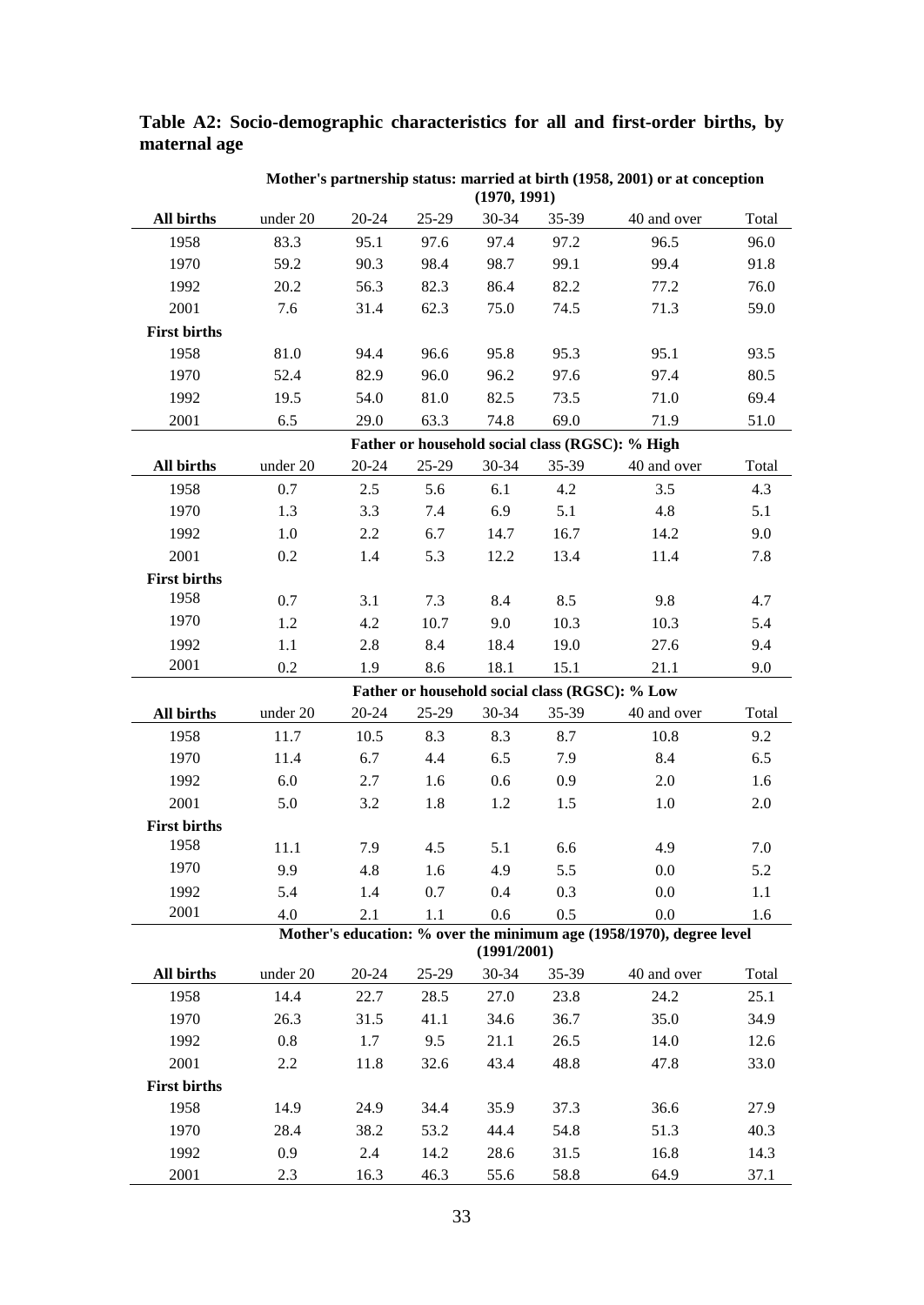|                     |                                  |           |       | Mother's height (mean) |       |                                              |       |  |  |
|---------------------|----------------------------------|-----------|-------|------------------------|-------|----------------------------------------------|-------|--|--|
| All births          | under 20                         | $20 - 24$ | 25-29 | $30 - 34$              | 35-39 | 40 and over                                  | Total |  |  |
| 1958                | 160.0                            | 160.7     | 161.3 | 161.2                  | 161.0 | 159.9                                        | 161.0 |  |  |
| 1970                | 159.8                            | 160.6     | 161.4 | 161.3                  | 160.6 | 160.5                                        | 160.9 |  |  |
| 1992                | 163.4                            | 163.6     | 164.1 | 164.0                  | 164.3 | 163.5                                        | 164.0 |  |  |
| 2001                | 158.8                            | 161.3     | 163.2 | 163.6                  | 163.5 | 162.0                                        | 162.7 |  |  |
| <b>First births</b> |                                  |           |       |                        |       |                                              |       |  |  |
| 1958                | 160.1                            | 160.9     | 161.4 | 161.2                  | 161.0 | 160.7                                        | 161.0 |  |  |
| 1970                | 159.9                            | 160.9     | 162.0 | 161.6                  | 161.6 | 160.9                                        | 161.0 |  |  |
| 1992                | 163.4                            | 163.9     | 164.5 | 164.2                  | 164.9 | 165.0                                        | 164.2 |  |  |
| 2001                | 158.2                            | 162.5     | 164.4 | 164.8                  | 164.7 | 164.3                                        | 163.2 |  |  |
|                     |                                  |           |       | % Overcrowding         |       |                                              |       |  |  |
| <b>All births</b>   | under 20                         | $20 - 24$ | 25-29 | 30-34                  | 35-39 | 40 and over                                  | Total |  |  |
| 1958                | 25.1                             | 15.0      | 11.4  | 12.8                   | 18.0  | 20.3                                         | 14.4  |  |  |
| 1970                | N/A                              |           |       |                        |       |                                              |       |  |  |
| 1992                | N/A                              |           |       |                        |       |                                              |       |  |  |
| 2001                | 2.6                              | 2.3       | 1.6   | 1.4                    | 1.7   | 3.5                                          | 1.8   |  |  |
| <b>First births</b> |                                  |           |       |                        |       |                                              |       |  |  |
| 1958                | 24.3                             | 12.4      | 6.3   | 4.0                    | 3.6   | 2.6                                          | 11.0  |  |  |
| 1970                | N/A                              |           |       |                        |       |                                              |       |  |  |
| 1992                | N/A                              |           |       |                        |       |                                              |       |  |  |
| 2001                | 2.7                              | 1.9       | 0.9   | 0.4                    | 0.1   | 0.0                                          | 1.1   |  |  |
|                     | % Mother smoked during pregnancy |           |       |                        |       |                                              |       |  |  |
| <b>All births</b>   | under 20                         | $20 - 24$ | 25-29 | 30-34                  | 35-39 | 40 and over                                  | Total |  |  |
| 1958                | 31.9                             | 32.7      | 32.1  | 35.5                   | 35.1  | 27.8                                         | 33.1  |  |  |
| 1970                | 48.0                             | 45.2      | 38.1  | 36.2                   | 35.9  | 43.7                                         | 41.3  |  |  |
| 1992                | 52.6                             | 40.6      | 22.9  | 16.6                   | 17.1  | 16.3                                         | 25.0  |  |  |
| 2001                | 50.5                             | 36.7      | 23.0  | 16.4                   | 13.6  | 12.7                                         | 23.7  |  |  |
| <b>First births</b> |                                  |           |       |                        |       |                                              |       |  |  |
| 1958                | 32.2                             | 29.8      | 26.9  | 33.3                   | 33.8  | 24.4                                         | 29.7  |  |  |
| 1970                | 46.1                             | 41.0      | 33.2  | 29.9                   | 33.5  | 36.9                                         | 39.5  |  |  |
| 1992                | 51.6                             | 37.0      | 19.3  | 15.5                   | 15.6  | 12.9                                         | 25.1  |  |  |
| 2001                | 48.6                             | 30.6      | 15.0  | 10.9                   | 10.8  | 4.6                                          | 21.8  |  |  |
|                     |                                  |           |       |                        |       | % Antenatal visit past 12 weeks of pregnancy |       |  |  |
| <b>All births</b>   | under 20                         | 20-24     | 25-29 | $30 - 34$              | 35-39 | 40 and over                                  | Total |  |  |
| 1958                | 83.7                             | 79.5      | 76.6  | 79.6                   | 81.4  | 87.6                                         | 79.2  |  |  |
| 1970                | 67.3                             | 50.5      | 44.3  | 47.4                   | 50.5  | 62.8                                         | 50.0  |  |  |
| 1992                | 32.6                             | 21.5      | 15.4  | 17.4                   | 19.0  | 18.7                                         | 18.2  |  |  |
| 2001                | 39.7                             | 28.5      | 22.1  | 21.5                   | 23.0  | 24.5                                         | 24.5  |  |  |
| <b>First births</b> |                                  |           |       |                        |       |                                              |       |  |  |
| 1958                | 82.7                             | 75.4      | 69.9  | 71.8                   | 77.0  | 84.4                                         | 74.5  |  |  |
| 1970                | 66.8                             | 45.8      | 36.6  | 42.2                   | 39.1  | 69.2                                         | 48.0  |  |  |
| 1992                | 30.9                             | 19.2      | 12.9  | 14.4                   | 18.5  | 10.0                                         | 16.5  |  |  |
| 2001                | 40.0                             | 26.5      | 18.5  | 19.1                   | 21.3  | 22.3                                         | 23.9  |  |  |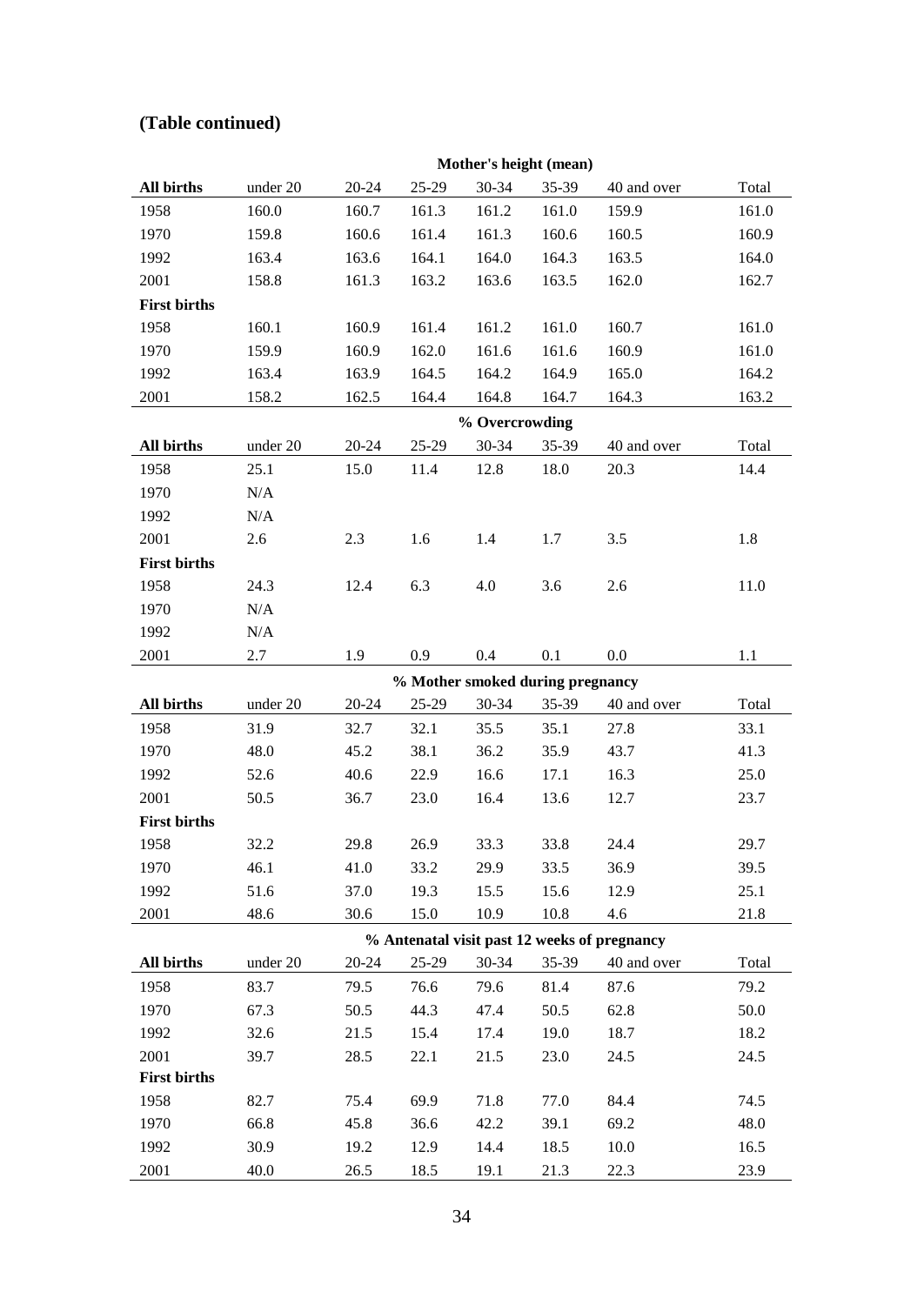|                     |           |           |       |                          |       | % Heavy drinking during pregnancy (1991 during first three months) |       |
|---------------------|-----------|-----------|-------|--------------------------|-------|--------------------------------------------------------------------|-------|
|                     | under 20  | $20 - 24$ | 25-29 | 30-34                    | 35-39 | 40 and over                                                        | Total |
| 1958                | $\rm N/A$ |           |       |                          |       |                                                                    |       |
| 1970                | $\rm N/A$ |           |       |                          |       |                                                                    |       |
| 1992                | 15.3      | 12.9      | 13.3  | 18.2                     | 23.5  | 16.8                                                               | 15.7  |
| 2001                | 9.3       | 7.3       | 6.0   | 7.3                      | 9.0   | 12.7                                                               | 7.5   |
| <b>First births</b> |           |           |       |                          |       |                                                                    |       |
| 1958                | $\rm N/A$ |           |       |                          |       |                                                                    |       |
| 1970                | $\rm N/A$ |           |       |                          |       |                                                                    |       |
| 1992                | 15.5      | 12.8      | 14.3  | 18.5                     | 24.5  | 16.1                                                               | 15.5  |
| 2001                | 9.5       | 7.0       | 5.8   | 6.3                      | 7.7   | 6.5                                                                | 6.9   |
|                     |           |           |       | Household income: % high |       |                                                                    |       |
| <b>All births</b>   | under 20  | $20 - 24$ | 25-29 | 30-34                    | 35-39 | 40 and over                                                        | Total |
| 1958                | $\rm N/A$ |           |       |                          |       |                                                                    |       |
| 1970                | N/A       |           |       |                          |       |                                                                    |       |
| 1992                | $\rm N/A$ |           |       |                          |       |                                                                    |       |
| 2001                | 1.1       | 3.7       | 16.3  | 29.4                     | 35.3  | 28.9                                                               | 20.2  |
| <b>First births</b> |           |           |       |                          |       |                                                                    |       |
| 1958                | N/A       |           |       |                          |       |                                                                    |       |
| 1970                | N/A       |           |       |                          |       |                                                                    |       |
| 1992                | N/A       |           |       |                          |       |                                                                    |       |
| 2001                | 1.3       | 5.6       | 28.2  | 48.6                     | 53.6  | 56.9                                                               | 27.2  |
|                     |           |           |       | % Planned pregnancy      |       |                                                                    |       |
| All births          | under 20  | $20 - 24$ | 25-29 | 30-34                    | 35-39 | 40 and over                                                        | Total |
| 1958                | $\rm N/A$ |           |       |                          |       |                                                                    |       |
| 1970                | $\rm N/A$ |           |       |                          |       |                                                                    |       |
| 1992                | N/A       |           |       |                          |       |                                                                    |       |
| 2001                | 15.6      | 38.9      | 62.8  | 69.0                     | 66.3  | 50.8                                                               | 57.5  |
| <b>First births</b> |           |           |       |                          |       |                                                                    |       |
| 1958                | $\rm N/A$ |           |       |                          |       |                                                                    |       |
| 1970                | $\rm N/A$ |           |       |                          |       |                                                                    |       |
| 1992                | $\rm N/A$ |           |       |                          |       |                                                                    |       |
| 2001                | 14.7      | 37.4      | 68.6  | 77.2                     | 77.1  | 67.7                                                               | 56.8  |

Note: sample sizes for the 20 filled-in datasets. Survey weights have been used for the 2001 cohort study.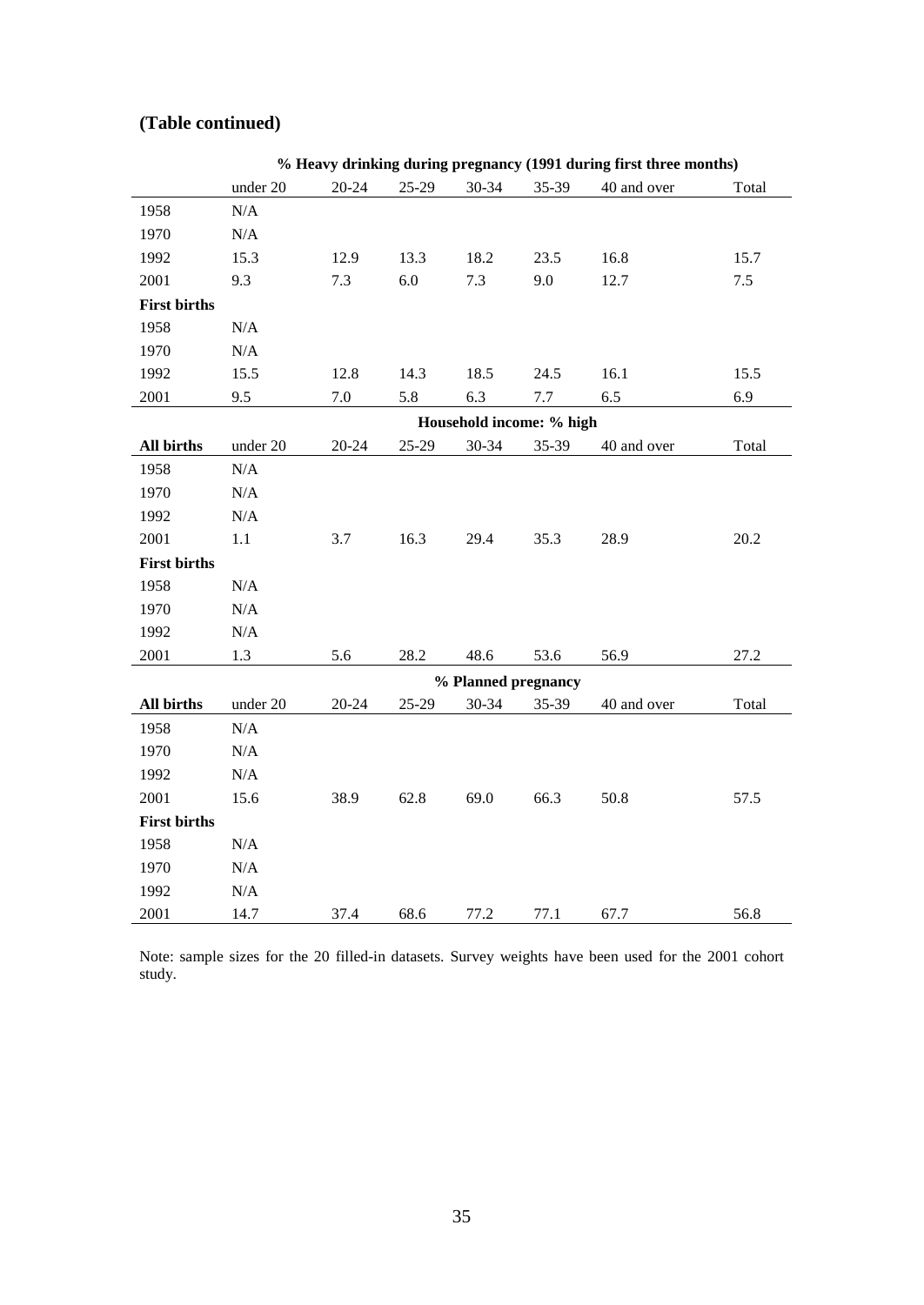|                     | <b>Previous stillbirths</b> |           |       |                              |                                      |             |       |  |  |
|---------------------|-----------------------------|-----------|-------|------------------------------|--------------------------------------|-------------|-------|--|--|
| All births          | under 20                    | $20 - 24$ | 25-29 | 30-34                        | 35-39                                | 40 and over | Total |  |  |
| 1958                | 0.2                         | 2.7       | 5.4   | $7.5$                        | 10.9                                 | 11.7        | 5.5   |  |  |
| 1970                | 0.2                         | 1.3       | 2.7   | 3.3                          | 5.4                                  | 5.7         | 2.3   |  |  |
| 1992                | 0.4                         | 0.3       | 0.6   | 1.0                          | 1.4                                  | 2.5         | 0.8   |  |  |
| 2001                | 0.3                         | 0.6       | 0.5   | 0.7                          | 0.8                                  | 0.8         | 0.6   |  |  |
| <b>First births</b> |                             |           |       |                              |                                      |             |       |  |  |
| 1958                | 0.2                         | 2.3       | 4.1   | 5.8                          | 4.7                                  | 4.9         | 3.0   |  |  |
| 1970                | 0.3                         | 1.1       | 2.0   | 2.2                          | 2.4                                  | 0.0         | 1.2   |  |  |
| 1992                | 0.4                         | 0.2       | 0.5   | 0.5                          | 0.6                                  | 0.0         | 0.4   |  |  |
| 2001                |                             |           |       | too few cases                |                                      |             |       |  |  |
|                     |                             |           |       | <b>C-section delivery</b>    |                                      |             |       |  |  |
| All births          | under 20                    | $20 - 24$ | 25-29 | 30-34                        | 35-39                                | 40 and over | Total |  |  |
| 1958                | 0.7                         | 1.5       | 2.4   | 3.8                          | 4.9                                  | 8.7         | 2.7   |  |  |
| 1970                | 2.4                         | 3.0       | 4.1   | 6.8                          | 9.9                                  | 14.8        | 4.5   |  |  |
| 1992                | 7.5                         | 8.9       | 10.3  | 12.0                         | 14.1                                 | 19.6        | 10.9  |  |  |
| 2001                | 11.2                        | 15.5      | 19.3  | 24.3                         | 27.9                                 | 35.8        | 21.3  |  |  |
| <b>First births</b> |                             |           |       |                              |                                      |             |       |  |  |
| 1958                | 0.7                         | 1.8       | 3.9   | 9.4                          | 15.6                                 | 34.1        | 3.7   |  |  |
| 1970                | 2.4                         | 3.7       | 6.3   | 13.2                         | 23.0                                 | 43.6        | 5.1   |  |  |
| 1992                | 7.5                         | 10.8      | 11.7  | 16.6                         | 21.3                                 | 23.5        | 12.7  |  |  |
| 2001                | 11.7                        | 18.4      | 23.5  | 29.7                         | 37.0                                 | 66.2        | 23.9  |  |  |
|                     |                             |           |       | <b>Previous miscarriages</b> |                                      |             |       |  |  |
| All births          | under 20                    | $20 - 24$ | 25-29 | $30 - 34$                    | 35-39                                | 40 and over | Total |  |  |
| 1958                | 2.8                         | 6.6       | 12.2  | 15.8                         | 21.5                                 | 22.3        | 12.0  |  |  |
| 1970                | 4.4                         | 9.5       | 16.0  | 22.5                         | 25.9                                 | 29.3        | 14.4  |  |  |
| 1992                | 9.5                         | 17.3      | 18.3  | 24.3                         | 32.1                                 | 47.2        | 21.0  |  |  |
| 2001                |                             |           |       | N/A                          |                                      |             |       |  |  |
| <b>First births</b> |                             |           |       |                              |                                      |             |       |  |  |
| 1958                | 2.6                         | 6.1       | 10.5  | 13.1                         | 19.4                                 | 17.1        | 8.1   |  |  |
| 1970                | 4.0                         | 7.7       | 13.2  | 15.9                         | 19.8                                 | 17.9        | 8.9   |  |  |
| 1992                | 8.9                         | 12.9      | 12.4  | 18.2                         | 23.0                                 | 29.4        | 14.1  |  |  |
| 2001                |                             |           |       | N/A                          |                                      |             |       |  |  |
|                     |                             |           |       |                              | <b>Foetal distress during labour</b> |             |       |  |  |
| All births          | under 20                    | $20 - 24$ | 25-29 | 30-34                        | 35-39                                | 40 and over | Total |  |  |
| 1958                | 8.9                         | 8.0       | 8.3   | 9.6                          | 10.7                                 | 15.7        | 8.9   |  |  |
| 1970<br>1992        |                             |           |       | N/A<br>N/A                   |                                      |             |       |  |  |
| 2001                |                             |           |       | N/A                          |                                      |             |       |  |  |
| <b>First births</b> |                             |           |       |                              |                                      |             |       |  |  |
| 1958                | 9.8                         | 12.1      | 17.2  | 29.2                         | 43.9                                 | 68.3        | 16.4  |  |  |
| 1970                |                             |           |       | N/A                          |                                      |             |       |  |  |
| 1992                |                             |           |       | N/A                          |                                      |             |       |  |  |
| 2001                |                             |           |       | N/A                          |                                      |             |       |  |  |

<span id="page-36-0"></span>**Table A3: Mother and child health during pregnancy/labour for all and first births, by maternal age**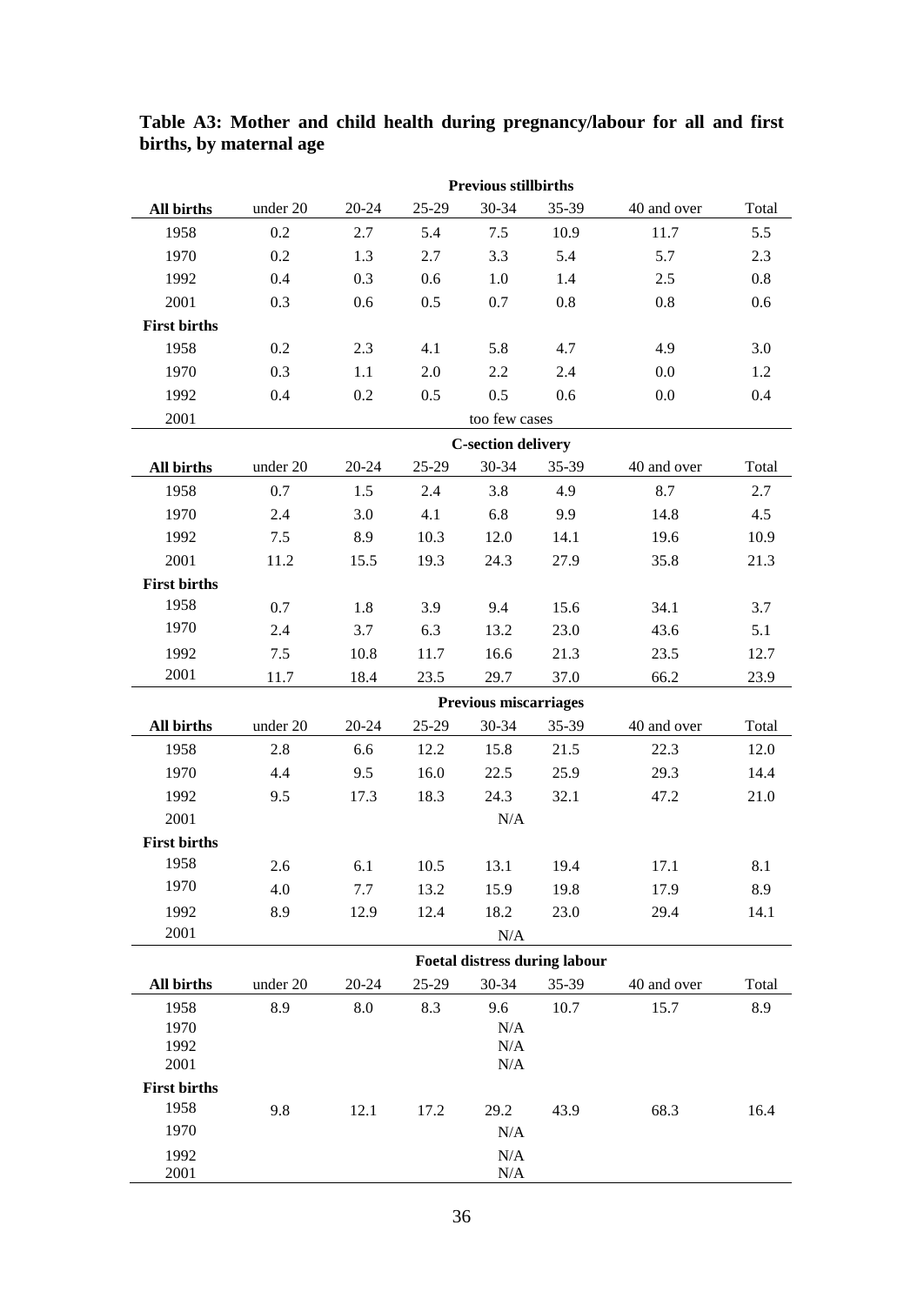|                     |          |           |       |                                         |       | % Abnormality during pregnancy (1958: any; 1970: heart rate during delivery) |       |
|---------------------|----------|-----------|-------|-----------------------------------------|-------|------------------------------------------------------------------------------|-------|
| All births          | under 20 | $20 - 24$ | 25-29 | $30 - 34$                               | 35-39 | 40 and over                                                                  | Total |
| 1958                | 27.6     | 26.1      | 26.5  | 27.0                                    | 29.6  | 29.1                                                                         | 27.0  |
| 1970                | 11.5     | 12.2      | 14.1  | 16.8                                    | 21.1  | 26.4                                                                         | 13.0  |
| 1992                |          |           |       | N/A                                     |       |                                                                              |       |
| 2001                |          |           |       | $\rm N/A$                               |       |                                                                              |       |
| <b>First births</b> |          |           |       |                                         |       |                                                                              |       |
| 1958                | 28.4     | 26.7      | 27.4  | 25.6                                    | 32.5  | 31.7                                                                         | 27.2  |
| 1970                | 11.0     | 8.6       | 8.0   | 7.3                                     | 8.2   | 10.8                                                                         | 8.5   |
| 1992                |          |           |       | N/A                                     |       |                                                                              |       |
| 2001                |          |           |       | $\rm N/A$                               |       |                                                                              |       |
|                     |          |           |       | % Labour longer than 24 hrs             |       |                                                                              |       |
| All births          | under 20 | $20 - 24$ | 25-29 | 30-34                                   | 35-39 | 40 and over                                                                  | Total |
| 1958                |          |           |       | N/A                                     |       |                                                                              |       |
| 1970                | 13.0     | 10.6      | 8.2   | 7.6                                     | 8.4   | 9.4                                                                          | 9.1   |
| 1992                |          |           |       | N/A                                     |       |                                                                              |       |
| 2001                |          |           |       | N/A                                     |       |                                                                              |       |
| <b>First births</b> |          |           |       |                                         |       |                                                                              |       |
| 1958                |          |           |       | N/A                                     |       |                                                                              |       |
| 1970                | 14.5     | 15.8      | 17.4  | 19.3                                    | 23.3  | 22.0                                                                         | 16.7  |
| 1992                |          |           |       | N/A                                     |       |                                                                              |       |
| 2001                |          |           |       | N/A                                     |       |                                                                              |       |
|                     |          |           |       |                                         |       | Number of hospital discharges during pregnancy                               |       |
| All births          | under 20 | 20-24     | 25-29 | 30-34                                   | 35-39 | 40 and over                                                                  | Total |
| 1958                |          |           |       | N/A                                     |       |                                                                              |       |
| 1970                | 15.9     | 11.6      | 11.0  | 12.7                                    | 16.1  | 11.4                                                                         | 12.3  |
| 1992                |          |           |       | N/A                                     |       |                                                                              |       |
| 2001                |          |           |       | N/A                                     |       |                                                                              |       |
| <b>First births</b> |          |           |       |                                         |       |                                                                              |       |
| 1958                |          |           |       | N/A                                     |       |                                                                              |       |
| 1970                | 17.2     | 13.2      | 12.7  | 15.9                                    | 30.9  | 15.4                                                                         | 14.5  |
| 1992                |          |           |       | $\rm N/A$                               |       |                                                                              |       |
| 2001                |          |           |       | N/A                                     |       |                                                                              |       |
|                     |          |           |       | % Mother in good health up to pregnancy |       |                                                                              |       |
| All births          | under 20 | $20 - 24$ | 25-29 | $30 - 34$                               | 35-39 | 40 and over                                                                  | Total |
| 1958                |          |           |       | N/A                                     |       |                                                                              |       |
| 1970                |          |           |       | $\rm N/A$                               |       |                                                                              |       |
| 1992                | 82.2     | 89.0      | 93.1  | 93.5                                    | 94.0  | 92.6                                                                         | 92.1  |
| 2001                |          |           |       | N/A                                     |       |                                                                              |       |
| <b>First births</b> |          |           |       |                                         |       |                                                                              |       |
| 1958                |          |           |       | N/A                                     |       |                                                                              |       |
| 1970                |          |           |       | $\rm N/A$                               |       |                                                                              |       |
| 1992                | 82.2     | 89.1      | 94.0  | 93.7                                    | 95.0  | 89.8                                                                         | 91.9  |
| 2001                |          |           |       | N/A                                     |       |                                                                              |       |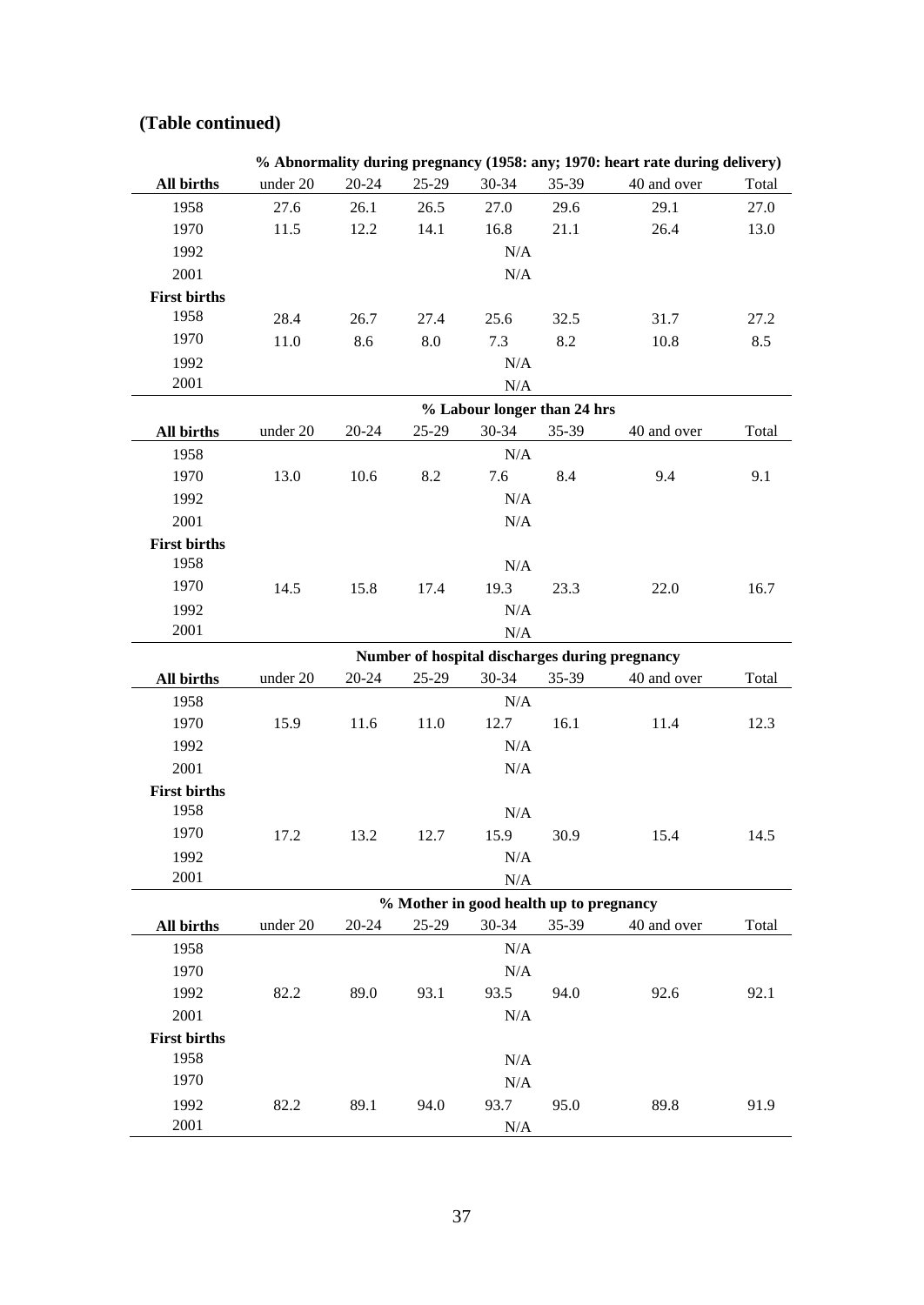|                     | % Gestational hypertension          |           |         |           |       |             |       |  |  |
|---------------------|-------------------------------------|-----------|---------|-----------|-------|-------------|-------|--|--|
| All births          | under 20                            | $20 - 24$ | $25-29$ | 30-34     | 35-39 | 40 and over | Total |  |  |
| 1958                |                                     |           |         | N/A       |       |             |       |  |  |
| 1970                |                                     |           |         | $\rm N/A$ |       |             |       |  |  |
| 1992                | 11.2                                | 16.9      | 14.9    | 13.0      | 15.3  | 18.9        | 14.7  |  |  |
| 2001                |                                     |           |         | N/A       |       |             |       |  |  |
| <b>First births</b> |                                     |           |         |           |       |             |       |  |  |
| 1958                |                                     |           |         | N/A       |       |             |       |  |  |
| 1970                |                                     |           |         | N/A       |       |             |       |  |  |
| 1992                | 12.5                                | 20.6      | 18.5    | 17.5      | 22.9  | 34.8        | 18.6  |  |  |
| 2001                |                                     |           |         | N/A       |       |             |       |  |  |
|                     | % Any complication during pregnancy |           |         |           |       |             |       |  |  |
|                     |                                     |           |         |           |       |             |       |  |  |
| <b>All births</b>   | under 20                            | $20 - 24$ | $25-29$ | 30-34     | 35-39 | 40 and over | Total |  |  |
| 1958                |                                     |           |         | N/A       |       |             |       |  |  |
| 1970                |                                     |           |         | N/A       |       |             |       |  |  |
| 1992                |                                     |           |         | N/A       |       |             |       |  |  |
| 2001                | 40.2                                | 41.3      | 39.3    | 39.1      | 39.2  | 34.3        | 39.5  |  |  |
| <b>First births</b> |                                     |           |         |           |       |             |       |  |  |
| 1958                |                                     |           |         | N/A       |       |             |       |  |  |
| 1970                |                                     |           |         | N/A       |       |             |       |  |  |
| 1992                |                                     |           |         | N/A       |       |             |       |  |  |

Note: Sample sizes for the 20 filled-in datasets. Survey weights have been used for the 2001 cohort study.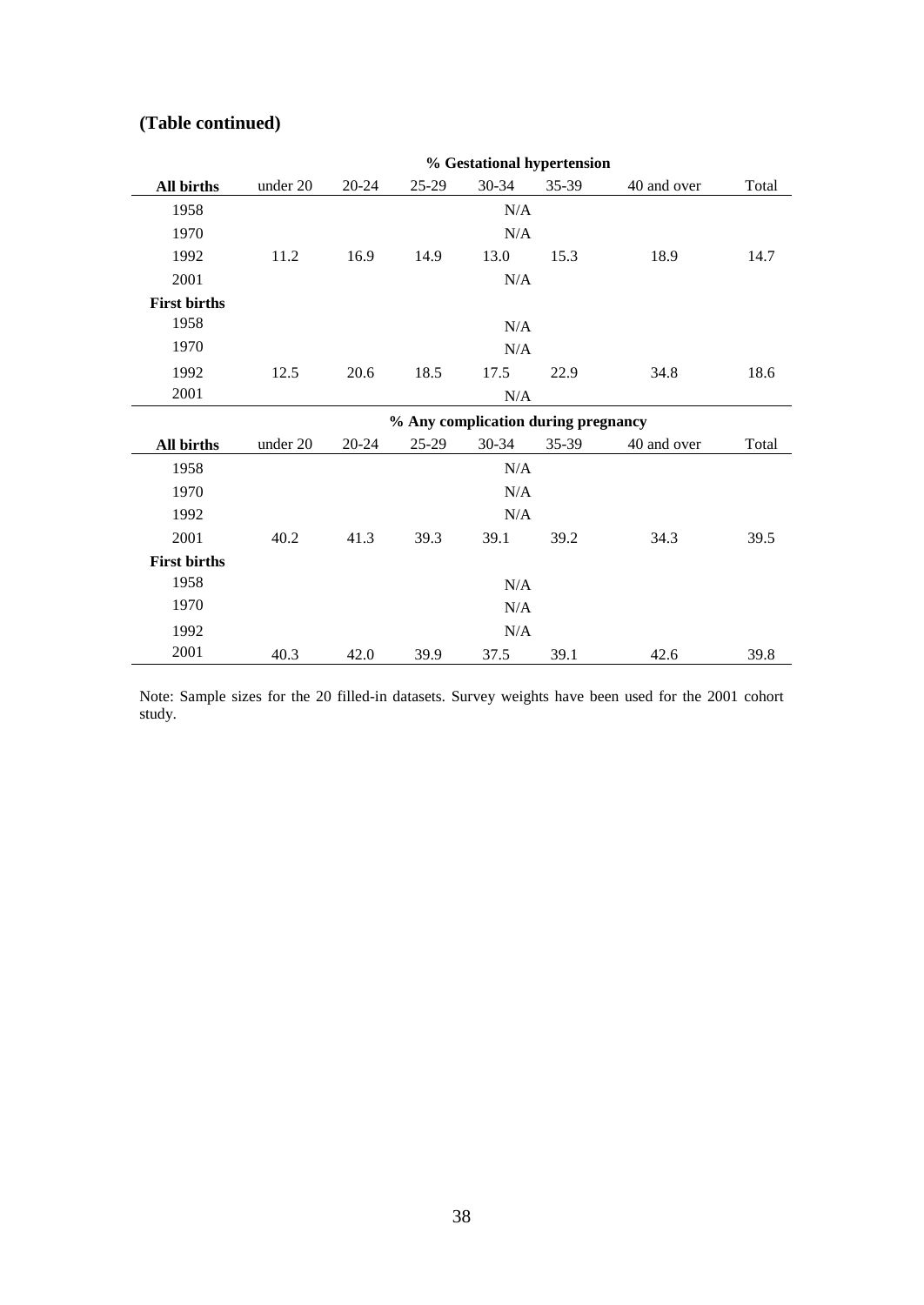#### <span id="page-39-0"></span>**Table A4: Logistic models results regressing LBW on maternal age categories and socio-demographic and health characteristics, for all order births and by birth cohort**

| <b>NCDS 1958</b>                                                          |           |           |           | <b>BCS 1970</b> |                                                                           |           |           |           |           |
|---------------------------------------------------------------------------|-----------|-----------|-----------|-----------------|---------------------------------------------------------------------------|-----------|-----------|-----------|-----------|
|                                                                           | (1)       | (2)       | (3)       | (4)             |                                                                           | (1)       | (2)       | (3)       | (4)       |
| Maternal Age $<$ 20<br>(reference 25-29)                                  | $1.33**$  | 1.03      | $1.41**$  | 1.09            | Maternal Age $<$ 20<br>(reference 25-29)                                  | $1.53***$ | 0.96      | $1.67***$ | 1.04      |
| Maternal Age 20-24                                                        | 1.02      | 0.94      | 1.06      | 0.97            | Maternal Age 20-24                                                        | $1.23***$ | 1.02      | $1.31***$ | 1.08      |
| Maternal Age 30-34                                                        | 1.09      | 1.07      | 1.06      | 1.04            | Maternal Age 30-34                                                        | 1.11      | 1.14      | 1.05      | 1.08      |
| Maternal Age 35-39                                                        | 1.19      | 1.14      | 1.1       | 1.07            | Maternal Age 35-39                                                        | 1.25      | 1.16      | 1.09      | 1.04      |
| Maternal Age 40 and<br>over                                               | $1.77***$ | $1.67**$  | 1.59**    | $1.53**$        | Maternal Age 40<br>and over                                               | $1.75***$ | 1.41      | $1.46*$   | 1.23      |
| Girl                                                                      | $1.26***$ | $1.26***$ | $1.27***$ | $1.27***$       | Girl                                                                      | $1.18***$ | $1.19***$ | $1.20***$ | 1.20***   |
| Multiple birth                                                            | 18.8***   | 20.3***   | $20.4***$ | $21.9***$       | Multiple birth                                                            | 18.1***   | 18.4***   | 18.1***   | 18.3***   |
| First birth (reference:<br>higher)                                        | 1.49***   | $1.53***$ | $1.50***$ | $1.55***$       | First birth<br>(reference: higher)                                        | $1.58***$ | $2.04***$ | $1.54***$ | $1.96***$ |
| Social class I<br>(reference: social class<br>III                         |           | 0.78      |           | 0.76            | Social class I<br>(reference: social<br>class III)                        |           | 1.01      |           | 1.02      |
| Social class II                                                           |           | 1.02      |           | 1.02            | Social class II                                                           |           | 0.95      |           | 0.98      |
| Social class III                                                          |           | 0.98      |           | 0.98            | Social class III                                                          |           | 0.92      |           | 0.94      |
| Social class VI                                                           |           | 1.04      |           | 1.02            | Social class VI                                                           |           | 1.28***   |           | $1.28***$ |
| Social class V                                                            |           | 1.13      |           | 1.12            | Social class V                                                            |           | $1.25*$   |           | $1.24*$   |
| Social class not<br>available, no man in<br>hh, unemployed, sick,<br>dead |           | 1.06      |           | 1.08            | Social class not<br>available, no man in<br>hh, unemployed,<br>sick, dead |           | 1.57      |           | 1.56      |
| Mother employed                                                           |           | 1.09      |           | 1.09            | Mother stayed in<br>school beyond<br>minimum age                          |           | 0.92      |           | 0.93      |
| Overcrowded<br>household                                                  |           | $1.27***$ |           | $1.26**$        | Premarital<br>conception                                                  |           | 0.85      |           | 0.91      |
| Mother married at birth                                                   |           | $0.63**$  |           | $0.62**$        | Mother smoked<br>during pregnancy                                         |           | $1.82***$ |           | 1.81***   |
| Mother stayed in<br>school beyond<br>minimum age                          |           | $0.81**$  |           | $0.82**$        | Antenatal care after<br>12 weeks of<br>pregnancy                          |           | $2.83***$ |           | 2.82***   |
| Mother smoked during<br>pregnancy                                         |           | $1.55***$ |           | $1.58***$       | Mother's height                                                           |           | $0.95***$ |           | $0.95***$ |
| Antenatal care after 12<br>weeks of pregnancy                             |           | 0.97      |           | $\mathbf{1}$    | Mother has had<br>stillbirths                                             |           |           | $1.77***$ | $1.46**$  |
| Mother's height                                                           |           | $0.90***$ |           | $0.91***$       | Mother has<br>miscarriages                                                |           |           | $1.52***$ | $1.45***$ |
| Mother has had<br>stillbirths                                             |           |           | $1.45***$ | $1.34**$        | C-section delivery                                                        |           |           | $1.95***$ | $1.80***$ |
| Mother has had<br>miscarriages                                            |           |           | $1.20*$   | 1.16            | Child has abnormal<br>heart rate during<br>delivery                       |           |           | $1.33**$  | $1.27**$  |
| C-section delivery                                                        |           |           | $1.72***$ | $1.70***$       | Number of<br>discharges during<br>pregnancy                               |           |           | $1.21***$ | $1.15**$  |
| Foetal distress                                                           |           |           | 1.08      | 1.04            | Number of<br>observations                                                 |           |           | 16,811    |           |
| Abnormality                                                               |           |           | $1.47***$ | $1.46***$       |                                                                           |           |           |           |           |
| Labour longer than<br>24hrs                                               |           |           | $0.80*$   | $0.80*$         |                                                                           |           |           |           |           |
| Number of<br>observations                                                 |           |           | 16,946    |                 |                                                                           |           |           |           |           |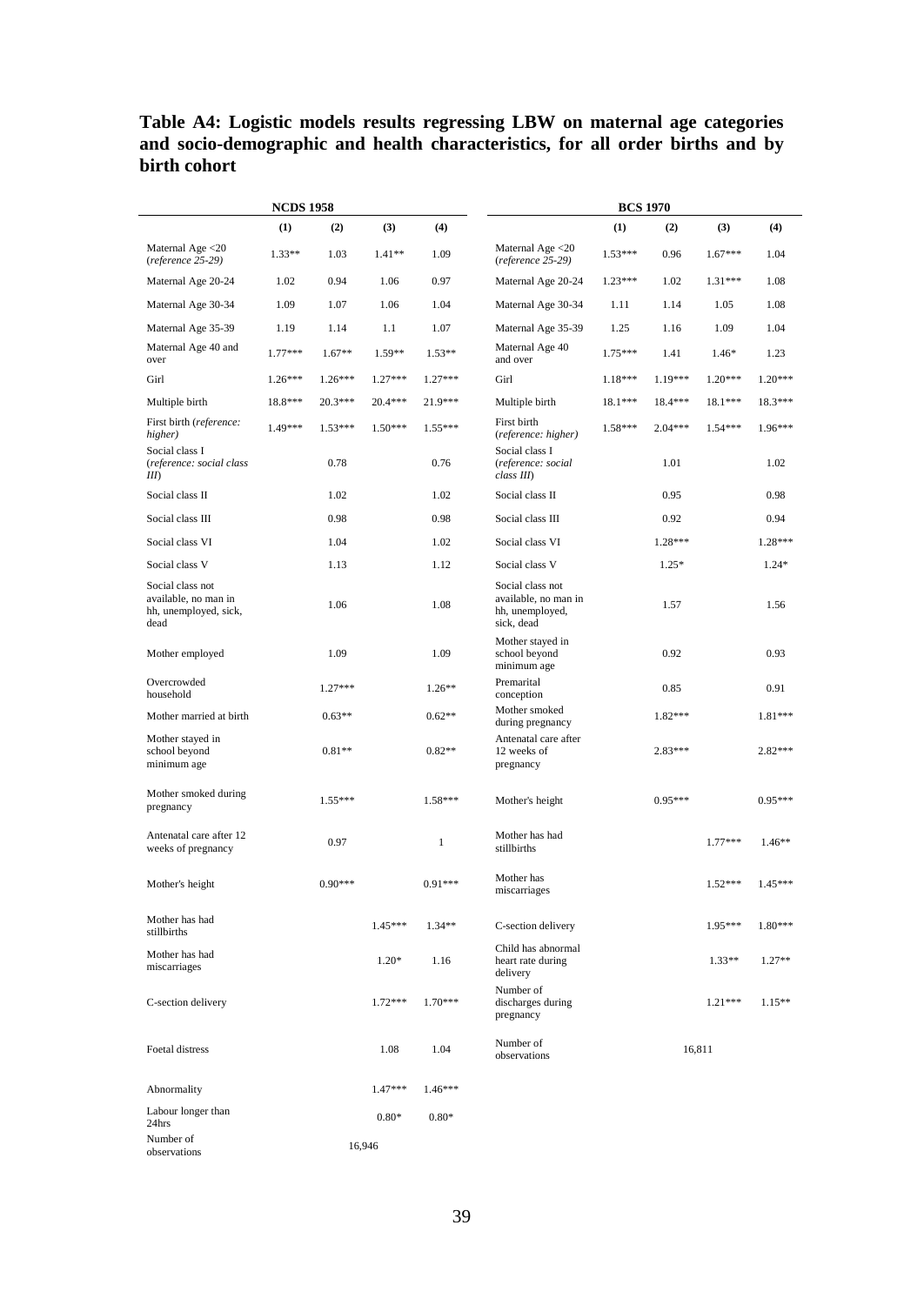|                                                                       | <b>ALSPAC 1992</b>    |           |           | <b>MCS 2001</b> |                                                                           |          |            |                     |            |  |  |  |
|-----------------------------------------------------------------------|-----------------------|-----------|-----------|-----------------|---------------------------------------------------------------------------|----------|------------|---------------------|------------|--|--|--|
|                                                                       | (1)                   | (2)       | (3)       | (4)             |                                                                           | (1)      | (2)        | (3)                 | (4)        |  |  |  |
| Maternal Age $<$ 20<br>$(reference\ 25-29)$                           | $1.51**$              | 1.05      | $1.58**$  | 1.11            | Maternal Age $<$ 20<br>$(reference\ 25-29)$                               | 1.2      | $0.68**$   | 1.37**              | $0.76*$    |  |  |  |
| Maternal Age 20-24                                                    | $1.28**$              | 1.04      | $1.32**$  | 1.08            | Maternal Age 20-<br>24                                                    | $1.22*$  | 0.92       | $1.27*$             | 0.95       |  |  |  |
| Maternal Age 30-34                                                    | 0.99<br>1.07          |           | 0.94      | 1.03            | Maternal Age 30-<br>34                                                    | 0.95     | 1.1        | 0.89                | 1.03       |  |  |  |
| Maternal Age 35-39                                                    | $1.39**$<br>$1.60***$ |           | 1.27      | $1.47**$        | Maternal Age 35-<br>39                                                    | 1.02     | $1.24*$    | 0.91                | 1.11       |  |  |  |
| Maternal Age 40 and<br>over                                           | $1.95**$<br>$2.09**$  |           | 1.59      | 1.73            | Maternal Age 40<br>and over                                               | 1.39     | $1.66**$   | 1.18                | 1.44       |  |  |  |
| Girl                                                                  | $\,1$<br>$\mathbf{1}$ |           | 1.02      | 1.03            | Girl                                                                      | $1.15**$ | $1.17**$   | 1.17**              | 1.19**     |  |  |  |
| Multiple birth                                                        | 23.1***<br>21.8***    |           | 19.7***   | $20.5***$       | Multiple birth                                                            | 19.6***  | 23.5***    | 15.8***             | 18.8***    |  |  |  |
| First birth (reference:<br>higher)                                    | $2.00***$             | $2.22***$ | $1.86***$ | $2.02***$       | First birth<br>(reference: higher)                                        | 1.38***  | $1.75***$  | $1.30***$           | $1.65***$  |  |  |  |
| Social class I<br>(reference: social<br>class III)                    |                       | 1.03      |           | 1.01            | Social class I<br>(reference: social<br>class III)                        |          | 0.79       |                     | 0.84       |  |  |  |
| Social class II                                                       |                       | 1.07      |           | 1.07            | Social class II                                                           |          | 0.86       |                     | 0.9        |  |  |  |
| Social class III                                                      |                       | 1.07      |           | 1.08            | Social class III                                                          |          | 0.9        |                     | 0.91       |  |  |  |
| Social class VI                                                       |                       | 1.47**    |           | $1.47**$        | Social class VI                                                           |          | 1.07       |                     | 1.1        |  |  |  |
| Social class V                                                        |                       | 1.22      |           | 1.2             | Social class V                                                            |          | 1.28       |                     | 1.29       |  |  |  |
| Mother has degree<br>level education                                  |                       | $0.74*$   |           | 0.78            | Social class not<br>available, no man<br>in hh, unemployed,<br>sick, dead |          | 1.26       |                     | $1.35*$    |  |  |  |
| Mother cohabiting at<br>conception<br>(reference: married)            |                       | 1.13      |           | 1.15            | Mother has degree<br>level education                                      |          | 0.86       |                     | $0.83*$    |  |  |  |
| Mother single at<br>conception                                        |                       | 0.96      |           | 0.92            | Mother married at<br>birth                                                |          | 1.02       |                     | 0.99       |  |  |  |
| Mother smoke during<br>pregnancy                                      |                       | 1.78***   |           | $1.80***$       | Mother cohabiting<br>at birth                                             |          | 1.12       |                     | 1.12       |  |  |  |
| Mother's height                                                       |                       | $0.96***$ |           | $0.97***$       | Household<br>income: top<br>quintile                                      |          | 0.9        |                     | 0.88       |  |  |  |
| Light drinkg during<br>first trimester<br>(reference: no<br>drinking) |                       | 0.89      |           | 0.91            | Overcrowded<br>household                                                  |          | 0.94       |                     | 1.03       |  |  |  |
| Heavy drinking<br>during first trimester                              |                       | $0.81*$   |           | $0.81*$         | Mother smoked<br>during pregnancy                                         |          | 1.99***    |                     | 1.98***    |  |  |  |
| Antenatal care after<br>12 weeks of<br>pregnancy                      |                       | 1.09      |           | 1.13            | Light drinkg<br>during pregnancy<br>(reference: no<br>drinking)           |          | $0.83*$    |                     | 0.87       |  |  |  |
| Mother has had<br>miscarriages                                        |                       |           | 1.04      | 0.98            | Heavy drinking<br>during pregnancy                                        |          | 0.98       |                     | 1.03       |  |  |  |
| C-section delivery                                                    |                       |           | $3.57***$ | $3.33***$       | Pregnancy was<br>planned                                                  |          | 0.91       |                     | 0.92       |  |  |  |
| Mother in good<br>health up to<br>pregnancy                           |                       |           | $0.68***$ | $0.71**$        | Mother's height                                                           |          | $0.023***$ |                     | $0.036***$ |  |  |  |
| Gestational hyper                                                     |                       |           | 1.05      | 1.14            | Antenatal care<br>after 12 weeks of<br>pregnancy                          |          | 1.1        |                     | $1.17*$    |  |  |  |
| Mother has had<br>stillbirths                                         |                       |           | $1.96*$   | 1.73            | Mother has had<br>stillbirths                                             |          |            | $3.77***$           | 3.23***    |  |  |  |
| Number of<br>observations                                             |                       |           | 12,753    |                 | C-section delivery                                                        |          |            | $2.59***$           | $2.51***$  |  |  |  |
|                                                                       |                       |           |           |                 | Complications<br>during pregnancy<br>Number of<br>observations            |          |            | $1.83***$<br>17,800 | 1.91***    |  |  |  |

Notes: All models shown (1)-(4) include covariates groups MAB + CHILDEM. Model (2) additionally includes MATSOCIODEM, model (3) HEALTH, and model (4) both MATSOCIODEM and HEALTH. See the discussion of equations (1)-(4) in sectio[n Statistical](#page-9-0) analyses. Numbers shown are odds ratios, and stars mark significance at the 10%, 5%, and 1% levels.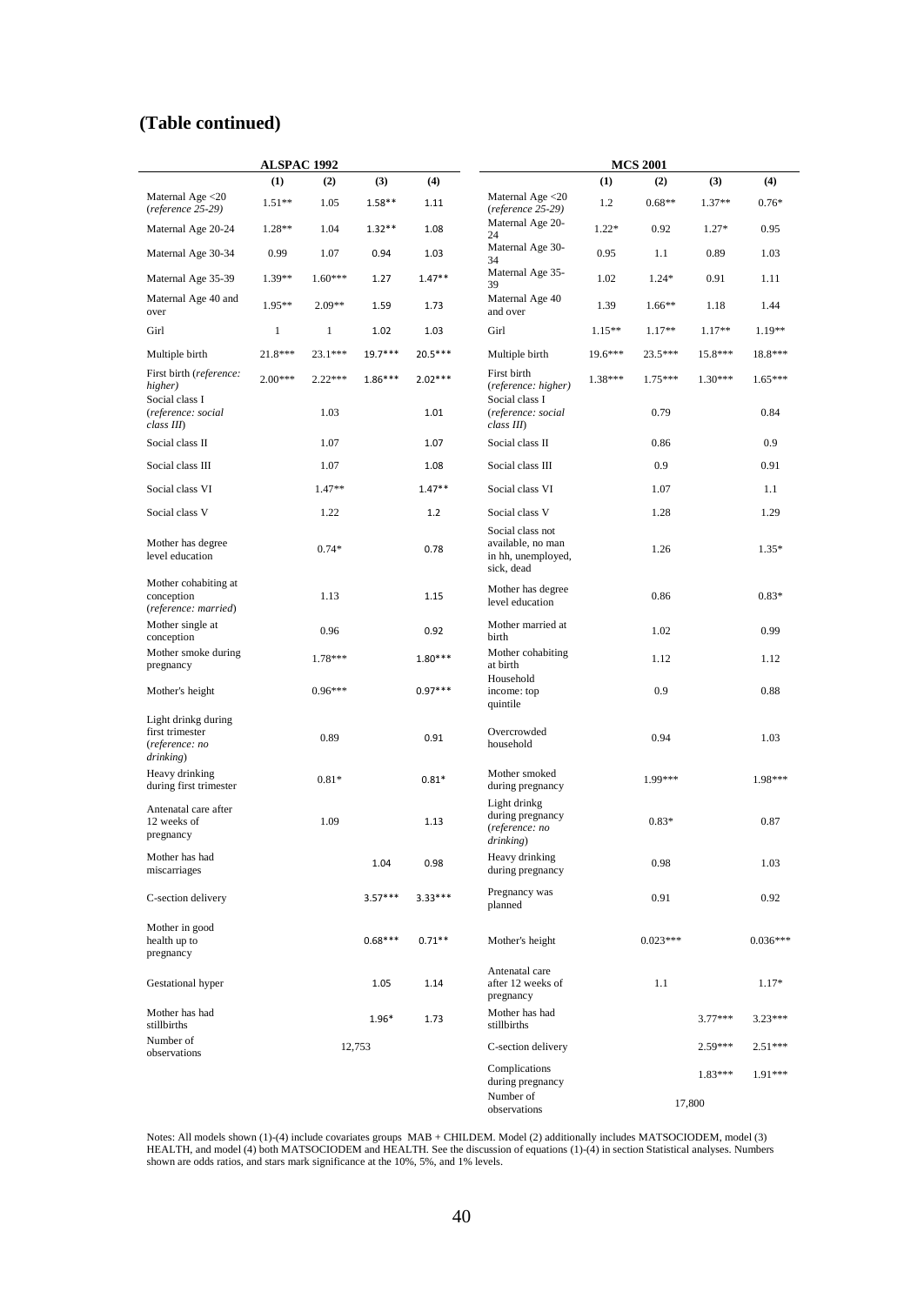#### <span id="page-41-0"></span>**Table A5: Logistic models results regressing LBW on maternal age categories and socio-demographic and health characteristics, for first-order births and by birth cohort**

|                                                                           | <b>NCDS 1958</b>     |           |           | <b>BCS 1970</b> |                                                                           |           |           |           |           |  |  |  |  |
|---------------------------------------------------------------------------|----------------------|-----------|-----------|-----------------|---------------------------------------------------------------------------|-----------|-----------|-----------|-----------|--|--|--|--|
|                                                                           | (1)                  | (2)       | (3)       | (4)             |                                                                           | (1)       | (2)       | (3)       | (4)       |  |  |  |  |
| Maternal Age <20<br>$(reference\ 25-29)$                                  | 1.25                 | 0.94      | 1.29      | 0.98            | Maternal Age $<$ 20<br>(reference 25-29)                                  | $1.52***$ | 0.96      | $1.59***$ | 0.99      |  |  |  |  |
| Maternal Age 20-24                                                        | 0.84                 | $0.76**$  | 0.85      | $0.78**$        | Maternal Age 20-24                                                        | 1.21      | 1.01      | $1.25*$   | 1.04      |  |  |  |  |
| Maternal Age 30-34                                                        | 1.21                 | 1.2       | 1.19      | 1.19            | Maternal Age 30-34                                                        | $1.60**$  | $1.52**$  | $1.54**$  | $1.47*$   |  |  |  |  |
| Maternal Age 35-39                                                        | 0.71                 | 0.69      | 0.65      | 0.65            | Maternal Age 35-39                                                        | 1.57      | 1.53      | 1.37      | 1.37      |  |  |  |  |
| Maternal Age 40 and<br>over                                               | $2.57**$<br>$2.63**$ |           | $2.17*$   | $2.35*$         | Maternal Age 40<br>and over                                               | 2.15      | 1.55      | 1.82      | 1.4       |  |  |  |  |
| Girl                                                                      | $1.23**$             | $1.22*$   | $1.23**$  | $1.22*$         | Girl                                                                      | 1.09      | 1.08      | 1.1       | 1.08      |  |  |  |  |
| Multiple birth                                                            | 29.9***              | 32.4 ***  | $31.4***$ | 33.5***         | Multiple birth                                                            | 29.1***   | 29.9***   | 28.9***   | 29.6***   |  |  |  |  |
| Social class I<br>(reference: social<br>class III)                        |                      | 1.1       |           | 1.07            | Social class I<br>(reference: social<br>class III)                        |           | 1.02      |           | 1.03      |  |  |  |  |
| Social class II                                                           |                      | 1.18      |           | 1.2             | Social class II                                                           |           | 1.14      |           | 1.17      |  |  |  |  |
| Social class III                                                          |                      | 1.11      |           | 1.12            | Social class III                                                          |           | 1.14      |           | 1.17      |  |  |  |  |
| Social class VI                                                           |                      | 1.28      |           | 1.27            | Social class VI                                                           |           | $1.40***$ |           | 1.40***   |  |  |  |  |
| Social class V                                                            |                      | 1.22      |           | 1.19            | Social class V                                                            |           | $1.57**$  |           | $1.57**$  |  |  |  |  |
| Social class not<br>available, no man in<br>hh, unemployed, sick,<br>dead |                      | 1.22      |           | 1.23            | Social class not<br>available, no man in<br>hh, unemployed,<br>sick, dead |           |           | 0.56      |           |  |  |  |  |
| Mother employed                                                           |                      | 1.12      |           | 1.13            | Mother stayed in<br>school beyond<br>minimum age                          |           | 0.94      |           | 0.94      |  |  |  |  |
| Overcrowded<br>household                                                  |                      | $1.56***$ |           | $1.55***$       | Premarital<br>conception                                                  |           | 0.95      |           | 0.99      |  |  |  |  |
| Mother married at<br>birth                                                |                      | 0.7       |           | 0.7             | Mother smoked<br>during pregnancy                                         | $1.53***$ |           |           |           |  |  |  |  |
| Mother stayed in<br>school beyond<br>minimum age                          | 0.92                 |           |           | 0.92            | Antenatal care after<br>12 weeks of<br>pregnancy                          | $2.51***$ |           |           | $2.50***$ |  |  |  |  |
| Mother smoked<br>during pregnancy                                         |                      | $1.46***$ |           | $1.46***$       | Mother's height                                                           |           | $0.95***$ |           | $0.95***$ |  |  |  |  |
| Antenatal care after<br>12 weeks of<br>pregnancy                          |                      | 0.96      |           | 0.96            | Mother has had<br>stillbirths                                             |           |           | 1.72      | 1.35      |  |  |  |  |
| Mother's height                                                           |                      | $0.88***$ |           | $0.89***$       | Mother has<br>miscarriages                                                |           |           | 1.24      | 1.25      |  |  |  |  |
| Mother has had<br>stillbirths                                             |                      |           | 0.84      | 0.81            | C-section delivery                                                        |           |           | $1.41*$   | 1.3       |  |  |  |  |
| Mother has had<br>miscarriages                                            |                      |           | $1.39*$   | $1.40*$         | Child has abnormal<br>heart rate during<br>delivery                       |           |           | 1.24      | 1.17      |  |  |  |  |
| C-section delivery                                                        |                      |           | $1.71**$  | $1.70*$         | Number of<br>discharges during<br>pregnancy                               |           |           | $1.25**$  | $1.20*$   |  |  |  |  |
| Foetal distress                                                           |                      |           | 0.98      | 0.91            | Number of<br>observations                                                 |           |           | 6,370     |           |  |  |  |  |
| Abnormality                                                               |                      |           | $1.30**$  | $1.25*$         |                                                                           |           |           |           |           |  |  |  |  |
| Labour longer than<br>24hrs                                               |                      |           | $0.62***$ | $0.62***$       |                                                                           |           |           |           |           |  |  |  |  |
| Number of<br>observations                                                 |                      |           | 6,407     |                 |                                                                           |           |           |           |           |  |  |  |  |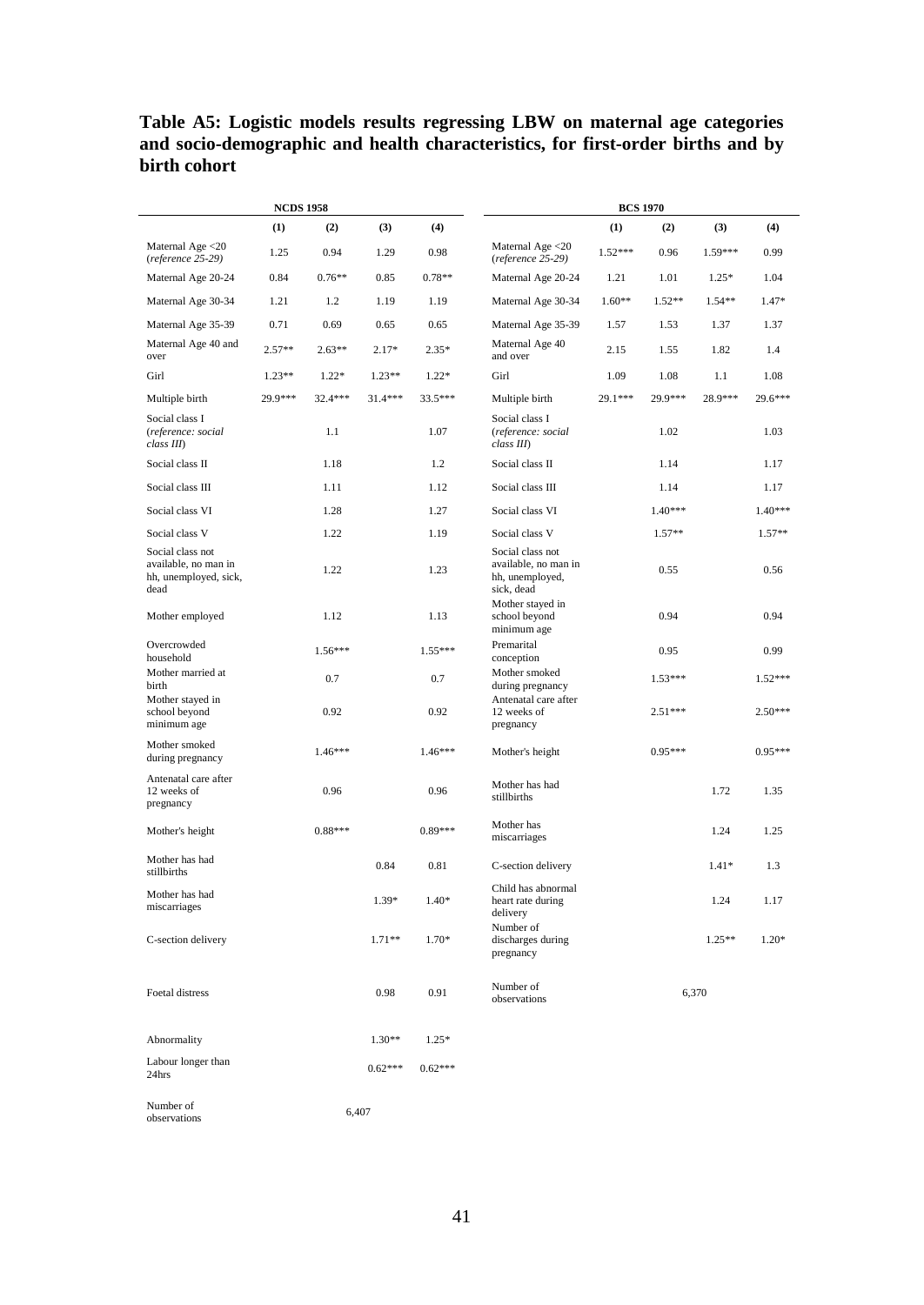|                                                                    | <b>ALSPAC 1992</b> |           |           |           | <b>MCS 2001</b>                                              |          |            |           |            |  |  |  |  |  |
|--------------------------------------------------------------------|--------------------|-----------|-----------|-----------|--------------------------------------------------------------|----------|------------|-----------|------------|--|--|--|--|--|
|                                                                    | (1)                | (2)       | (3)       | (4)       |                                                              | (1)      | (2)        | (3)       | (4)        |  |  |  |  |  |
| Maternal Age <20<br>(reference 25-29)                              | $1.65***$          | 1.25      | $1.75***$ | 1.32      | Maternal Age<br>$<$ 20 (reference<br>$25-29$                 | 1.09     | 0.76       | 1.23      | 0.84       |  |  |  |  |  |
| Maternal Age 20-24                                                 | $1.36**$           | 1.15      | $1.36**$  | 1.16      | Maternal Age<br>$20 - 24$                                    | 1.2      | 0.98       | 1.25      | 1.02       |  |  |  |  |  |
| Maternal Age 30-34                                                 | $1.28*$<br>$1.34*$ |           | 1.19      | 1.26      | Maternal Age<br>30-34                                        | 0.86     | 0.93       | 0.83      | 0.9        |  |  |  |  |  |
| Maternal Age 35-39                                                 | $1.54*$            | $1.68**$  |           | 1.47      | Maternal Age<br>35-39                                        | 0.96     | 1.03       | 0.85      | 0.91       |  |  |  |  |  |
| Maternal Age 40 and<br>over                                        | 1.3<br>1.37        |           | 0.99      | 1.02      | Maternal Age<br>40 and over                                  | 1.15     | 1.27       | 0.82      | 0.92       |  |  |  |  |  |
| Girl                                                               | 1.06<br>1.06       |           | 1.08      | 1.09      | Girl                                                         | $1.24**$ | $1.29**$   | $1.27**$  | $1.32**$   |  |  |  |  |  |
| Multiple birth                                                     | 28.2***            | $31.5***$ | 25.8***   | 27.9***   | Multiple birth                                               | 32.2***  | 37.3***    | 27.7***   | 32.5***    |  |  |  |  |  |
| Social class I<br>(reference: social class<br>III                  |                    | 1.33      |           | 1.35      | Social class I<br>(reference:<br>social class<br>III         |          | $0.58**$   |           | $0.62*$    |  |  |  |  |  |
| Social class II                                                    |                    | 1.2       |           | 1.19      | Social class II                                              |          | $0.69*$    |           | $0.71*$    |  |  |  |  |  |
| Social class III                                                   |                    | 1.15      |           | 1.17      | Social class III                                             |          | 0.77       |           | 0.78       |  |  |  |  |  |
| Social class VI                                                    |                    | 1.31      |           | 1.24      | Social class VI                                              |          | 0.72       |           | 0.75       |  |  |  |  |  |
| Social class V                                                     |                    | $2.28*$   |           | $2.20*$   | Social class V<br>Social class                               |          | 0.77       |           | 0.82       |  |  |  |  |  |
| Mother has degree level<br>education                               |                    | 0.72      |           | 0.76      | not available,<br>no man in hh,<br>unemployed,<br>sick, dead |          |            | 0.8       |            |  |  |  |  |  |
| Mother cohabiting at<br>conception (reference:<br>married)         |                    | 1.16      |           | 1.2       | Mother has<br>degree level<br>education<br>Mother            | 0.95     |            |           | 0.91       |  |  |  |  |  |
| Mother single at<br>conception                                     |                    | 0.85      |           | 0.85      | married at<br>birth                                          |          | 0.75       |           | $0.73*$    |  |  |  |  |  |
| Mother smoke during<br>pregnancy                                   |                    | $1.64***$ |           | $1.68***$ | Mother<br>cohabiting at<br>birth                             |          | 0.88       |           | 0.89       |  |  |  |  |  |
| Mother's height                                                    |                    | $0.95***$ |           | $0.96***$ | Household<br>income: top<br>quintile                         |          | 0.95       |           | 0.99       |  |  |  |  |  |
| Light drinkg during<br>first trimester<br>(reference: no drinking) |                    | 0.9       |           | 0.92      | Overcrowded<br>household                                     | 0.61     |            |           | 0.63       |  |  |  |  |  |
| Heavy drinking during<br>first trimester                           |                    | 0.76      |           | 0.76      | Mother<br>smoked during<br>pregnancy<br>Light drinkg         | 1.45***  |            |           | $1.44***$  |  |  |  |  |  |
| Antenatal care after 12<br>weeks of pregnancy                      |                    | 1.08      |           | 1.12      | during<br>pregnancy<br>(reference: no<br>drinking)           | 0.99     |            |           | 1.04       |  |  |  |  |  |
| Mother has had<br>miscarriages                                     |                    |           |           | 0.95      | heavy<br>drinking<br>during<br>pregnancy                     |          | 0.85       |           | 0.87       |  |  |  |  |  |
| C-section delivery                                                 |                    |           | $3.67***$ | 3.33***   | Pregnancy<br>was planned                                     |          | 1.17       |           | 1.21       |  |  |  |  |  |
| Mother in good health<br>up to pregnancy                           |                    |           | 0.73      | $0.72*$   | Mother's<br>height                                           |          | $0.010***$ |           | $0.015***$ |  |  |  |  |  |
| Gestational hyper                                                  |                    |           | 1.15      |           | Antenatal care<br>after 12 weeks<br>of pregnancy             |          | 1.19       |           | $1.27**$   |  |  |  |  |  |
| Mother has had<br>stillbirths                                      |                    |           | 1.12      | 1.12      | Mother has<br>had stillbirths                                |          |            |           | ÷,         |  |  |  |  |  |
| Number of observations                                             |                    |           | 5,739     |           | C-section<br>delivery                                        |          |            | $2.22***$ | 2.09***    |  |  |  |  |  |
|                                                                    |                    |           |           |           | Complications<br>during<br>pregnancy                         |          |            | $2.01***$ | $2.08***$  |  |  |  |  |  |
|                                                                    |                    |           |           |           | Number of<br>observations                                    |          |            | 7,448     |            |  |  |  |  |  |

Notes: All models shown (1)-(4) include covariates groups MAB + CHILDEM. Model (2) additionally includes MATSOCIODEM, model (3) HEALTH, and model (4) both MATSOCIODEM and HEALTH. See the discussion of equations (1)-(4) in section Statistical analyses. Numbers shown are odds ratios, and stars mark significance at the 10%, 5%, and 1% levels.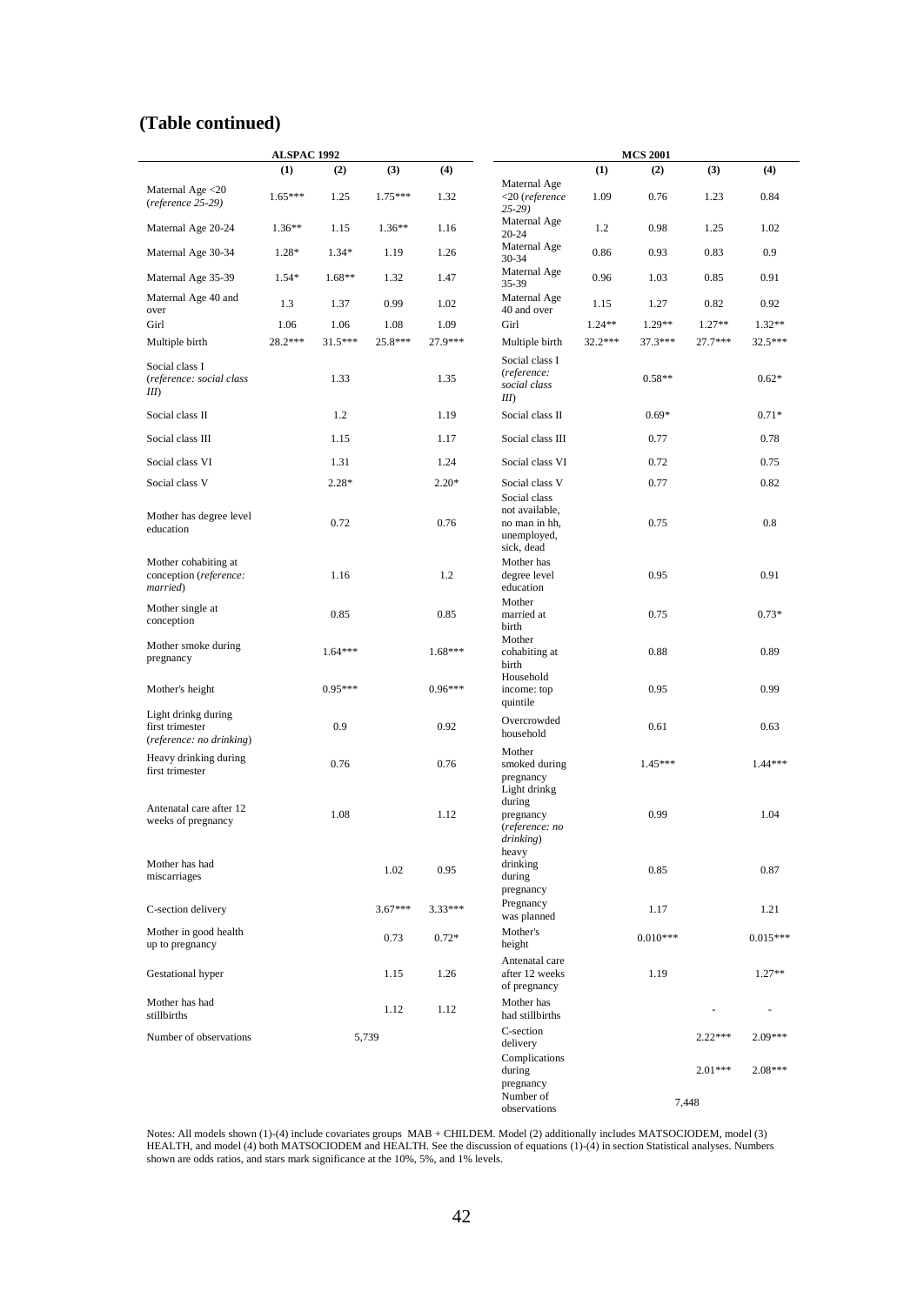### <span id="page-43-0"></span>**Table A6: Results from pooled model for the 1958 and 2001 cohort studies**

| <b>Reference category 25-29</b> | <b>All births</b> |                     |               |  |  |  |  |  |
|---------------------------------|-------------------|---------------------|---------------|--|--|--|--|--|
|                                 | OR.               | P-value             | 95% CI        |  |  |  |  |  |
| 1958 NCDS $*40+$                | 1.61              | 0.042               | 1.02-2.33     |  |  |  |  |  |
| 2001 MCS*40+                    | 0.8               | 0.457               | $0.42 - 1.47$ |  |  |  |  |  |
|                                 |                   | <b>First births</b> |               |  |  |  |  |  |
| 1958 NCDS*40+                   | 2.58              | 0.103               | $0.81 - 5.68$ |  |  |  |  |  |
| 2001 MCS*40+                    | 0.45              | 0.224               | $0.10 - 1.95$ |  |  |  |  |  |
| <b>Reference category 20-24</b> | <b>All births</b> |                     |               |  |  |  |  |  |
|                                 | OR.               | P-value             | 95% CI        |  |  |  |  |  |
| 1958 NCDS*40+                   | 1.43              | 0.1                 | $0.90 - 2.10$ |  |  |  |  |  |
| $2001$ MCS $*40+$               | 0.72              | 0.262               | $0.36 - 1.31$ |  |  |  |  |  |
|                                 |                   | <b>First births</b> |               |  |  |  |  |  |
| 1958 NCDS $*40+$                | 3.08              | 0.069               | $0.90 - 6.63$ |  |  |  |  |  |
| $2001$ MCS*40+                  | 0.31              | 0.087               | $0.07 - 1.32$ |  |  |  |  |  |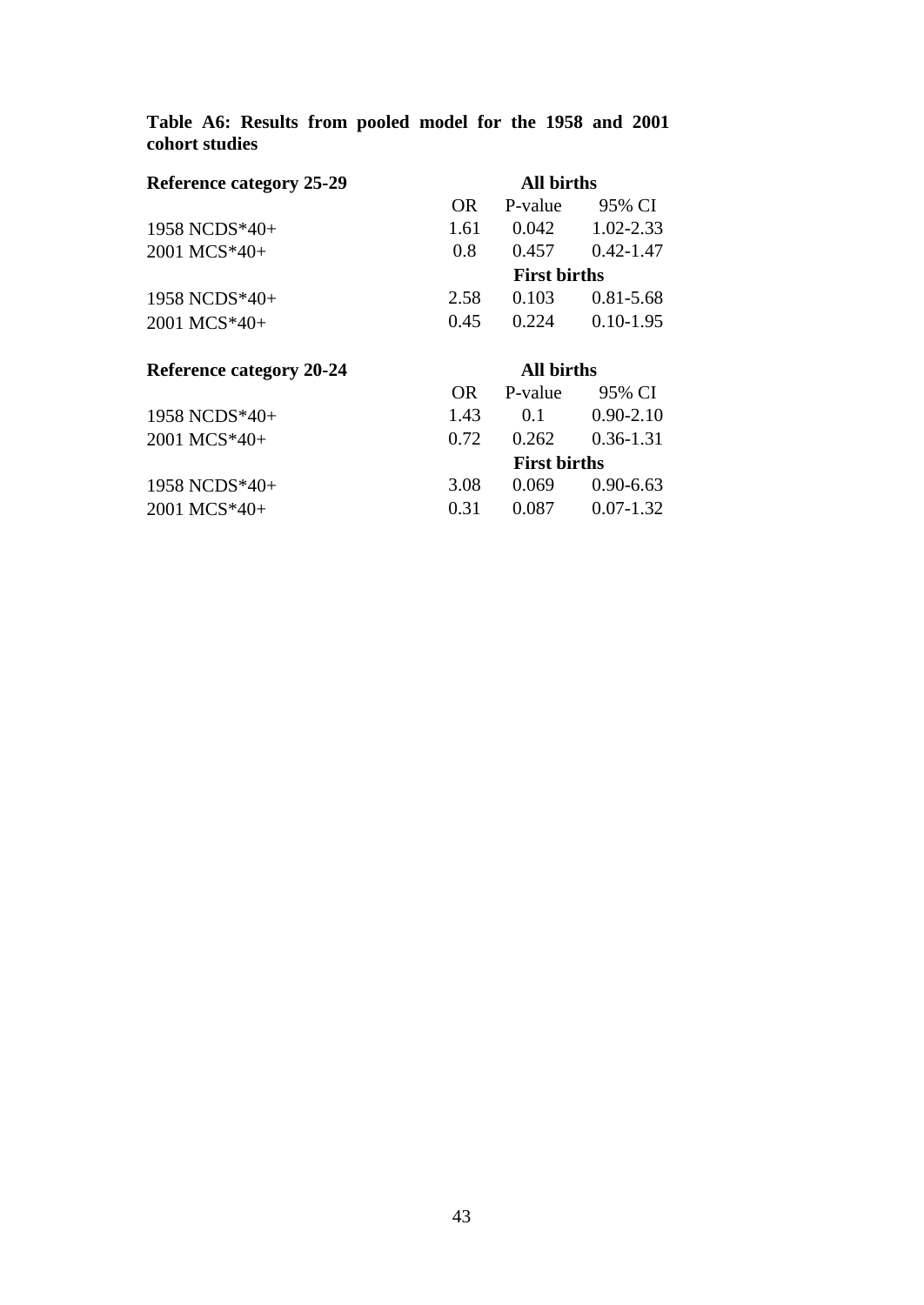**Table A7: Logistic models results regressing LBW on maternal age categories and socio-demographic and health characteristics setting as reference category mothers aged 20-24, for all/first-order births and by birth cohort**

| <b>NCDS 1958</b>                               |           |                           | <b>BCS 1970</b>  |          |                                                |           |                  | <b>ALSPAC 1992</b> |                           |                                                |          |                  | <b>MCS 2001</b> |                           |                                                |          |          |           |      |
|------------------------------------------------|-----------|---------------------------|------------------|----------|------------------------------------------------|-----------|------------------|--------------------|---------------------------|------------------------------------------------|----------|------------------|-----------------|---------------------------|------------------------------------------------|----------|----------|-----------|------|
|                                                | (1)       | (2)                       | (3)              | (4)      |                                                | (1)       | (2)              | (3)                | (4)                       |                                                | (1)      | (2)              | (3)             | (4)                       |                                                | (1)      | (2)      | (3)       | (4)  |
| All order births                               |           |                           | All order births |          |                                                |           | All order births |                    |                           |                                                |          | All order births |                 |                           |                                                |          |          |           |      |
| Maternal Age<br>$<$ 20 (reference<br>$20-24$ ) | $1.30*$   | 1.09                      | $1.33**$         | 1.12     | Maternal Age<br>$<20$ (reference<br>$20-24$    | $1.24**$  | 0.94             | $1.28**$           | 0.96                      | Maternal Age<br>$<$ 20 (reference<br>$20-24$   | 1.18     | 1.01             | 1.2             | 1.03                      | Maternal Age<br>$<$ 20 (reference<br>$20-24$   | 0.98     | $0.74**$ | 1.07      | 0.8  |
| Maternal Age<br>$25-29$                        | 0.98      | 1.07                      | 0.94             | 1.03     | Maternal Age<br>$25-29$                        | $0.81***$ | 0.98             | $0.76***$          | 0.92                      | Maternal Age<br>$25-29$                        | $0.78**$ | 0.96             | $0.76**$        | 0.93                      | Maternal Age<br>25-29                          | $0.82*$  | 1.09     | $0.79*$   | 1.06 |
| Maternal Age<br>$30 - 34$                      | 1.06      | 1.14                      | 0.99             | 1.07     | Maternal Age<br>30-34                          | 0.9       | 1.11             | $0.80**$           |                           | Maternal Age<br>$30 - 34$                      | $0.77**$ | 1.04             | $0.71***$       | 0.96                      | Maternal Age<br>$30 - 34$                      | $0.78**$ | 1.2      | $0.70***$ | 1.09 |
| Maternal Age<br>$35-39$                        | 1.17      | 1.22                      | 1.04             | 1.1      | Maternal Age<br>35-39                          | 1.01      | 1.14             | 0.84               | 0.96                      | Maternal Age<br>35-39                          | 1.08     | $1.54**$         | 0.96            | $1.36*$                   | Maternal Age<br>35-39                          | 0.84     | $1.36**$ | $0.71**$  | 1.17 |
| Maternal Age<br>40 and over                    | $1.73***$ | 1.78***                   | $1.50**$         | $1.58**$ | Maternal Age<br>40 and over                    | $1.42*$   | 1.37             | 1.12               | 1.14                      | Maternal Age<br>40 and over                    | 1.52     | $2.02**$         | 1.21            | 1.6                       | Maternal Age<br>40 and over                    | 1.14     | $1.81**$ | 0.92      | 1.53 |
|                                                |           | <b>First-order births</b> |                  |          | <b>First-order births</b>                      |           |                  |                    | <b>First-order births</b> |                                                |          |                  |                 | <b>First-order births</b> |                                                |          |          |           |      |
| Maternal Age<br>$<$ 20 (reference<br>$20-24$ ) | $1.50***$ | 1.24                      | $1.52***$        | 1.26     | Maternal Age<br>$<$ 20 (reference<br>$20-24$ ) | $1.25**$  | 0.95             | $1.27**$           | 0.95                      | Maternal Age<br>$<$ 20 (reference<br>$20-24$ ) | 1.22     | 1.09             | 1.28            | 1.13                      | Maternal Age<br>$<$ 20 (reference<br>$20-24$ ) | 0.91     | 0.78     | 0.98      | 0.82 |
| Maternal Age<br>25-29                          | 1.19      | $1.31**$                  | 1.17             | 1.29**   | Maternal Age<br>$25-29$                        | 0.83      | 0.99             | $0.80*$            | 0.96                      | Maternal Age<br>$25-29$                        | $0.74**$ | 0.87             | $0.73**$        | 0.86                      | Maternal Age<br>25-29                          | 0.83     | 1.02     | 0.8       | 0.98 |
| Maternal Age<br>$30 - 34$                      | $1.45**$  | $1.57**$                  | $1.40*$          | $1.53**$ | Maternal Age<br>30-34                          | 1.32      | $1.51**$         | 1.23               | $1.41*$                   | Maternal Age<br>$30-34$                        | 0.94     | 1.17             | 0.87            | 1.09                      | Maternal Age<br>$30 - 34$                      | $0.71**$ | 0.95     | $0.66**$  | 0.88 |
| Maternal Age<br>$35-39$                        | 0.84      | 0.9                       | 0.76             | 0.83     | Maternal Age<br>35-39                          | 1.29      | 1.51             | 1.09               | 1.31                      | Maternal Age<br>$35 - 39$                      | 1.14     | 1.47             | 0.97            | 1.26                      | Maternal Age<br>35-39                          | 0.8      | 1.05     | $0.68*$   | 0.89 |
| Maternal Age<br>40 and over                    | $3.07**$  | $3.45***$                 | $2.55**$         | $3.04**$ | Maternal Age<br>40 and over                    | 1.78      | 1.53             | 1.45               | 1.35                      | Maternal Age<br>40 and over                    | 0.96     | 1.19             | 0.73            | 0.88                      | Maternal Age<br>40 and over                    | 0.96     | 1.3      | 0.66      | 0.9  |

<span id="page-44-0"></span>Notes: All models shown (1)-(4) include covariates groups MAB + CHILDEM. Model (2) additionally includes MATSOCIODEM, model (3) HEALTH, and model (4) both MATSOCIODEM and HEALTH. See the discussion of equations (1)-(4) in section Statistical analyses. Numbers shown are odds ratios, and stars mark significance at the 10%, 5%, and 1% levels.